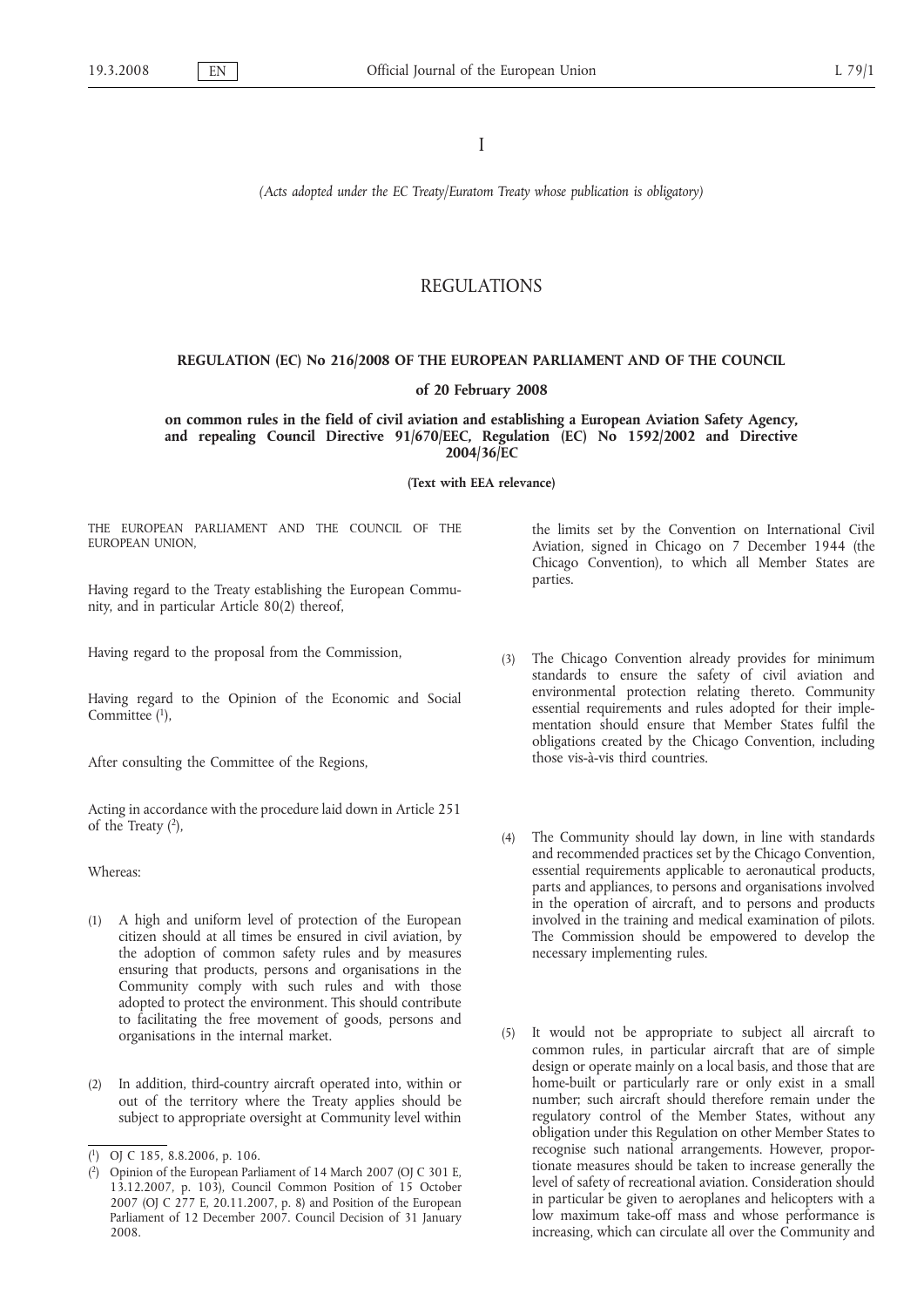which are produced in an industrial manner. They therefore can be better regulated at Community level to provide for the necessary uniform level of safety and environmental protection.

- (6) The scope of Community action should be clearly defined so that persons, organisations and products subject to this Regulation and its implementing rules can be identified without ambiguity. Such scope should be clearly defined by referring to a list of aircraft which are exempted from the application of this Regulation.
- Aeronautical products, parts and appliances, operators involved in commercial air transport, as well as pilots and persons, products and organisations involved in their training and medical examination, should be certified or licensed once they have been found to comply with essential requirements to be laid down by the Community in line with standards and recommended practices set by the Chicago Convention. The Commission should be empowered to develop the necessary implementing rules for establishing the conditions for the issue of the certificate or the conditions for its replacement by a declaration of capability, taking into account the risks associated with the different types of operations, such as certain types of aerial work and local flights with small aircraft.
- For non-commercial operations, the operational and licensing rules should be tailored to the complexity of the aircraft and a related definition should be set out.
- The privileges associated with the leisure pilot licence should be limited by the training received to obtain the related ratings, in accordance with the implementing rules.
- (10) In order to achieve Community objectives as regards the freedom of movement of goods, persons and services, as well as those of the common transport policy, Member States should, without further requirements or evaluation, accept products, parts and appliances, organisations or persons certified in accordance with this Regulation and its implementing rules.
- (11) Enough flexibility should be provided for addressing special circumstances such as urgent safety measures, unforeseen or limited operational needs. Provision should also be made for reaching an equivalent safety level by other means. Member States should be entitled to grant exemptions from the requirements of this Regulation and its implementing rules, provided that they are strictly limited in scope and subject to appropriate Community control.
- (12) There is a need for better arrangements in all the fields covered by this Regulation so that certain tasks currently performed at Community or national level should be carried out by a single specialised expert body. There is, therefore, a need within the Community's existing institutional structure and balance of powers to establish a European Aviation Safety Agency (hereinafter referred to as the Agency) which is independent in relation to technical matters and has legal, administrative and financial autonomy. To that end, it is necessary and appropriate that it should be a Community body having legal personality and exercising the implementing powers which are conferred on it by this Regulation.
- (13) Under the Community institutional system, implementation of Community law is primarily the responsibility of the Member States. Certification tasks required by this Regulation and its implementing rules are therefore to be executed at national level. In certain clearly defined cases, however, the Agency should also be empowered to conduct certification tasks as specified in this Regulation. The Agency should, for the same reason, be allowed to take the necessary measures related to the operation of aircraft, the qualification of crew or the safety of third-country aircraft when this is the best means to ensure uniformity and facilitate the functioning of the internal market.
- (14) Regulation (EC) No  $2111/2005$  (1) imposes a duty on the Agency to communicate all information that may be relevant for the updating of the Community list of air carriers which, for safety reasons, are subject to an operating ban in the Community. If the Agency refuses to grant an authorisation to an air carrier under the terms of this Regulation, it should pass on to the Commission all relevant information on which this refusal was based, so that the name of the air carrier may be entered, if necessary, on that list.
- (15) The effective functioning of a Community civil aviation safety scheme in the fields covered by this Regulation requires strengthened cooperation between the Commission, the Member States and the Agency to detect unsafe conditions and take remedial measures as appropriate.
- (16) The promotion of a 'culture of safety' and the proper functioning of a regulatory system in the fields covered by this Regulation require that incidents and occurrences be

<sup>(</sup> 1) Regulation (EC) No 2111/2005 of the European Parliament and of the Council of 14 December 2005 on the establishment of a Community list of air carriers subject to an operating ban within the Community and on informing air transport passengers of the identity of the operating air carrier (OJ L 344, 27.12.2005, p. 15).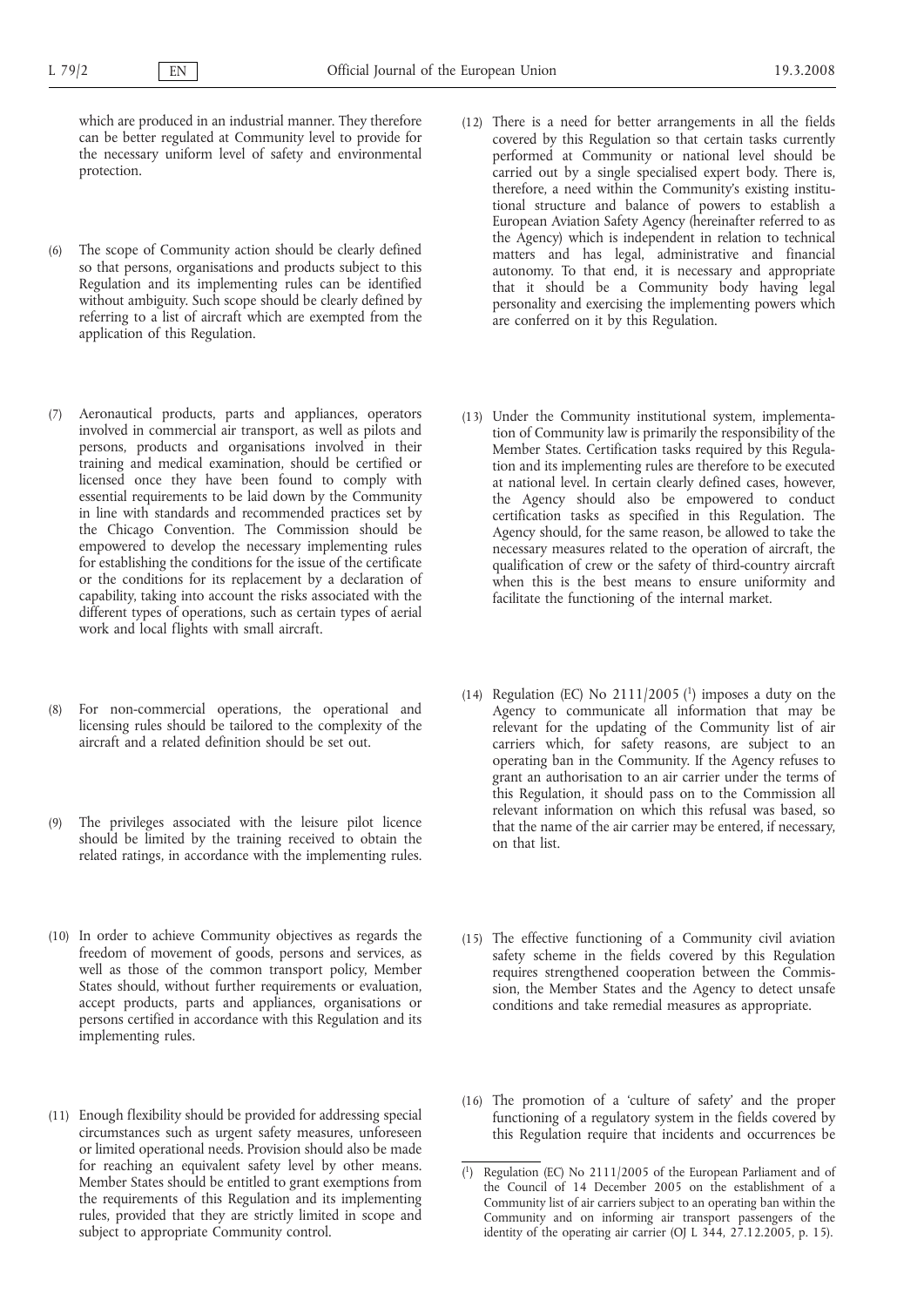spontaneously reported by the witnesses thereto. Such reporting would be facilitated by the establishment of a non-punitive environment, and appropriate measures should be taken by Member States to provide for the protection of such information and of those who report it.

- (17) Results of air accident investigations should be acted upon as a matter of urgency, in particular when they relate to defective aircraft design and/or operational matters, in order to ensure consumer confidence in air transport.
- (18) To help achieve the safety objectives of this Regulation, the Community should be given powers to impose financial penalties on holders of certificates and approvals issued by the Agency. In accordance with the Community legal order, such financial penalties should be imposed by the Commission acting upon a recommendation of the Agency. It should be underlined that through the introduction of financial penalties the Commission will be able to give a more nuanced, flexible and graduated response to a breach of the rules, compared to the withdrawal of a certificate.
- (19) Since all decisions taken by the Commission under this Regulation are subject to review by the Court of Justice of the European Communities in accordance with the Treaty, the Court of Justice should, in accordance with Article 229 thereof, be given unlimited jurisdiction in respect of decisions by which the Commission imposes fines or periodic penalty payments.
- (20) In order to respond to increasing concerns about the health and welfare of passengers during flights, it is necessary to develop aircraft designs which better protect the safety and health of passengers.
- (21) The objectives of this Regulation may be efficiently achieved through cooperation with third countries. In such a case, the provisions of this Regulation and its implementing rules may be adapted through agreements concluded by the Community with these countries. In the absence of such agreements, Member States should nevertheless be allowed, subject to appropriate Community control, to recognise the approvals granted to foreign products, parts and appliances, organisations and personnel by a third country.
- (22) In order to properly assist the Community, the Agency should be allowed to develop its expertise in all aspects of civil aviation safety and environmental protection covered by this Regulation. It should assist the Commission in the preparation of the necessary legislation and assist the Member States and industry in its implementation. It should be able to issue certification specifications and guidance material and to make technical findings and issue certificates as required, it should assist the Commission in

monitoring the application of this Regulation and of its implementing rules, and it should be given the necessary authority to carry out its tasks.

- (23) The Commission and the Member States should be represented within a Management Board in order to control effectively the functions of the Agency. This Board should be entrusted with the necessary powers to establish the budget, verify its execution, adopt the appropriate financial rules, establish transparent working procedures for decision making by the Agency and appoint the Executive Director. It is also appropriate that the Agency be allowed to conduct research and to organise appropriate coordination with the Commission and the Member States. It is desirable that the Agency assist the Community and its Member States in the field of international relations, including the harmonisation of rules, recognition of approvals and technical cooperation, and be entitled to establish the appropriate relations with the aeronautical authorities of third countries and international organisations competent in matters covered by this Regulation.
- (24) In the interests of transparency, observers from interested parties should be represented within the Management Board of the Agency.
- (25) Public interest requires the Agency to base its safety-related action solely on independent expertise, strictly applying this Regulation and the rules adopted by the Commission for its implementation. To that end, all safety-related decisions of the Agency should be made by its Executive Director, who should enjoy a high degree of flexibility to obtain advice and to organise the internal functioning of the Agency. When, however, the Agency has to develop draft rules of a general nature to be implemented by national authorities, Member States should be involved in the process of decision.
- (26) It is necessary to ensure that parties affected by decisions made by the Agency enjoy the necessary remedies in a manner which is suited to the special character of the field of aviation. An appropriate appeal mechanism should be set up so that decisions of the Executive Director can be subject to appeal to a specialised Board of Appeal, whose decisions are, in turn, open to action before the Court of Justice.
- (27) In order to guarantee the full autonomy and independence of the Agency, it should be granted an autonomous budget whose revenue comes essentially from a contribution from the Community and from fees paid by the users of the system. Any financial contribution received by the Agency from Member States, third countries or other entities should not compromise its independence and impartiality.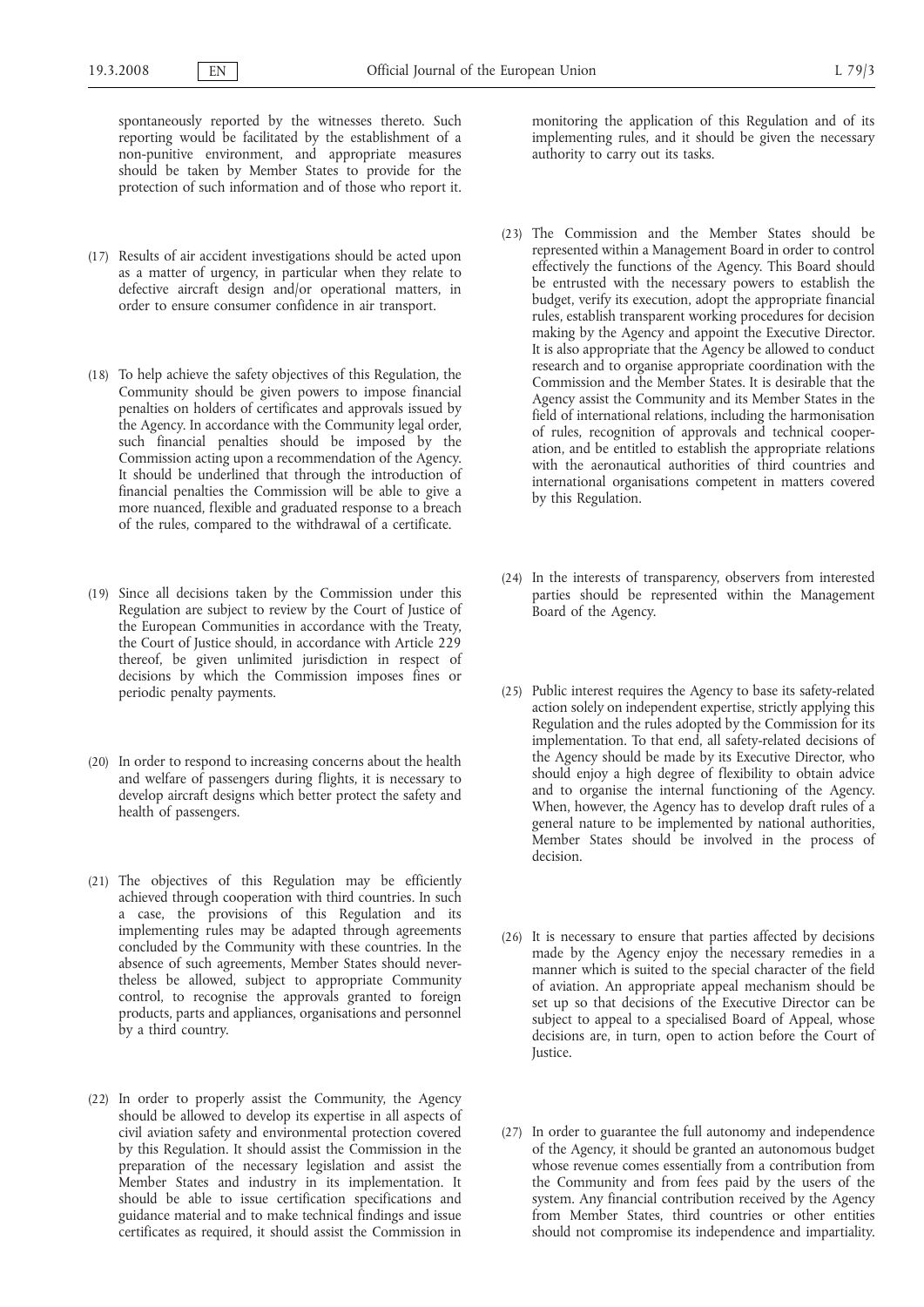The Community budgetary procedure should be applicable as far as the Community contribution and any other subsidies chargeable to the general budget of the European Union are concerned. The auditing of accounts should be carried out by the Court of Auditors.

- (28) Before any local offices of the Agency are set up, general rules should be established to clarify what requirements need to be met and what contribution the Member State concerned must provide.
- (29) Since the objectives of this Regulation, namely the establishment and uniform application of common rules in the field of civil aviation safety and environmental protection, cannot be sufficiently achieved by the Member States and can therefore, by reason of the Europe-wide scope of this Regulation, be better achieved at Community level, the Community may adopt measures, in accordance with the principle of subsidiarity, as set out in Article 5 of the Treaty. In accordance with the principle of proportionality, as set out in that Article, this Regulation does not go beyond what is necessary in order to achieve those objectives.
- (30) It has been recognised that the involvement of European countries not Members of the European Union should be pursued, so as to ensure a proper pan-European dimension in order to facilitate the improvement of civil aviation safety throughout Europe. European countries that have concluded agreements with the Community to adopt and apply the Community *acquis* in the field covered by this Regulation should be associated with its work in accordance with conditions to be agreed in the framework of those agreements.
- (31) It is a general objective that the transfer of functions and tasks from the Member States, including those resulting from their cooperation through the Joint Aviation Authorities, to the Agency should be effected efficiently, without any reduction in the current high levels of safety, and without any negative impact on certification schedules. Appropriate measures should be adopted to provide for the necessary transition.
- (32) This Regulation sets common rules in the field of civil aviation and establishes a European Aviation Safety Agency. Regulation (EC) No 1592/2002 of the European Parliament and of the Council of 15 July 2002 on common rules in the field of civil aviation and establishing a European Aviation Safety Agency (1) should therefore be repealed.
- (33) This Regulation establishes an appropriate and comprehensive framework for the definition and implementation of common technical requirements and administrative procedures in the field of civil aviation. Annex III to

Council Regulation (EEC) No 3922/91 of 16 December 1991 on the harmonisation of technical requirements and administrative procedures in the field of civil aviation  $(2)$ and Council Directive 91/670/EEC of 16 December 1991 on mutual acceptance of personnel licences for the exercise of functions in civil aviation  $(3)$  should therefore be repealed in due course, without prejudice to the certification or licensing of products, persons and organisations already carried out in accordance with those acts.

- (34) This Regulation establishes an appropriate and comprehensive framework for the safety of third-country aircraft using Community airports. Directive 2004/36/EC of the European Parliament and of the Council of 21 April 2004 on the safety of third-country aircraft using Community airports (4) should therefore be repealed in due course and without prejudice to the implementing measures on collection of information, ramp inspection and exchange of information.
- (35) This Regulation will apply to any other area related to civil aviation safety on the basis of a future proposal in accordance with the Treaty.
- (36) It is necessary to establish appropriate measures to ensure both the necessary protection of sensitive safety data and to provide the public with adequate information pertaining to the level of civil aviation safety and environmental protection relating thereto, taking into account Regulation (EC) No 1049/2001 of the European Parliament and of the Council of 30 May 2001 regarding public access to European Parliament, Council and Commission documents  $\binom{5}{7}$  and relevant national legislation. Decisions taken by the Agency pursuant to Article 8 of that Regulation should be capable of giving rise to the lodging of a complaint to the Ombudsman or should be capable of being the subject of an action before the Court of Justice, under Articles 195 and 230 of the Treaty respectively.
- (37) The measures necessary for the implementation of this Regulation should be adopted in accordance with Council Decision 1999/468/EC of 28 June 1999 laying down the procedures for the exercise of implementing powers conferred on the Commission  $(6)$ .
- (38) In particular, power should be conferred on the Commission to adopt implementing rules for airworthiness, flight crew licensing and associated approvals, air operations, aircraft used by third-country operators, oversight and

- ( 5) OJ L 145, 31.5.2001, p. 43.
- $(6)$ 6) OJ L 184, 17.7.1999, p. 23. Decision as amended by Decision 2006/ 512/EC (OJ L 200, 22.7.2006, p. 11).

 $(1)$ 1) OJ L 240, 7.9.2002, p. 1. Regulation as last amended by Commission Regulation (EC) No 334/2007 (OJ L 88, 29.3.2007, p. 39).

<sup>(</sup> 2) OJ L 373, 31.12.1991, p. 4. Regulation as last amended by Comission Regulation (EC) No 8/2008 (OJ L 10, 12.1.2008, p. 1).

<sup>(</sup> 3) OJ L 373, 31.12.1991, p. 1.

<sup>(</sup> 4) OJ L 143, 30.4.2004, p. 76. Directive as amended by Regulation (EC) No 2111/2005.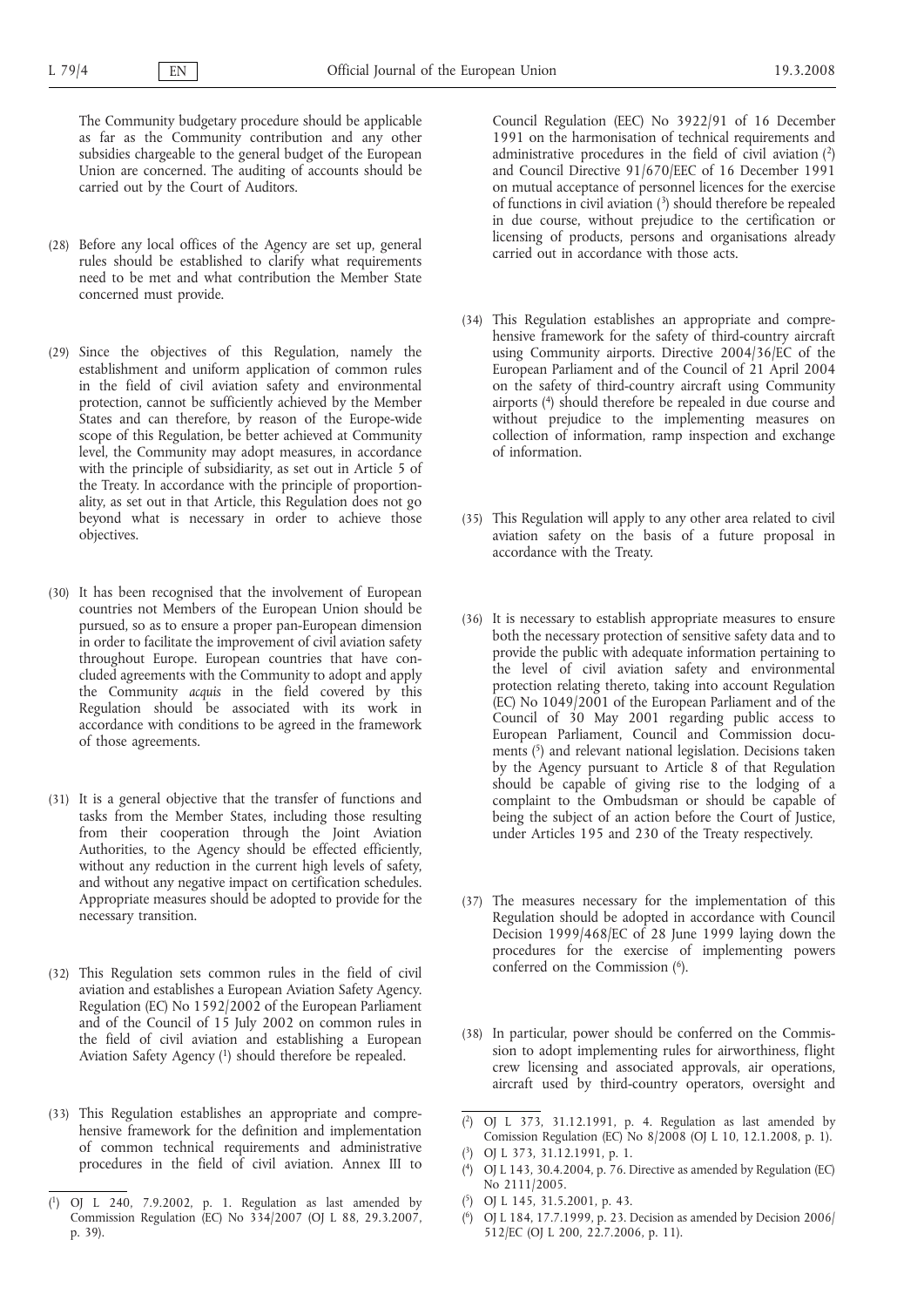enforcement, as well as to adopt a regulation on the fees and charges of the Agency. Since those measures are of general scope and are designed to amend non-essential elements of this Regulation, *inter alia*, by supplementing it with new non-essential elements, they must be adopted in accordance with the regulatory procedure with scrutiny provided for in Article 5a of Decision 1999/468/EC.

- (39) On grounds of efficiency, the normal time-limits for the regulatory procedure with scrutiny should be curtailed for the adaptation of the essential requirements for environmental protection and for the adoption of the implementing rules for environmental protection.
- (40) On grounds of urgency it is necessary to apply the urgency procedure provided for in Article 5a(6) of Decision 1999/ 468/EC for the Commission to decide on the measures taken by Member States in immediate reaction to a safety problem, as well as on derogating approvals submitted by Member States,

HAVE ADOPTED THIS REGULATION:

## CHAPTER I

## **PRINCIPLES**

*Article 1*

#### **Scope**

- 1. This Regulation shall apply to:
- (a) the design, production, maintenance and operation of aeronautical products, parts and appliances, as well as personnel and organisations involved in the design, production and maintenance of such products, parts and appliances;
- (b) personnel and organisations involved in the operation of aircraft.

2. This Regulation shall not apply when products, parts, appliances, personnel and organisations referred to in paragraph 1 are engaged in military, customs, police, or similar services. The Member States shall undertake to ensure that such services have due regard as far as practicable to the objectives of this Regulation.

## *Article 2*

## **Objectives**

1. The principal objective of this Regulation is to establish and maintain a high uniform level of civil aviation safety in Europe.

2. Additional objectives are, in the fields covered by this Regulation, as follows:

(a) to ensure a high uniform level of environmental protection;

- to facilitate the free movement of goods, persons and services;
- (c) to promote cost-efficiency in the regulatory and certification processes and to avoid duplication at national and European level;
- (d) to assist Member States in fulfilling their obligations under the Chicago Convention, by providing a basis for a common interpretation and uniform implementation of its provisions, and by ensuring that its provisions are duly taken into account in this Regulation and in the rules drawn up for its implementation;
- (e) to promote Community views regarding civil aviation safety standards and rules throughout the world by establishing appropriate cooperation with third countries and international organisations;
- (f) to provide a level playing field for all actors in the internal aviation market.

3. The means of achieving the objectives set out in paragraphs 1 and 2 shall be:

- (a) the preparation, adoption and uniform application of all necessary acts;
- (b) the recognition, without additional requirements, of certificates, licences, approvals or other documents granted to products, personnel and organisations in accordance with this Regulation and its implementing rules;
- (c) the establishment of an independent European Aviation Safety Agency (hereinafter referred to as the Agency);
- (d) the uniform implementation of all necessary acts by the national aviation authorities and the Agency within their respective areas of responsibility.

#### *Article 3*

#### **Definitions**

For the purposes of this Regulation:

- (a) 'continuing oversight' shall mean the tasks to be conducted to verify that the conditions under which a certificate has been granted continue to be fulfilled at any time during its period of validity, as well as the taking of any safeguard measure;
- (b) 'Chicago Convention' shall mean the Convention on International Civil Aviation and its Annexes, signed in Chicago on 7 December 1944;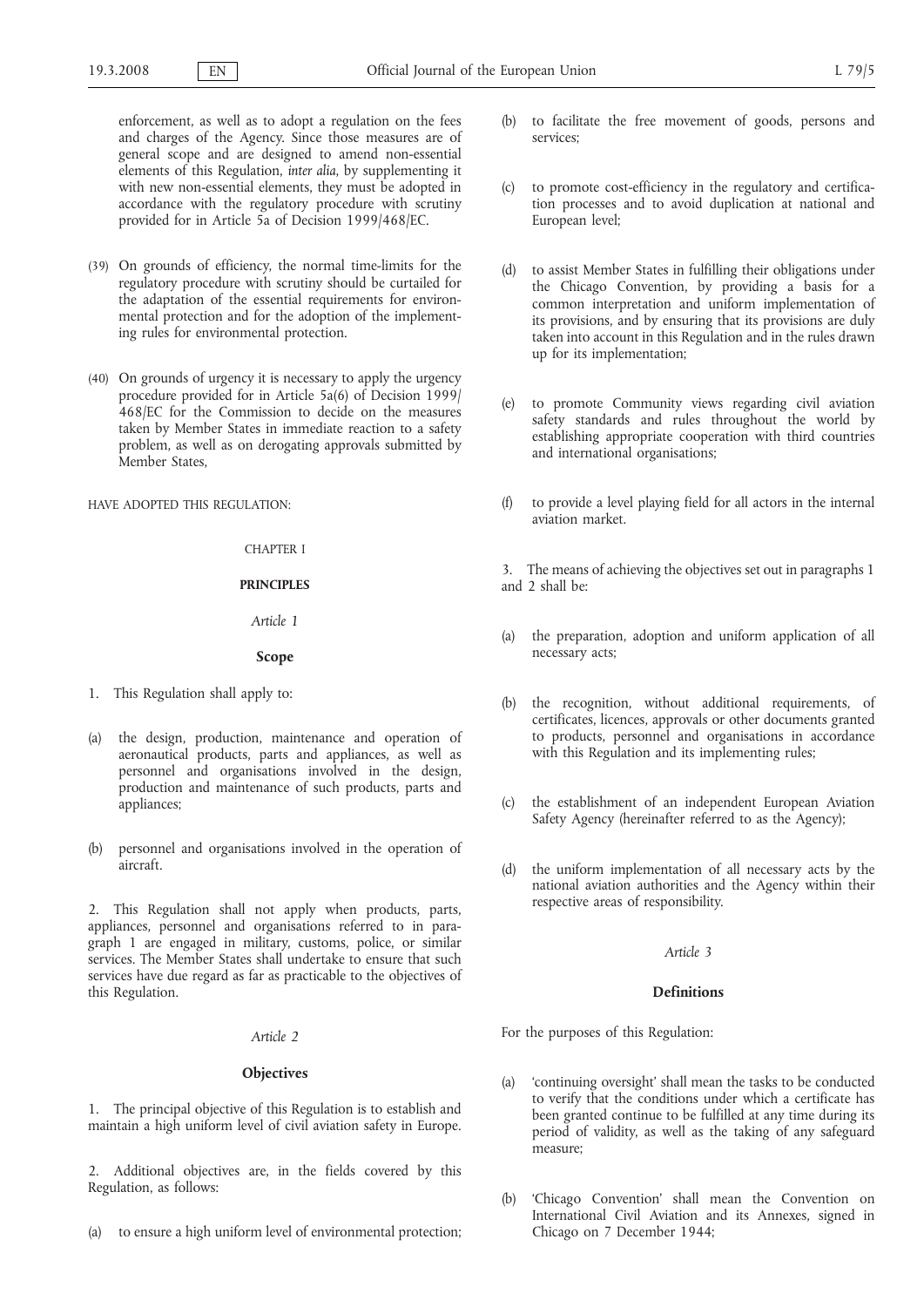- (c) 'product' shall mean an aircraft, engine or propeller;
- (d) 'parts and appliances' shall mean any instrument, equipment, mechanism, part, apparatus, appurtenance or accessory, including communications equipment, that is used or intended to be used in operating or controlling an aircraft in flight and is installed in or attached to the aircraft. It shall include parts of an airframe, engine or propeller;
- (e) 'certification' shall mean any form of recognition that a product, part or appliance, organisation or person complies with the applicable requirements including the provisions of this Regulation and its implementing rules, as well as the issuance of the relevant certificate attesting such compliance;
- (f) 'qualified entity' shall mean a body which may be allocated a specific certification task by, and under the control and the responsibility of, the Agency or a national aviation authority;
- 'certificate' shall mean any approval, licence or other document issued as the result of certification;
- (h) 'operator' shall mean any legal or natural person, operating or proposing to operate one or more aircraft;
- (i) 'commercial operation' shall mean any operation of an aircraft, in return for remuneration or other valuable consideration, which is available to the public or, when not made available to the public, which is performed under a contract between an operator and a customer, where the latter has no control over the operator;
- (j) 'complex motor-powered aircraft' shall mean:
	- (i) an aeroplane:
		- with a maximum certificated take-off mass exceeding 5 700 kg, or
		- certificated for a maximum passenger seating configuration of more than nineteen, or
		- certificated for operation with a minimum crew of at least two pilots, or
		- equipped with (a) turbojet engine(s) or more than one turboprop engine, or
	- (ii) a helicopter certificated:
		- for a maximum take-off mass exceeding 3 175 kg, or
- for a maximum passenger seating configuration of more than nine, or
- for operation with a minimum crew of at least two pilots, or
- (iii) a tilt rotor aircraft;
- (k) 'flight simulation training device' shall mean any type of device in which flight conditions are simulated on the ground; they include flight simulators, flight training devices, flight and navigation procedures trainers and basic instrument training devices;
- (l) 'rating' shall mean a statement entered on a licence, setting forth privileges, special conditions or limitations pertaining thereto.

### CHAPTER II

## **SUBSTANTIVE REQUIREMENTS**

#### *Article 4*

## **Basic principles and applicability**

1. Aircraft, including any installed product, part and appliance, which are:

- (a) designed or manufactured by an organisation for which the Agency or a Member State ensures safety oversight; or
- (b) registered in a Member State, unless their regulatory safety oversight has been delegated to a third country and they are not used by a Community operator; or
- (c) registered in a third country and used by an operator for which any Member State ensures oversight of operations or used into, within or out of the Community by an operator established or residing in the Community; or
- (d) registered in a third country, or registered in a Member State which has delegated their regulatory safety oversight to a third country, and used by a third-country operator into, within or out of the Community

shall comply with this Regulation.

2. Personnel involved in the operations of aircraft referred to in paragraph 1(b), (c) or (d) shall comply with this Regulation.

3. Operations of aircraft referred to in paragraph 1(b), (c) or (d) shall comply with this Regulation.

4. Paragraph 1 shall not apply to aircraft referred to in Annex II.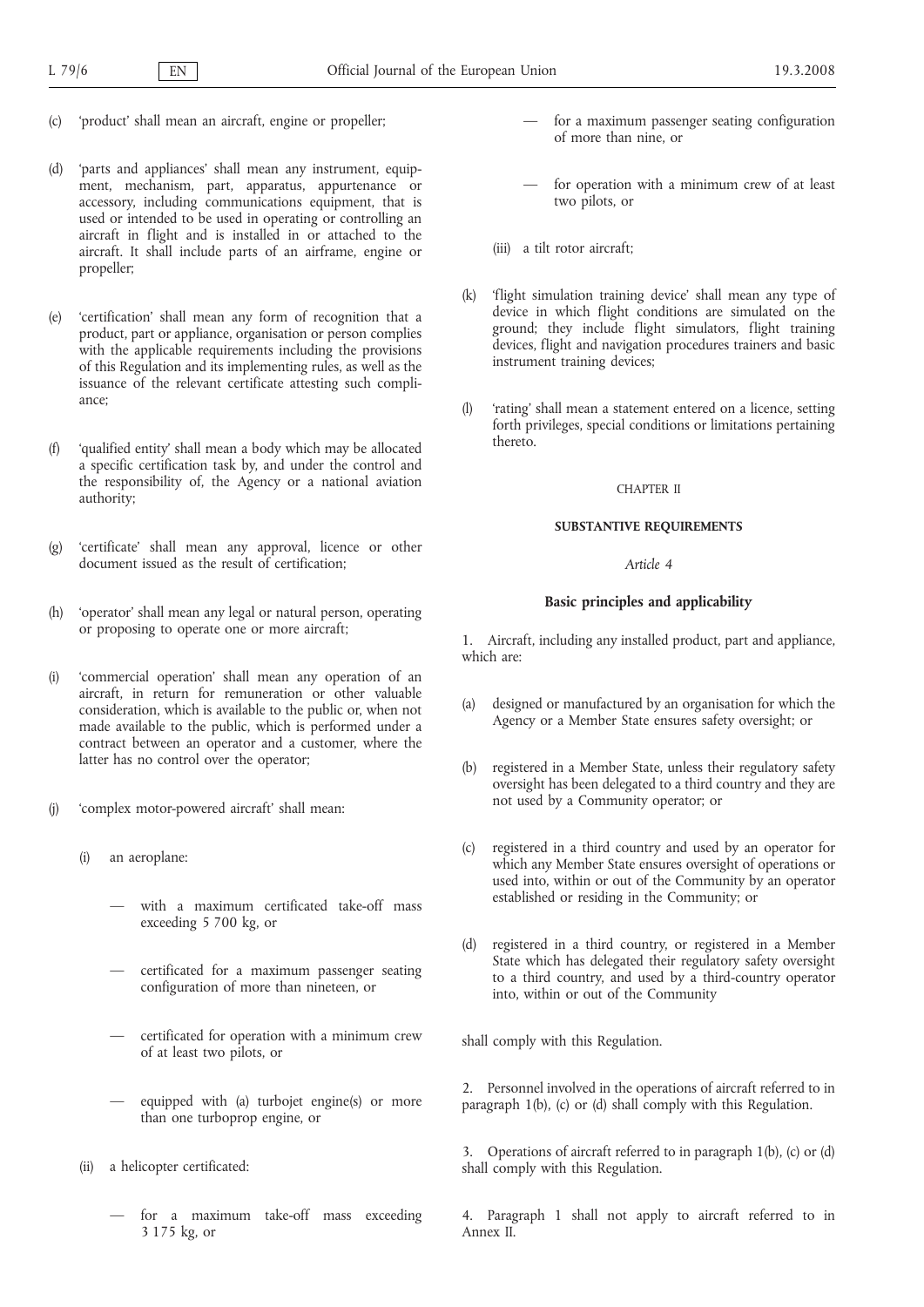5. Paragraphs 2 and 3 shall not apply to aircraft referred to in Annex II, with the exception of aircraft referred to in points (a)(ii), (d) and (h) thereof when used for commercial air transportation.

6. This Regulation shall not affect the rights of third countries as specified in international conventions, in particular the Chicago Convention.

## *Article 5*

### **Airworthiness**

1. Aircraft referred to in Article 4(1)(a), (b) and (c) shall comply with the essential requirements for airworthiness laid down in Annex I.

2. Compliance of aircraft referred to in Article 4(1)(b), and of products, parts and appliances mounted thereon shall be established in accordance with the following:

- (a) products shall have a type-certificate. The type-certificate, and certification of changes to that type-certificate, including supplemental type-certificates, shall be issued when the applicant has shown that the product complies with a type-certification basis as specified in Article 20, established to ensure compliance with the essential requirements referred to in paragraph 1, and when it has no feature or characteristic making it unsafe for operation. The type-certificate shall cover the product, including all parts and appliances fitted thereon;
- (b) parts and appliances may be issued with specific certificates when they are shown to comply with detailed airworthiness specifications established to ensure compliance with the essential requirements referred to in paragraph 1;
- each aircraft shall be issued with an individual certificate of airworthiness when it is shown that it conforms with the type design approved in its type-certificate and that relevant documentation, inspections and tests demonstrate that the aircraft is in condition for safe operation. This certificate of airworthiness shall remain valid as long as it is not suspended, revoked or terminated and as long as the aircraft is maintained in accordance with the essential requirements related to continuing airworthiness set out in point 1.d of Annex I and the measures referred to in paragraph 5;
- (d) organisations responsible for the maintenance of products, parts and appliances shall demonstrate their capability and means to discharge the responsibilities associated with their privileges. Unless otherwise accepted these capabilities and

means shall be recognised through the issuance of an organisation approval. The privileges granted to the approved organisation and the scope of the approval shall be specified in the terms of approval;

(e) organisations responsible for the design and manufacture of products, parts and appliances shall demonstrate their capability and means to discharge the responsibilities associated with their privileges. Unless otherwise accepted these capabilities and means shall be recognised through the issuance of an organisation approval. The privileges granted to the approved organisation and the scope of the approval shall be specified in the terms of approval;

in addition:

- (f) personnel responsible for the release of a product, part or appliance after maintenance may be required to hold an appropriate certificate (personnel certificate);
- the capability of maintenance training organisations to discharge the responsibilities associated with their privileges in relation to the issuance of the certificates referred to in point (f) may be recognised by the issuance of an approval.

3. Aircraft referred to in Article 4(1)(a) and products, parts and appliances mounted thereon shall comply with paragraph 2(a), (b) and (e) of this Article.

- 4. By way of derogation from paragraphs 1 and 2:
- (a) a permit to fly may be issued when it is shown that the aircraft is capable of performing safely a basic flight. It shall be issued with appropriate limitations, in particular to protect third parties' safety;
- (b) a restricted certificate of airworthiness may be issued to aircraft for which a type certificate has not been issued according to paragraph 2(a). In this case, the aircraft shall be shown to comply with specific airworthiness specifications and deviations from the essential requirements referred to in paragraph 1 shall nevertheless ensure adequate safety with regard to the purpose. Aircraft eligible for these restricted certificates, and limitations for use of these aircraft, shall be defined according to the measures referred to in paragraph 5;
- (c) when the number of aircraft of the same type eligible for a restricted certificate of airworthiness so justifies, a restricted type certificate may be issued and an appropriate type certification basis shall be established.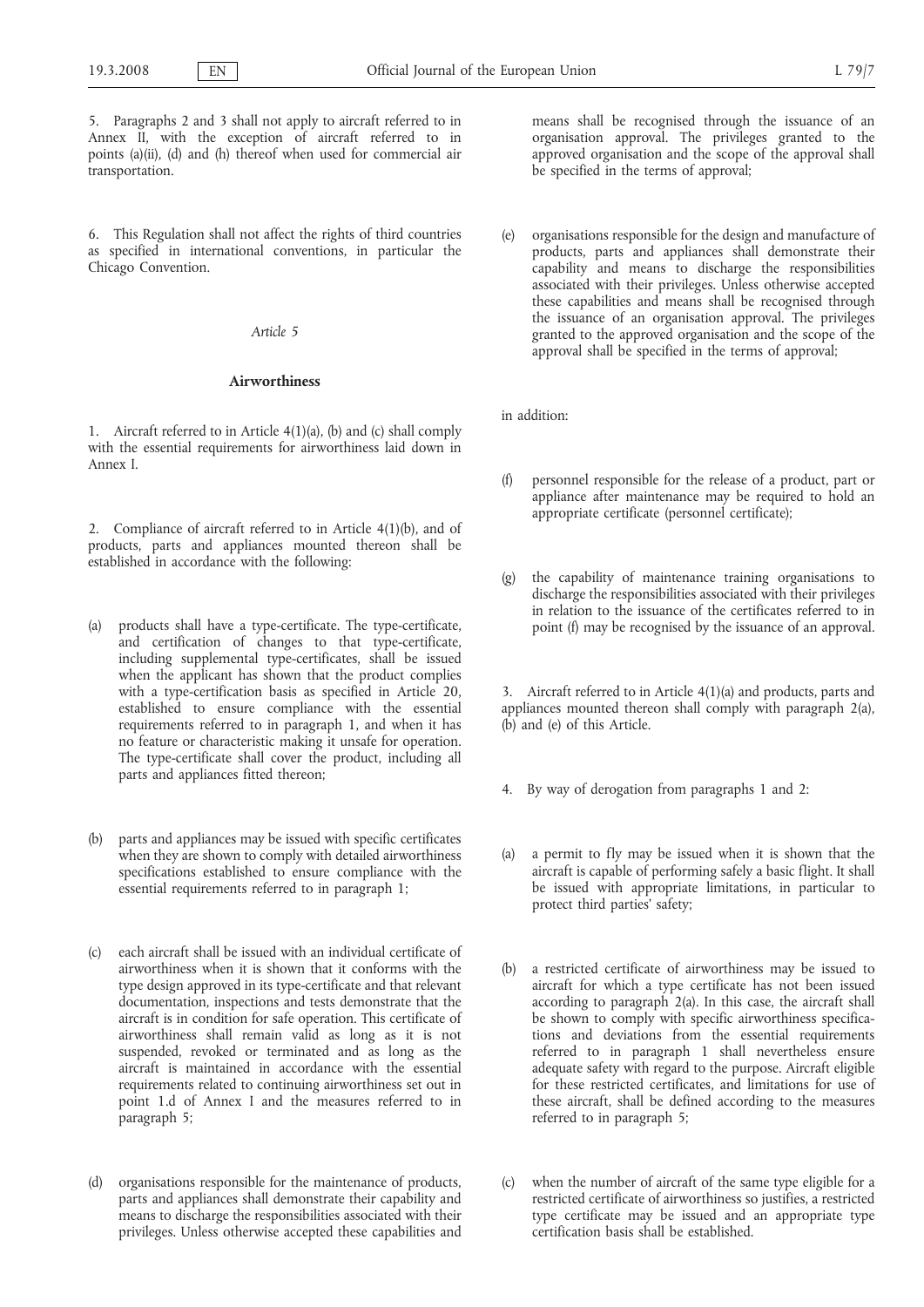5. The measures designed to amend non-essential elements of this Article, by supplementing it, shall be adopted in accordance with the regulatory procedure with scrutiny referred to in Article 65(4). Those measures shall specify in particular:

- (a) conditions for establishing and notifying to an applicant the type-certification basis applicable to a product;
- (b) conditions for establishing and notifying to an applicant the detailed airworthiness specifications applicable to parts and appliances;
- (c) conditions for establishing and notifying to an applicant the specific airworthiness specifications applicable to aircraft eligible for a restricted certificate of airworthiness;
- (d) conditions for issuing and disseminating mandatory information in order to ensure the continuing airworthiness of products;
- (e) conditions for issuing, maintaining, amending, suspending or revoking type-certificates, restricted type-certificates, approval of changes to type-certificates, individual certificates of airworthiness, restricted certificates of airworthiness, permits to fly and certificates for products, parts or appliances, including:
	- (i) conditions on the duration of these certificates, and conditions to renew certificates when a limited duration is fixed:
	- (ii) restrictions applicable to the issue of permits to fly. These restrictions should in particular concern the following:
		- purpose of the flight,
		- airspace used for the flight.
		- qualification of flight crew,
		- carriage of persons other than flight crew;
	- (iii) aircraft eligible for restricted certificates of airworthiness, and associated restrictions;
	- (iv) the minimum syllabus of maintenance certifying staff type rating training to ensure compliance with paragraph  $(2)(f)$ ;
	- (v) the minimum syllabus of pilot type rating and the qualification of associated simulators to ensure compliance with Article 7;
- (vi) the master minimum equipment list as appropriate and additional airworthiness specifications for a given type of operation to ensure compliance with Article 8;
- conditions to issue, maintain, amend, suspend or revoke organisation approvals required in accordance with paragraph 2(d), (e) and (g) and conditions under which such approvals need not be requested;
- (g) conditions to issue, maintain, amend, suspend or revoke personnel certificates required in accordance with paragraph 2(f);
- (h) responsibilities of the holders of certificates;
- (i) how aircraft referred to in paragraph 1 which are not covered by paragraphs 2 or 4 are to show compliance with the essential requirements;
- (j) how aircraft referred to in Article 4(1)(c) are to show compliance with the essential requirements.

6. When adopting the measures referred to in paragraph 5, the Commission shall take specific care that they:

- (a) reflect the state of the art and the best practices in the field of airworthiness;
- (b) take into account worldwide aircraft experience in service, and scientific and technical progress;
- (c) allow for immediate reaction to established causes of accidents and serious incidents;
- (d) do not impose on aircraft referred to in Article  $4(1)(c)$ requirements which would be incompatible with the International Civil Aviation Organization (ICAO) obligations of Member States.

## *Article 6*

### **Essential requirements for environmental protection**

1. Products, parts and appliances shall comply with the environmental protection requirements contained in Amendment 8 of Volume I and in Amendment 5 of Volume II of Annex 16 to the Chicago Convention as applicable on 24 November 2005, except for the Appendices to Annex 16.

2. The measures designed to amend non-essential elements of the requirements referred to in paragraph 1 in order to bring them into line with subsequent amendments to the Chicago Convention and its Annexes which enter into force after the adoption of this Regulation and which become applicable in all Member States, shall, in so far as such adaptations do not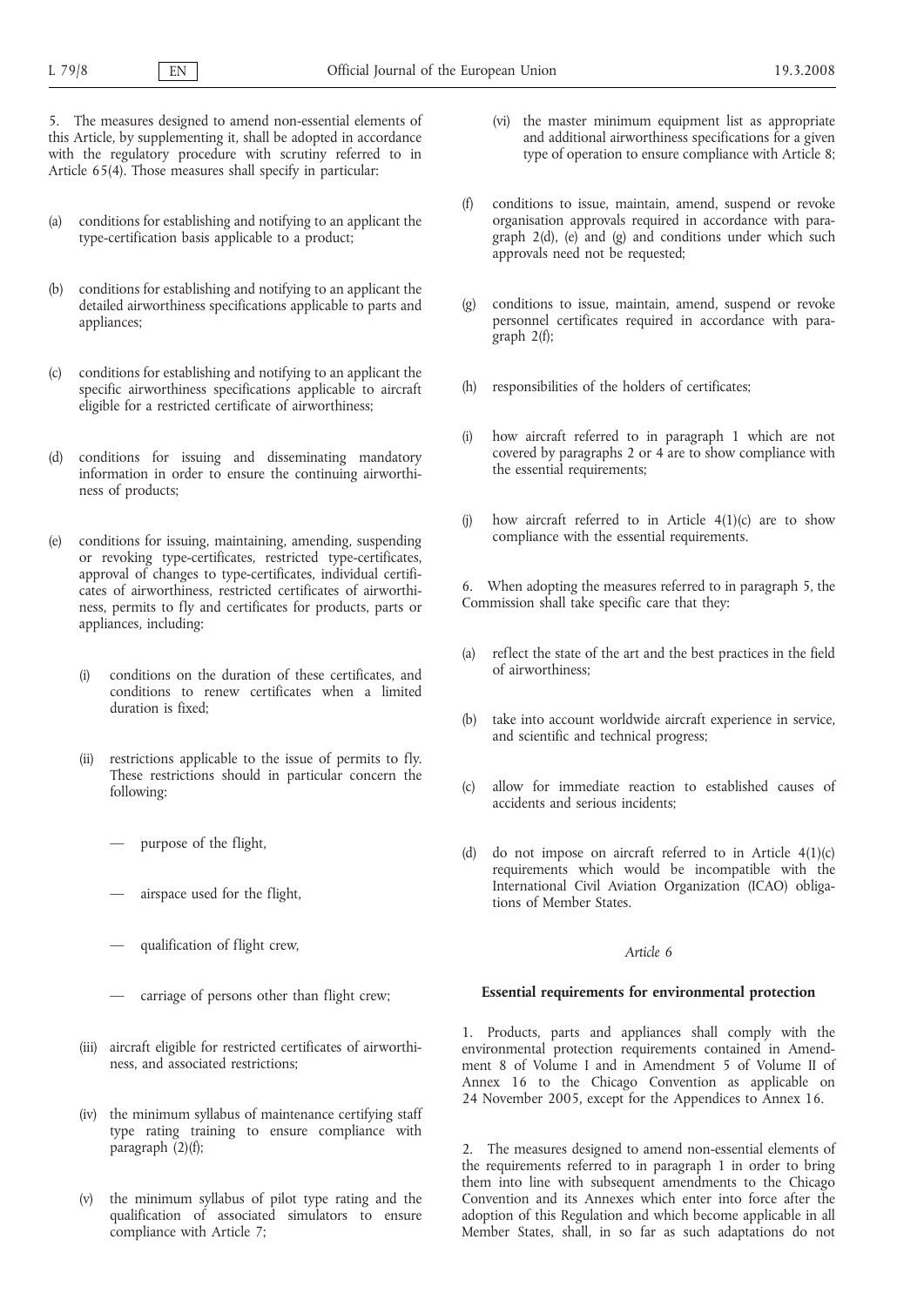broaden the scope of this Regulation, be adopted in accordance with the regulatory procedure with scrutiny referred to in Article 65(5).

3. The measures designed to amend non-essential elements of the requirements referred to in paragraph 1, by supplementing them, shall, using as necessary the content of the Appendices referred to in paragraph 1, be adopted in accordance with the regulatory procedure with scrutiny referred to in Article 65(5).

## *Article 7*

#### **Pilots**

1. Pilots involved in the operation of aircraft referred to in Article 4(1)(b) and (c), as well as flight simulation training devices, persons and organisations involved in the training, testing, checking or medical assessment of these pilots, shall comply with the relevant 'essential requirements' laid down in Annex III.

2. Except when under training, a person may only act as a pilot if he or she holds a licence and a medical certificate appropriate to the operation to be performed.

A person shall only be issued a licence when he or she complies with the rules established to ensure compliance with the essential requirements on theoretical knowledge, practical skill, language proficiency and experience as set out in Annex III.

A person shall only be issued a medical certificate when he or she complies with the rules established to ensure compliance with the essential requirements on medical fitness as set out in Annex III. This medical certificate may be issued by aero-medical examiners or by aero-medical centres.

Notwithstanding the third subparagraph, in the case of a leisure pilot licence a general medical practitioner who has sufficient detailed knowledge of the applicant's medical background may, if so permitted under national law, act as an aero-medical examiner, in accordance with detailed implementing rules adopted pursuant to the procedure referred to in Article  $65(3)$ ; these implementing rules shall ensure that the level of safety is maintained.

The privileges granted to the pilot and the scope of the licence and the medical certificate shall be specified in such licence and certificate.

The requirements of the second and third subparagraphs may be satisfied by the acceptance of licences and medical certificates issued by or on behalf of a third country as far as pilots involved in the operation of aircraft referred to in Article  $4(1)(c)$  are concerned.

3. The capability of pilot training organisations and of aeromedical centres to discharge the responsibilities associated with their privileges in relation to the issuance of licenses and medical certificates shall be recognised by the issuance of an approval.

Pilot training organisations or aero-medical centres shall be issued an approval when they comply with the rules established to ensure compliance with the relevant essential requirements as laid down in Annex III.

The privileges granted by the approvals shall be specified thereon.

4. A flight simulation training device used for the training of pilots shall be the subject of a certificate. This certificate shall be issued when it is shown that the device complies with the rules established to ensure compliance with the relevant essential requirements as laid down in Annex III.

5. Persons responsible for providing flight training or flight simulation training, or for assessing pilots' skill, and aero-medical examiners shall hold an appropriate certificate. Such certificate shall be issued when it is shown that the person concerned complies with the rules established to ensure compliance with the relevant essential requirements as laid down in Annex III.

The privileges granted by the certificate shall be specified therein.

6. The measures designed to amend non-essential elements of this Article by supplementing it, shall be adopted in accordance with the regulatory procedure with scrutiny referred to in Article 65(4). Those measures shall specify in particular:

- (a) the different ratings for pilots' licences and the medical certificates adequate for the different types of activities performed;
- (b) the conditions for issuing, maintaining, amending, limiting, suspending or revoking licences, ratings for licences, medical certificates, approvals and certificates referred to in paragraphs 2, 3,  $\hat{4}$  and 5, and the conditions under which such certificates and approvals need not be requested;
- (c) the privileges and responsibilities of the holders of licences, ratings for licences, medical certificates, approvals and certificates referred to in paragraphs 2, 3, 4 and 5;
- (d) the conditions for the conversion of existing national pilots' licences and of national flight engineers' licences into pilots' licences as well as the conditions for the conversion of national medical certificates into commonly recognised medical certificates;
- (e) without prejudice to the provisions of bilateral agreements concluded in accordance with Article 12, the conditions for the acceptance of licences from third countries;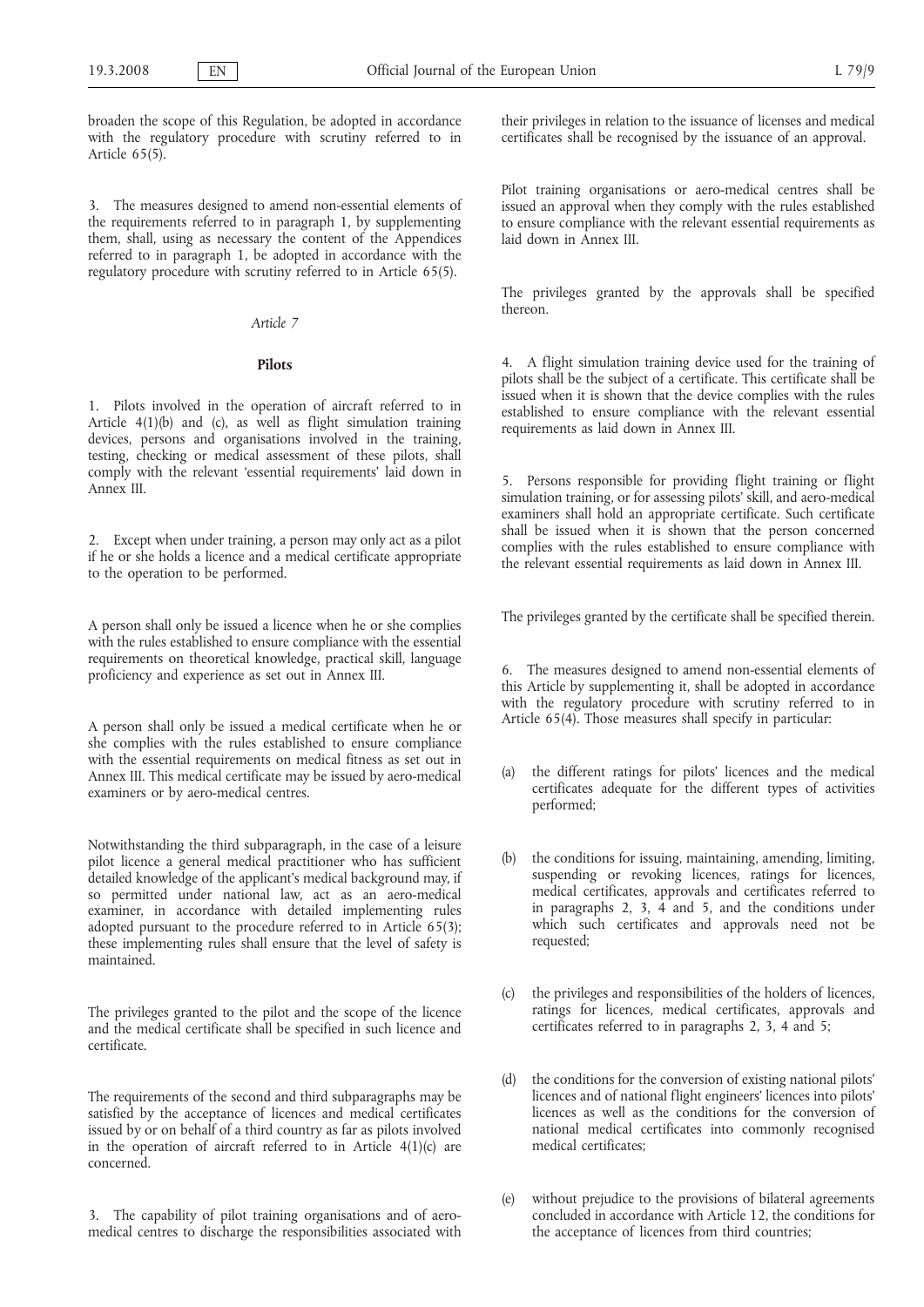(f) how pilots of aircraft referred to in points (a)(ii), (d) and (f) of Annex II, when used for commercial air transportation, comply with the relevant essential requirements of Annex III.

7. When adopting the measures referred to in paragraph 6, the Commission shall take specific care that they reflect the state of the art, including best practices and scientific and technical progress, in the field of pilot training.

Such measures shall also include provisions for the issuance of all types of pilot licences and ratings required under the Chicago Convention, and of a leisure pilot licence covering noncommercial activities involving aircraft with a maximum certificated take off mass of 2 000 kg or less and which do not meet any of the criteria referred to in Article 3(j).

### *Article 8*

## **Air operations**

1. The operation of aircraft referred to in Article 4(1)(b) and (c) shall comply with the essential requirements laid down in Annex IV.

2. Unless otherwise determined in the implementing rules, operators engaged in commercial operations shall demonstrate their capability and means of discharging the responsibilities associated with their privileges. These capabilities and means shall be recognised through the issuance of a certificate. The privileges granted to the operator and the scope of the operations shall be specified in the certificate.

3. Unless otherwise determined in the implementing rules, operators engaged in the non-commercial operation of complex motor-powered aircraft shall declare their capability and means of discharging the responsibilities associated with the operation of that aircraft.

4. Cabin crew involved in the operation of aircraft referred to in Article 4(1)(b) and (c) shall comply with the essential requirements laid down in Annex IV. Those involved in commercial operations shall hold an attestation as initially set out in Annex III, Subpart O, point (d) of OPS 1 1005 as set out in Regulation (EC) No 1899/2006 of the European Parliament and of the Council of 12 December 2006 amending Council Regulation (EEC) No  $3922/91$  (1); at the discretion of the Member State, such attestation may be issued by approved operators or training organisations.

5. The measures designed to amend non-essential elements of this Article, by supplementing it, shall be adopted in accordance with the regulatory procedure with scrutiny referred to in Article 65(4). Those measures shall specify in particular:

- (a) conditions to operate an aircraft in compliance with the essential requirements laid down in Annex IV;
- ( 1) OJ L 377, 27.12.2006, p. 1.
- (b) conditions for issuing, maintaining, amending, limiting, suspending or revoking the certificates referred to in paragraph 2 and the conditions under which a certificate shall be replaced by a declaration of the capability and means of the operator to discharge the responsibilities associated with the operation of the aircraft;
- (c) privileges and responsibilities of the holders of certificates;
- (d) conditions and procedures for the declaration by, and for the oversight of, operators referred to in paragraph 3 and the conditions under which a declaration shall be replaced by a demonstration of capability and means to discharge the responsibilities associated with the privileges of the operator recognised by the issuance of a certificate;
- (e) conditions for issuing, maintaining, amending, limiting, suspending or revoking the cabin crew attestation referred to in paragraph 4;
- (f) conditions under which operations shall be prohibited, limited or subject to certain conditions in the interest of safety;
- (g) how operations of aircraft referred to in points (a)(ii), (d) and (h) of Annex II, when used for commercial air transportation, comply with the relevant essential requirements of Annex IV.
- 6. The measures referred to in paragraph 5 shall:
- reflect the state of the art and the best practices in the field of air operations,
- define different types of operations and allow for related requirements and compliance demonstrations proportionate to the complexity of operations and the risk involved,
- take into account worldwide aircraft experience in service. and scientific and technical progress,
- with regard to commercial transportation by aeroplane, and without prejudice to the previous indent, be developed initially on the basis of the common technical requirements and administrative procedures specified in Annex III to Regulation (EEC) No 3922/91,
- be based on a risk assessment and shall be proportional to the scale and scope of the operation,
- allow for immediate reaction to established causes of accidents and serious incidents,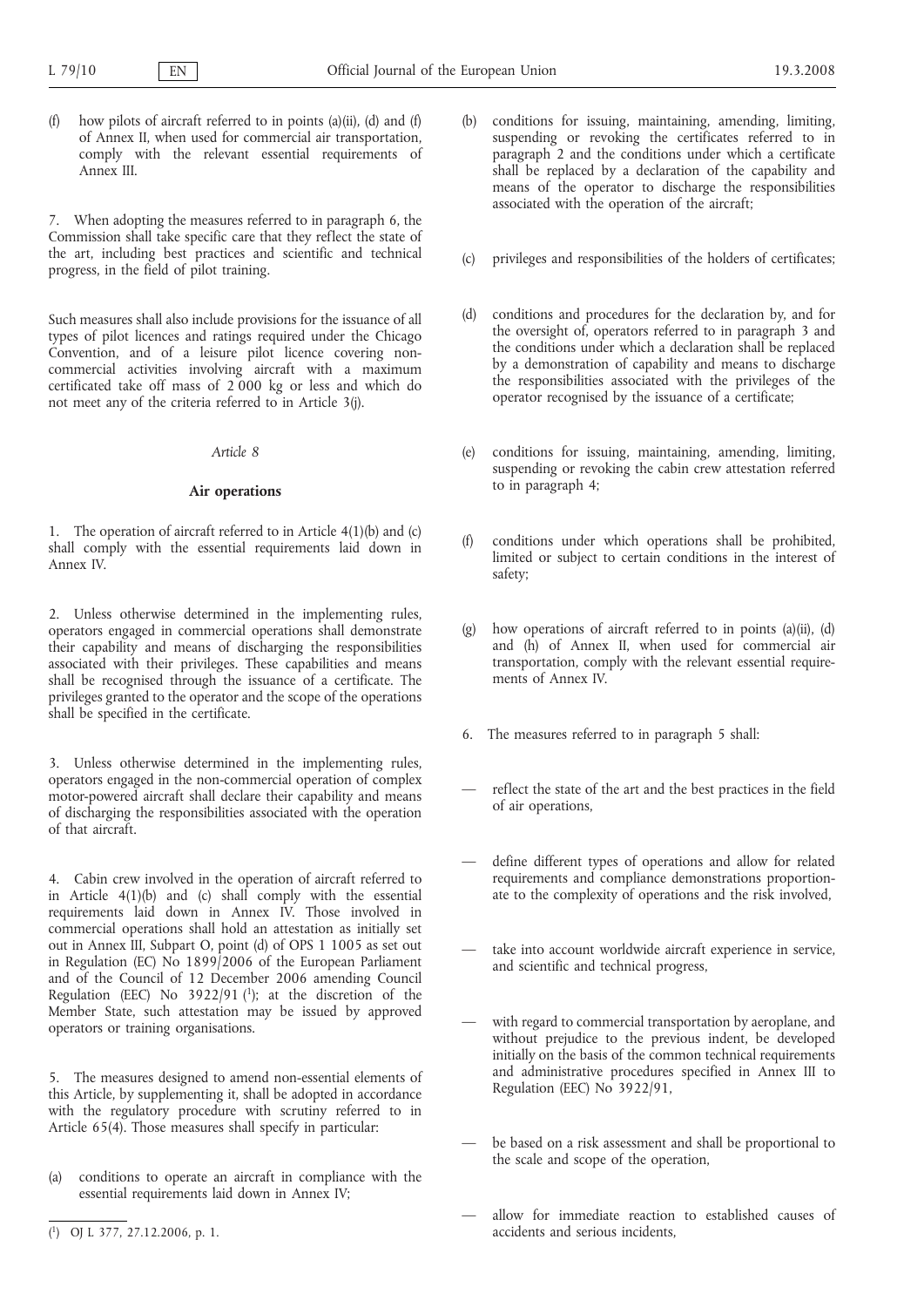not impose on aircraft referred to in Article  $4(1)(c)$ requirements which would be incompatible with the ICAO obligations of Member States.

### *Article 9*

## **Aircraft used by a third-country operator into, within or out of the Community**

1. Aircraft referred to in Article 4(1)(d), as well as their crew and their operations, shall comply with applicable ICAO Standards. To the extent that there are no such standards, these aircraft and their operations shall comply with the requirements laid down in Annexes I, III and IV, provided these requirements are not in conflict with the rights of third countries under international conventions.

2. Operators engaged in commercial operations using aircraft referred to in paragraph 1 shall demonstrate their capability and means of complying with the requirements specified in paragraph 1.

The requirement referred to in the first subparagraph may be satisfied by acceptance of certificates issued by or on behalf of a third country.

The capabilities and means referred to in the first subparagraph shall be recognised through the issuance of an authorisation. The privileges granted to the operator and the scope of the operations shall be specified in that authorisation.

3. Operators engaged in non-commercial operations of complex motor-powered aircraft using aircraft referred to in paragraph 1 may be required to declare their capability and means of discharging the responsibilities associated with the operation of that aircraft.

4. The measures designed to amend non-essential elements of this Article, by supplementing it, shall be adopted in accordance with the regulatory procedure with scrutiny referred to in Article 65(4). Those measures shall specify in particular:

- (a) how aircraft referred to in Article 4(1)(d), or crew, which do not hold a standard ICAO certificate of airworthiness or licence, may be authorised to operate into, within or out of the Community;
- (b) conditions to operate an aircraft in compliance with the provisions of paragraph 1;
- (c) conditions for issuing, maintaining, amending, limiting, suspending or revoking the operator's authorisation referred to in paragraph 2, taking into account the certificates issued by the state of registry or the state of the operator, without prejudice to Regulation (EC) No 2111/2005 and its implementing rules;
- privileges and responsibilities of the holders of authorisations;
- (e) conditions and procedures for the declaration by, and for the oversight of, operators referred to in paragraph 3;
- (f) conditions under which operations shall be prohibited, limited or subject to certain conditions in the interest of safety in accordance with Article 22(1).

5. When adopting the measures referred to in paragraph 4, the Commission shall take specific care that:

- (a) use is made, as appropriate, of ICAO recommended practices and guidance documents;
- (b) no requirement exceeds what is required from aircraft referred to in Article 4(1)(b), and from the operators of such aircraft;
- (c) use is made, where appropriate, of measures issued in accordance with Articles  $5(5)$  and  $8(5)$ ;
- (d) the process by which authorisations are obtained is simple, proportionate, cost-effective and efficient in all cases, allowing for requirements and compliance demonstrations proportionate to the complexity of operations and the risk involved. The process shall in particular take account of:
	- (i) results of the ICAO Universal Safety Oversight Audit Programme;
	- (ii) information from ramp inspections and the Safety Assessment of Foreign Aircraft Programme records; and
	- (iii) other recognised information on safety aspects with regard to the operator concerned.

## *Article 10*

## **Oversight and enforcement**

1. The Member States, the Commission and the Agency shall cooperate with a view to ensuring that any product, person or organisation subject to this Regulation complies with its provisions and with its implementing rules.

2. For the purposes of the implementation of paragraph 1, Member States shall, in addition to their oversight of certificates that they have issued, conduct investigations, including ramp inspections, and shall take any measure, including the grounding of aircraft, to prevent the continuation of an infringement.

3. For the purposes of the implementation of paragraph 1, the Agency shall conduct investigations in accordance with Article 24(2) and Article 55.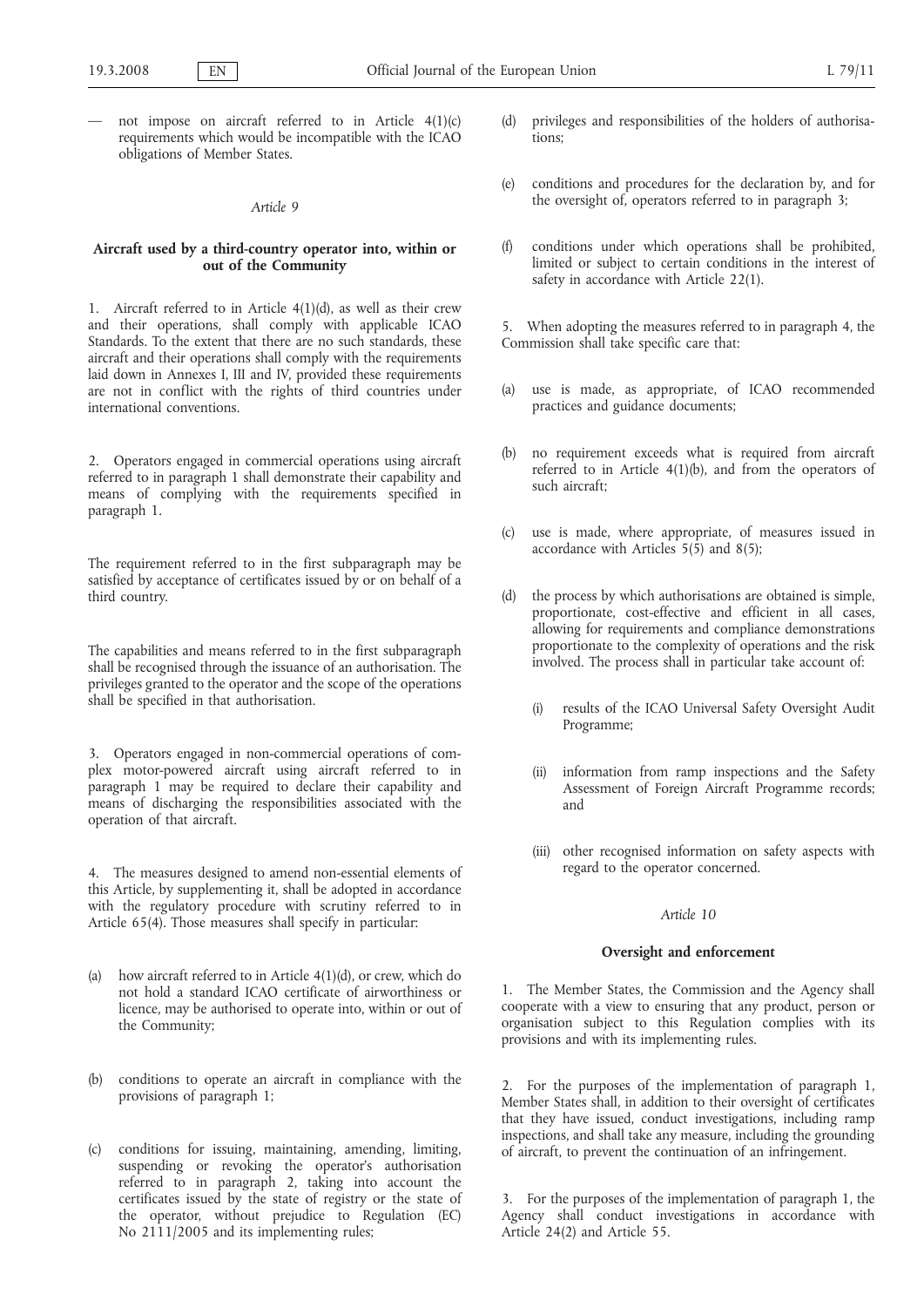4. In order to facilitate the taking of appropriate enforcement action by competent authorities, the Member States, the Commission and the Agency shall exchange information on identified infringements.

5. The measures designed to amend non-essential elements of this Article, by supplementing it, shall be adopted in accordance with the regulatory procedure with scrutiny referred to in Article 65(4). Those measures shall specify in particular:

- (a) conditions for the collection, exchange and dissemination of information;
- (b) conditions for conducting ramp inspections, including systematic ones;
- conditions for the grounding of aircraft that do not comply with the requirements of this Regulation or its implementing rules.

## *Article 11*

### **Recognition of certificates**

1. Member States shall, without further technical requirements or evaluation, recognise certificates issued in accordance with this Regulation. When the original recognition is for a particular purpose or purposes, any subsequent recognition shall cover only the same purpose or purposes.

2. The Commission, on its own initiative or at the request of a Member State or of the Agency, may initiate the procedure referred to in Article 65(7) to decide whether a certificate issued in accordance with this Regulation effectively complies with this Regulation and its implementing rules.

In case of non-compliance or ineffective compliance, the Commission shall require the issuer of a certificate to take appropriate corrective action and safeguard measures, such as limitation or suspension of the certificate. Moreover, the provisions of paragraph 1 shall cease to apply to the certificate from the date of the notification of the Commission's decision to the Member States.

3. When the Commission has sufficient evidence that appropriate corrective action has been taken by the issuer referred to in paragraph 2 to address the case of non-compliance or ineffective compliance and that the safeguard measures are no longer necessary, it shall decide that the provisions of paragraph 1 apply again to this certificate. These provisions shall apply as from the date of the notification of this decision to the Member States.

4. Pending adoption of the measures referred to in Articles  $5(5)$ ,  $7(6)$  and 9(4), and without prejudice to Article 69(4), certificates which cannot be issued in accordance with this Regulation may be issued on the basis of the applicable national regulations.

5. Pending adoption of the measures referred to in Article 8(5), and without prejudice to Article 69(4), certificates which cannot be issued in accordance with this Regulation may be issued on the basis of the applicable national regulations or, where applicable, on the basis of the relevant requirements of Regulation (EEC) No 3922/91.

6. The provisions of this Article shall be without prejudice to Regulation (EC) No 2111/2005 and its implementing rules.

## *Article 12*

## **Acceptance of third-country certification**

1. By way of derogation from the provisions of this Regulation and its implementing rules, the Agency or the aviation authorities in the Member State may issue certificates on the basis of certificates issued by aeronautical authorities of a third country, as provided for in recognition agreements between the Community and that third country.

- 2. (a) In the absence of an agreement concluded by the Community, a Member State or the Agency may issue certificates on the basis of certifications issued by the competent authorities of a third country in application of an agreement concluded by that Member State with the third country in question before the entry into force of the related provisions of this Regulation and notified to the Commission and the other Member States. The Agency may also issue such certificates on behalf of any Member State in application of an agreement concluded by one of the Member States with the third country in question.
	- (b) If the Commission considers that:
		- the provisions of an agreement between a Member State and a third country would not provide for a level of safety equivalent to that specified by this Regulation and its implementing rules, and/or
		- such agreement would discriminate among Member States without compelling safety reasons or is contrary to Community foreign policy vis-à-vis a third country,

it may, in accordance with the procedure laid down in Article 65(2), require the Member State concerned to modify the agreement, to suspend its application or to renounce it, in accordance with Article 307 of the Treaty.

(c) Member States shall take the necessary measures to renounce agreements as soon as possible after the entry into force of an agreement between the Community and the third country in question, for those domains covered by that latter agreement.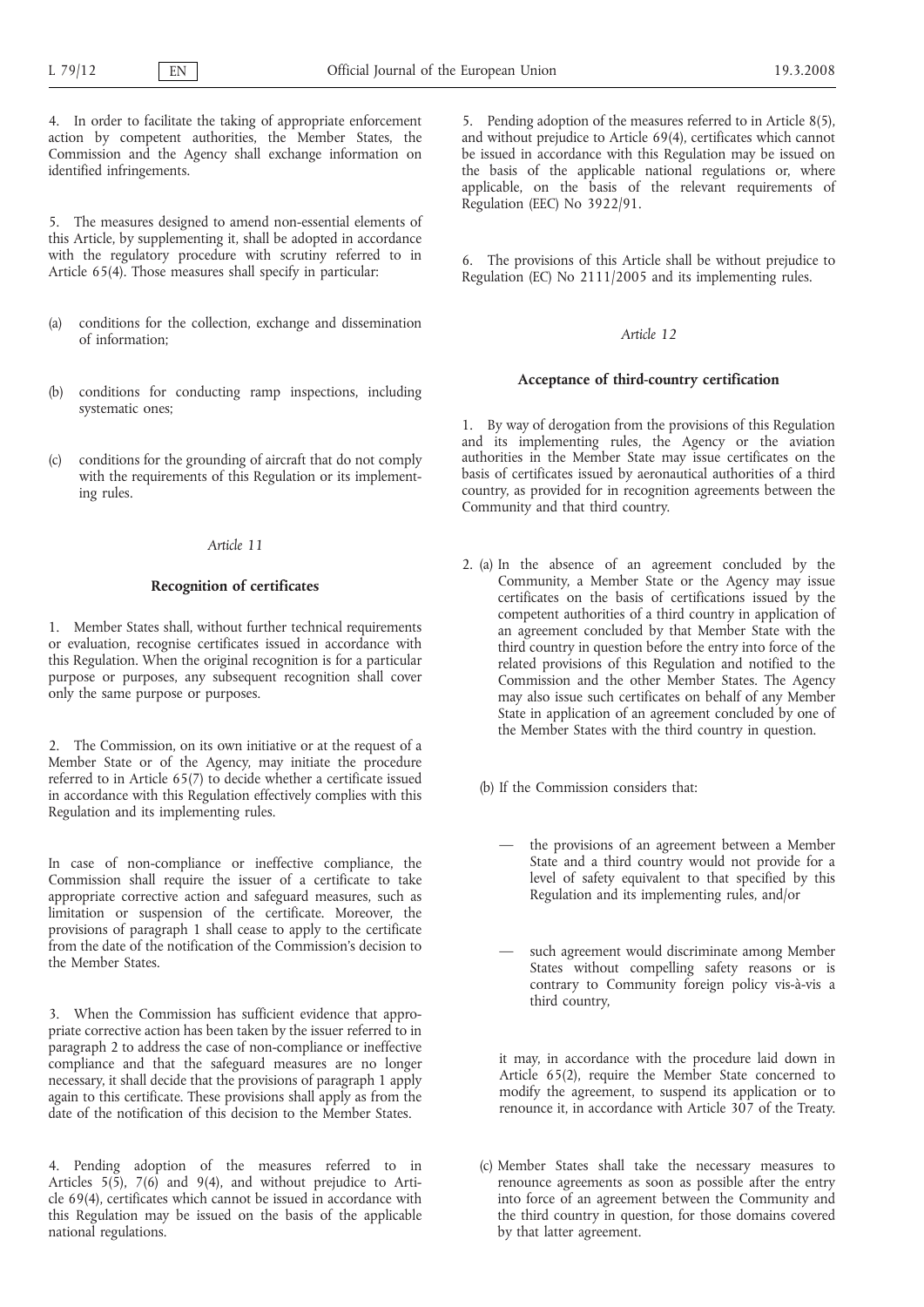### *Article 13*

#### **Qualified entities**

When allocating a specific certification task to a qualified entity, the Agency or the national aviation authority concerned shall ensure that such entity comply with the criteria laid down in Annex V.

### *Article 14*

## **Flexibility provisions**

1. The provisions of this Regulation and of its implementing rules shall not prevent a Member State from reacting immediately to a safety problem which involves a product, person or organisation subject to the provisions of this Regulation.

The Member State shall immediately notify the Agency, the Commission and the other Member States of the measures taken and the reasons therefor.

- 2. (a) The Agency shall assess whether the safety problem can be addressed within the powers conferred on it in accordance with Article 18(d). In this case it shall, within one month of being notified pursuant to paragraph 1, take the appropriate decision.
	- (b) If the Agency concludes that the safety problem cannot be addressed in accordance with point (a), it shall, within the period referred to in that point, issue a recommendation in accordance with Article 18(b) as to whether this Regulation or its implementing rules should be amended and whether the notified measures should be withdrawn or maintained.

3. The measures designed to amend non-essential elements of this Regulation, *inter alia*, by supplementing it, and relating to whether an inadequate level of safety or a shortcoming in this Regulation or its implementing rules justify initiating their amendment and whether the measures adopted pursuant to paragraph 1 may be continued, shall be adopted in accordance with the regulatory procedure with scrutiny referred to in Article 65(6). In such a case the measures shall be implemented as appropriate by all Member States and the provisions of Article 11 shall apply to such measures. If the measures are found not to be justified, they shall be revoked by the Member State concerned.

4. Member States may grant exemptions from the substantive requirements laid down in this Regulation and its implementing rules in the event of unforeseen urgent operational circumstances or operational needs of a limited duration, provided the level of safety is not adversely affected. The Agency, the Commission and

the other Member States shall be notified of any such exemptions as soon as they become repetitive or where they are granted for periods of more than two months.

5. The Agency shall assess whether the exemptions notified by a Member State are less restrictive than the applicable Community provisions and, within one month of being notified thereof, shall issue a recommendation in accordance with Article 18(b) on whether these exemptions comply with the general safety objectives of this Regulation or any other rule of Community law.

If an exemption does not comply with the general safety objectives of this Regulation or any other rule of Community law, the Commission shall take a decision not to permit the exemption in accordance with the procedure referred to in Article 65(7). In such a case, the Member State concerned shall revoke the exemption.

6. Where an equivalent level of protection to that attained by the application of the rules implementing this Regulation can be achieved by other means, Member States may, without discrimination on grounds of nationality, grant an approval derogating from those implementing rules.

In such cases, the Member State concerned shall notify the Agency and the Commission that it intends to grant such an approval, and shall give reasons demonstrating the need to derogate from the rule concerned, as well as the conditions laid down to ensure that an equivalent level of protection is achieved.

7. Within two months of being notified in accordance with paragraph 6, the Agency shall issue a recommendation in accordance with Article 18(b) on whether an approval proposed in accordance with paragraph 6 fulfils the conditions laid down in that paragraph.

The measures designed to amend non-essential elements of this Regulation, by supplementing it, relating to whether a proposed approval may be granted shall be adopted in accordance with the regulatory procedure with scrutiny referred to in Article 65(6) within one month of receiving the Agency's recommendation. In such a case, the Commission shall notify its decision to all Member States, which shall also be entitled to apply that measure. The provisions of Article 15 shall apply to the measure in question.

# *Article 15*

## **Information network**

1. The Commission, the Agency and the national aviation authorities shall exchange any information available to them in the context of the application of this Regulation and its implementing rules. Entities entrusted with the investigation of civil aviation accidents and incidents, or with the analysis of occurrences, are entitled to access to that information.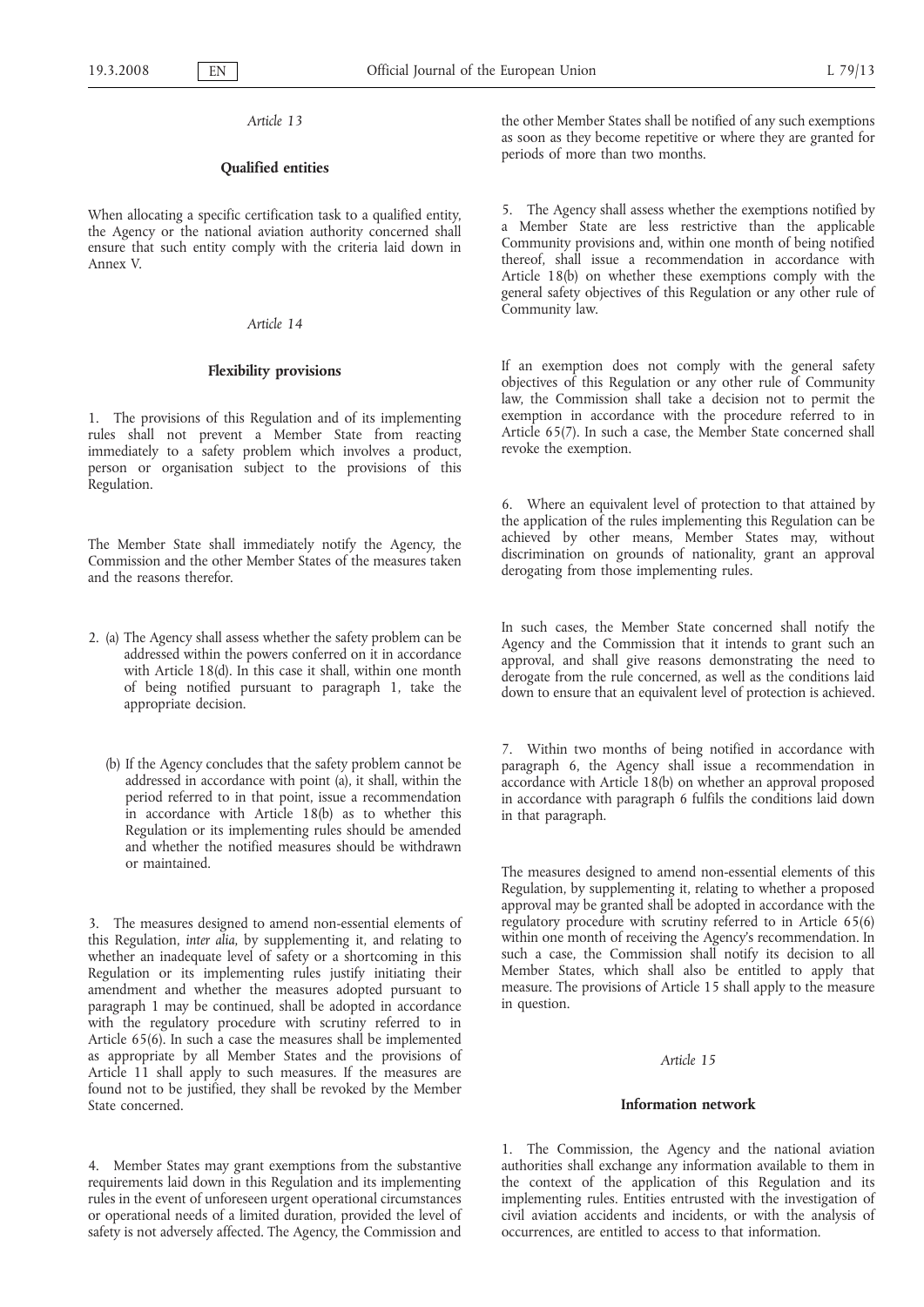2. Without prejudice to the public's right of access to the Commission's documents as laid down in Regulation (EC) No 1049/2001, the Commission shall adopt, in accordance with the procedure referred to in Article 65(3), measures for the dissemination to interested parties on its own initiative of the information referred to in paragraph 1 of this Article. These measures, which may be generic or individual, shall be based on the need:

- (a) to provide persons and organisations with the information they need to improve aviation safety;
- (b) to limit the dissemination of information to what is strictly required for the purpose of its users, in order to ensure appropriate confidentiality of that information.

3. The national aviation authorities shall, in accordance with their national legislation, take necessary measures to ensure appropriate confidentiality of the information received by them pursuant to paragraph 1.

4. In order to inform the public of the general safety level, a safety review shall be published annually by the Agency. From the entry into force of the measures referred to in Article 10(5), this safety review shall contain an analysis of all information received pursuant to Article 10. This analysis shall be simple and easy to understand and shall indicate whether there are increased safety risks. In this analysis, the sources of information shall not be revealed.

# *Article 16*

## **Protection of the source of information**

1. Where the information referred to in Article 15(1) is provided by a natural person on a voluntary basis to the Commission or the Agency, the source of such information shall not be revealed. When the information has been provided to a national authority, the source of such information shall be protected in accordance with national legislation.

2. Without prejudice to applicable rules of criminal law, Member States shall refrain from instituting proceedings in respect of unpremeditated or unintentional infringements of the law which come to their attention only because they have been reported pursuant to this Regulation and its implementing rules.

This rule shall not apply in cases of gross negligence.

3. Without prejudice to applicable rules of criminal law, and in accordance with the procedures set out in national law and practice, Member States shall ensure that employees who provide information in application of this Regulation and its implementing rules are not subject to any prejudice on the part of their employer.

This rule shall not apply in cases of gross negligence.

4. This Article shall apply without prejudice to national rules relating to access to information by judicial authorities.

## CHAPTER III

## **THE EUROPEAN AVIATION SAFETY AGENCY**

## *SECTION I*

## *Tasks*

## *Article 17*

### **Establishment and functions of the Agency**

1. For the purpose of the implementation of this Regulation, a European Aviation Safety Agency shall be established.

- 2. For the purposes of ensuring the proper functioning and development of civil aviation safety, the Agency shall:
- (a) undertake any task and formulate opinions on all matters covered by Article 1(1);
- (b) assist the Commission by preparing measures to be taken for the implementation of this Regulation. Where these comprise technical rules and in particular rules relating to construction, design and operational aspects, the Commission may not change their content without prior coordination with the Agency. The Agency shall also provide the Commission with the necessary technical, scientific and administrative support to carry out its tasks;
- (c) take the necessary measures within the powers conferred on it by this Regulation or other Community legislation;
- (d) conduct inspections and investigations as necessary to fulfil its tasks;
- (e) in its fields of competence, carry out, on behalf of Member States, functions and tasks ascribed to them by applicable international conventions, in particular the Chicago Convention.

## *Article 18*

### **Agency measures**

The Agency shall, where appropriate:

- (a) issue opinions addressed to the Commission;
- (b) issue recommendations addressed to the Commission for the application of Article 14;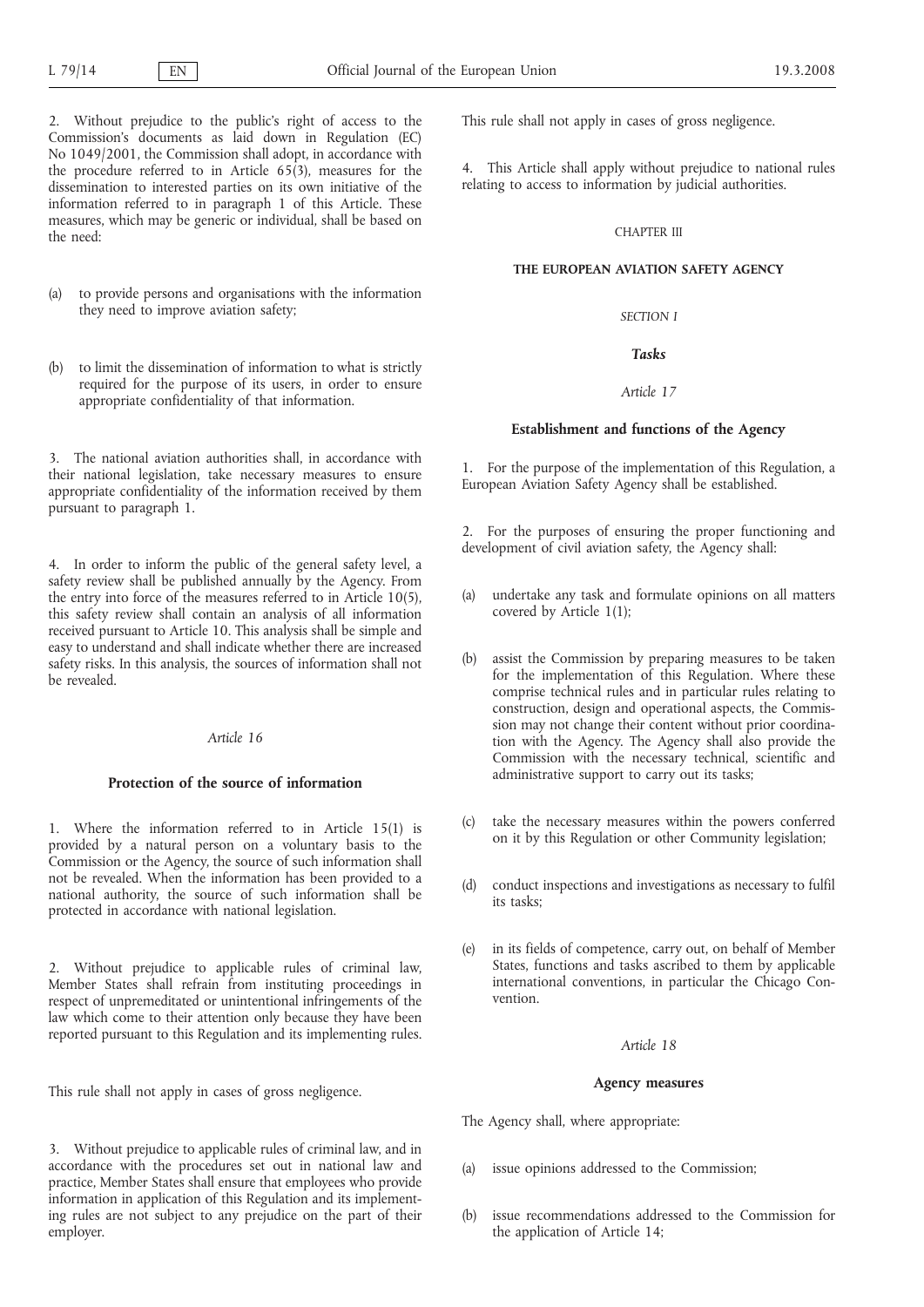- (c) issue certification specifications, including airworthiness codes and acceptable means of compliance, as well as any guidance material for the application of this Regulation and its implementing rules;
- (d) take the appropriate decisions for the application of Articles 20, 21, 22, 23, 54 and 55;
- (e) issue the reports following standardisation inspections carried out pursuant to Articles 24(1) and 54.

## *Article 19*

## **Opinions, certification specifications and guidance material**

1. In order to assist the Commission in the preparation of proposals for basic principles, applicability and essential requirements to be presented to the European Parliament and to the Council and the adoption of the implementing rules, the Agency shall prepare drafts thereof. These drafts shall be submitted by the Agency as opinions to the Commission.

2. The Agency shall, in accordance with Article 52 and the implementing rules adopted by the Commission, develop:

- (a) certification specifications, including airworthiness codes and acceptable means of compliance; and
- (b) guidance material;
- to be used in the certification process.

These documents shall reflect the state of the art and the best practices in the fields concerned and be updated taking into account worldwide aircraft experience in service, and scientific and technical progress.

### *Article 20*

### **Airworthiness and environmental certification**

1. With regard to the products, parts and appliances referred to in Article  $4(1)(a)$  and  $(b)$ , the Agency shall, where applicable and as specified in the Chicago Convention or its Annexes, carry out on behalf of Member States the functions and tasks of the state of design, manufacture or registry when related to design approval. To that end, it shall in particular:

(a) for each product for which a type-certificate or a change to a type-certificate is requested, establish and notify the typecertification basis. That certification basis consists of the applicable airworthiness code, the provisions for which an equivalent level of safety has been accepted and the special detailed technical specifications necessary when the design features of a particular product or the experience in

operation render any of the airworthiness code provisions inadequate or inappropriate to ensure conformity with essential requirements;

- (b) for each product for which a restricted certificate of airworthiness is requested, establish and notify the specific airworthiness specifications;
- (c) for each part or appliance for which a certificate is requested, establish and notify the detailed airworthiness specifications;
- (d) for each product for which environmental certification is required in accordance with Article 6, establish and notify the appropriate environmental requirements;
- (e) conduct, itself or through national aviation authorities or qualified entities, investigations associated with products, parts and appliances certification;
- (f) issue the appropriate type-certificates or associated changes;
- (g) issue certificates for parts and appliances;
- (h) issue the appropriate environmental certificates;
- (i) amend, suspend or revoke the relevant certificate when the conditions according to which it was issued are no longer fulfilled or if the legal or natural person holding the certificate fails to fulfil the obligations imposed on it by this Regulation or its implementing rules;
- (j) ensure the continuing airworthiness functions associated with the products, parts and appliances which are under its oversight, including reacting without undue delay to a safety problem and issuing and disseminating the applicable mandatory information;
- (k) for aircraft for which a permit to fly is to be issued, establish airworthiness standards and procedures to comply with Article 5(4)(a);
- (l) issue permits to fly to aircraft for the purpose of certification under the control of the Agency, in agreement with the Member State in which the aircraft is registered or is to be registered.
- 2. With regard to organisations, the Agency shall:
- (a) conduct, itself or through national aviation authorities or qualified entities, inspections and audits of the organisations it certifies;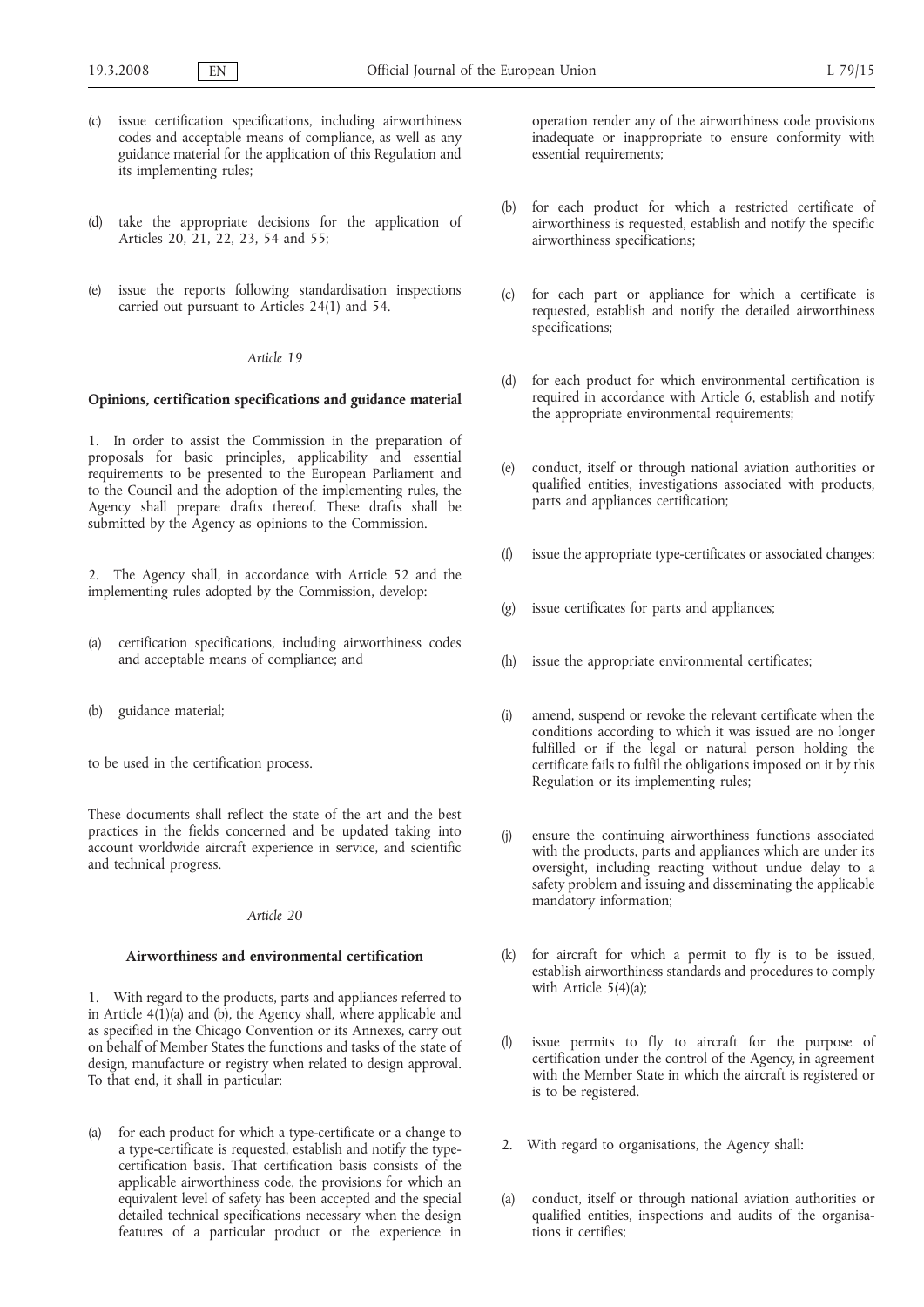- (b) issue and renew the certificates of:
	- (i) design organisations; or
	- (ii) production organisations located within the territory of the Member States, if requested by the Member State concerned; or
	- (iii) production and maintenance organisations located outside the territory of the Member States;
- (c) amend, suspend or revoke the relevant organisation certificate when the conditions according to which it was issued are no longer fulfilled, or if the organisation concerned fails to fulfil the obligations imposed on it by this Regulation or its implementing rules.

#### *Article 21*

## **Pilot certification**

1. With regard to the personnel and organisations referred to in Article  $7(1)$ , the Agency shall:

- (a) conduct, itself or through national aviation authorities or qualified entities, investigations and audits of the organisations it certifies and, where relevant, their personnel;
- (b) issue and renew the certificates of pilot training organisations and aero-medical centres located outside the territory of the Member States and, where relevant, their personnel;
- (c) amend, limit, suspend or revoke the relevant certificate when the conditions according to which it was issued by it are no longer fulfilled, or if the legal or natural person holding the certificate fails to fulfil the obligations imposed on it by this Regulation or its implementing rules.

2. With regard to the flight simulation training devices referred to in Article 7(1), the Agency shall:

- (a) conduct, itself or through national aviation authorities or qualified entities, technical inspections of the devices it certifies;
- (b) issue and renew the certificates of:
	- (i) flight simulation training devices used by training organisations certified by the Agency; or
	- (ii) flight simulation training devices located within the territory of the Member States, if requested by the Member State concerned;
- (iii) flight simulation training devices located outside the territory of the Member States;
- (c) amend, limit, suspend or revoke the relevant certificate when the conditions according to which it was issued are no longer fulfilled, or if the legal or natural person holding the certificate fails to fulfil the obligations imposed on it by this Regulation or its implementing rules.

#### *Article 22*

#### **Air operation certification**

1. The Agency shall react without undue delay to a problem affecting the safety of air operations by determining corrective action and by disseminating related information, including to the Member States.

- 2. With regard to flight time limitation:
- (a) the Agency shall issue the applicable certification specifications to ensure compliance with essential requirements and, as appropriate, the related implementing rules. Initially, the implementing rules shall include all substantive provisions of Subpart Q of Annex III to Regulation (EEC) No 3922/91, taking into account the latest scientific and technical evidence;
- (b) a Member State may approve individual flight time specification schemes which deviate from the certification specifications referred to in point (a). In this case the Member State shall without delay notify the Agency, the Commission and the other Member States that it intends to grant approval for such an individual scheme;
- (c) upon notification the Agency shall, within one month, assess the individual scheme on the basis of a scientific and medical evaluation. Thereafter the Member State concerned may grant the approval as notified, unless the Agency has discussed the scheme with that Member State and proposed changes thereto. Should the Member State agree with these changes, it may grant the approval accordingly;
- (d) in the event of unforeseen urgent operational circumstances or operational needs of limited duration and non-repetitive nature, derogations to certification specifications may apply provisionally until the Agency expresses its opinion;
- (e) should a Member State disagree with the Agency's conclusions concerning an individual scheme, it shall refer the issue to the Commission to decide whether that scheme complies with the safety objectives of this Regulation, in accordance with the procedure referred to in Article 65(3);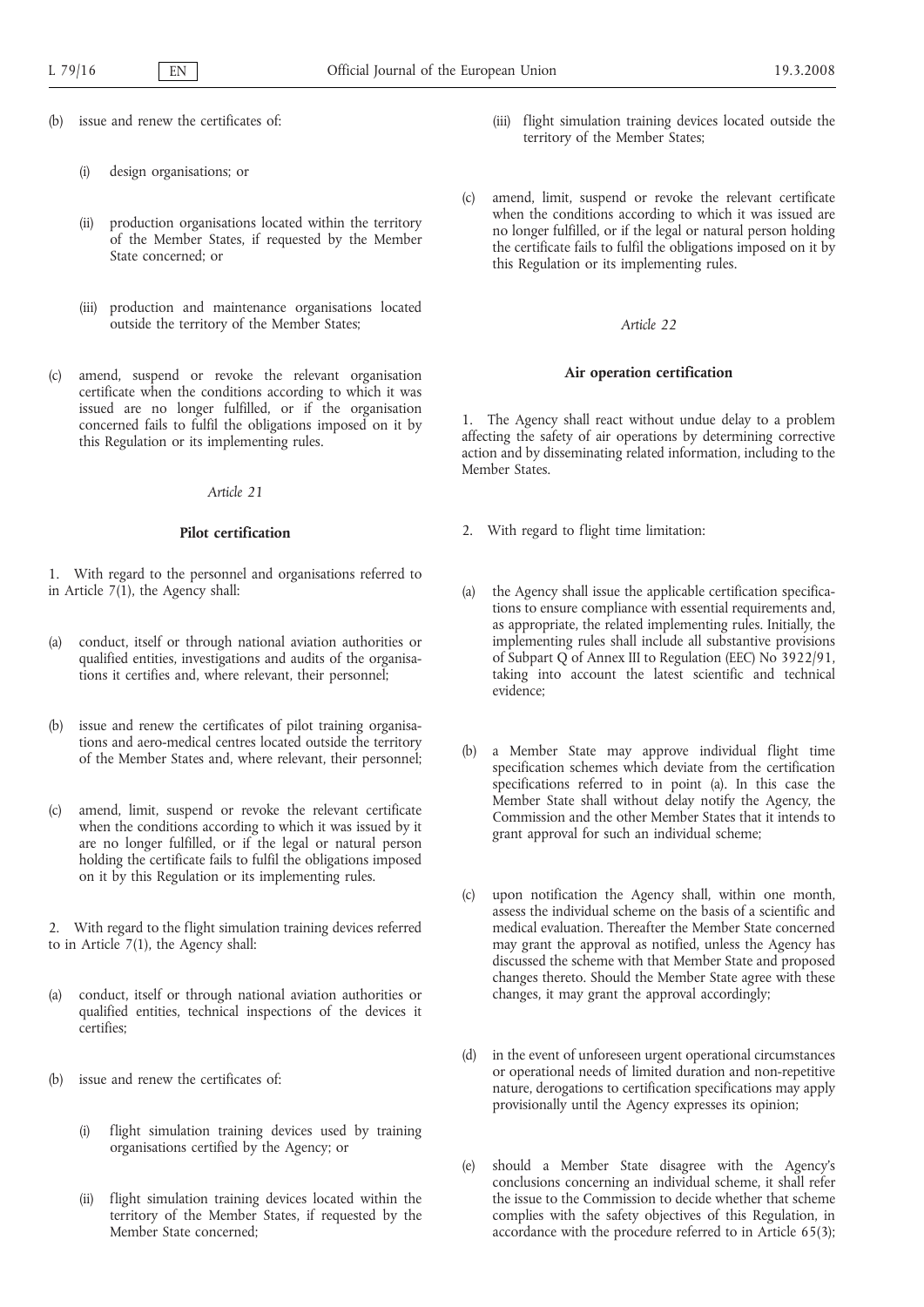the contents of individual schemes which are acceptable to the Agency, or on which the Commission has taken a positive decision in accordance with point (e), shall be published.

## *Article 23*

#### **Third-country operators**

1. With regard to operators of aircraft referred to in Article 4 (1)(d) engaged in commercial operations, the Agency shall:

- (a) conduct, itself or through national aviation authorities or qualified entities, investigations and audits;
- (b) issue and renew the authorisations referred to in Article 9 (2), unless a Member State carries out the functions and tasks of the state of operator in respect of these operators;
- (c) amend, limit, suspend or revoke the relevant authorisation when the conditions according to which it was issued by it are no longer fulfilled, or if the organisation concerned fails to fulfil the obligations imposed on it by this Regulation or its implementing rules.

2. With regard to operators of aircraft referred to in Article 4 (1)(d) not engaged in commercial operations, the Agency shall:

- (a) receive the declarations referred to in Article 9(3); and
- (b) conduct, itself or through national aviation authorities or qualified entities, the oversight of operators from which it has received a declaration.

3. With regard to aircraft referred to in Article 4(1)(d), the Agency shall issue authorisations in accordance with Article 9(4) (a).

## *Article 24*

## **Monitoring the application of the rules**

1. The Agency shall conduct standardisation inspections in the fields covered by Article 1(1), in order to monitor the application by national competent authorities of this Regulation and of its implementing rules, and shall report to the Commission.

2. The Agency shall conduct investigations of undertakings to monitor the application of this Regulation and its implementing rules.

3. The Agency shall assess the impact of the implementation of this Regulation and its implementing rules, having regard to the objectives set out in Article 2.

4. The Agency shall be consulted on, and issue recommendations to the Commission for, the application of Article 14.

5. The working methods of the Agency for conducting the tasks referred to in paragraphs 1, 3 and 4 shall be subject to requirements to be adopted in accordance with the procedure referred to in Article  $6\bar{5}(2)$ , taking into account the principles laid down in Articles 52 and 53.

## *Article 25*

### **Fines and periodic penalty payments**

1. Without prejudice to Articles 20 and 55, at the Agency's request the Commission may:

- (a) impose on the persons and the undertakings to which the Agency has issued a certificate, fines, where, intentionally or negligently, the provisions of this Regulation and its implementing rules have been breached;
- (b) impose, on the persons and undertakings to which the Agency has issued a certificate, periodic penalty payments, calculated from the date set in the decision, in order to compel those persons and undertakings to comply with the provisions of this Regulation and its implementing rules.

2. The fines and periodic penalty payments referred to in paragraph 1 shall be dissuasive and proportionate to both the gravity of the case and the economic capacity of the certificate holder concerned, taking into particular account the extent to which safety has been compromised. The amount of the fines shall not exceed 4 % of the annual income or turnover of the certificate holder. The amount of the periodic penalty shall not exceed 2,5 % of the average daily income or turnover of the certificate holder.

3. The Commission shall adopt, in accordance with the procedure laid down in Article  $65(3)$ , the detailed rules for the implementation of this Article. In doing so, it shall specify in particular:

- (a) detailed criteria for establishing the amount of the fine or periodic penalty payment; and
- (b) procedures for enquiries, associated measures and reporting, as well as rules of procedure for decision-making, including provisions on rights of defence, access to file, legal representation, confidentiality and temporal provisions and the quantification and collection of fines and periodic penalty payments.

4. The Court of Justice of the European Communities shall have unlimited jurisdiction to review decisions whereby the Commission has fixed a fine or periodic penalty payment. It may cancel, reduce or increase the fine or periodic penalty payment imposed.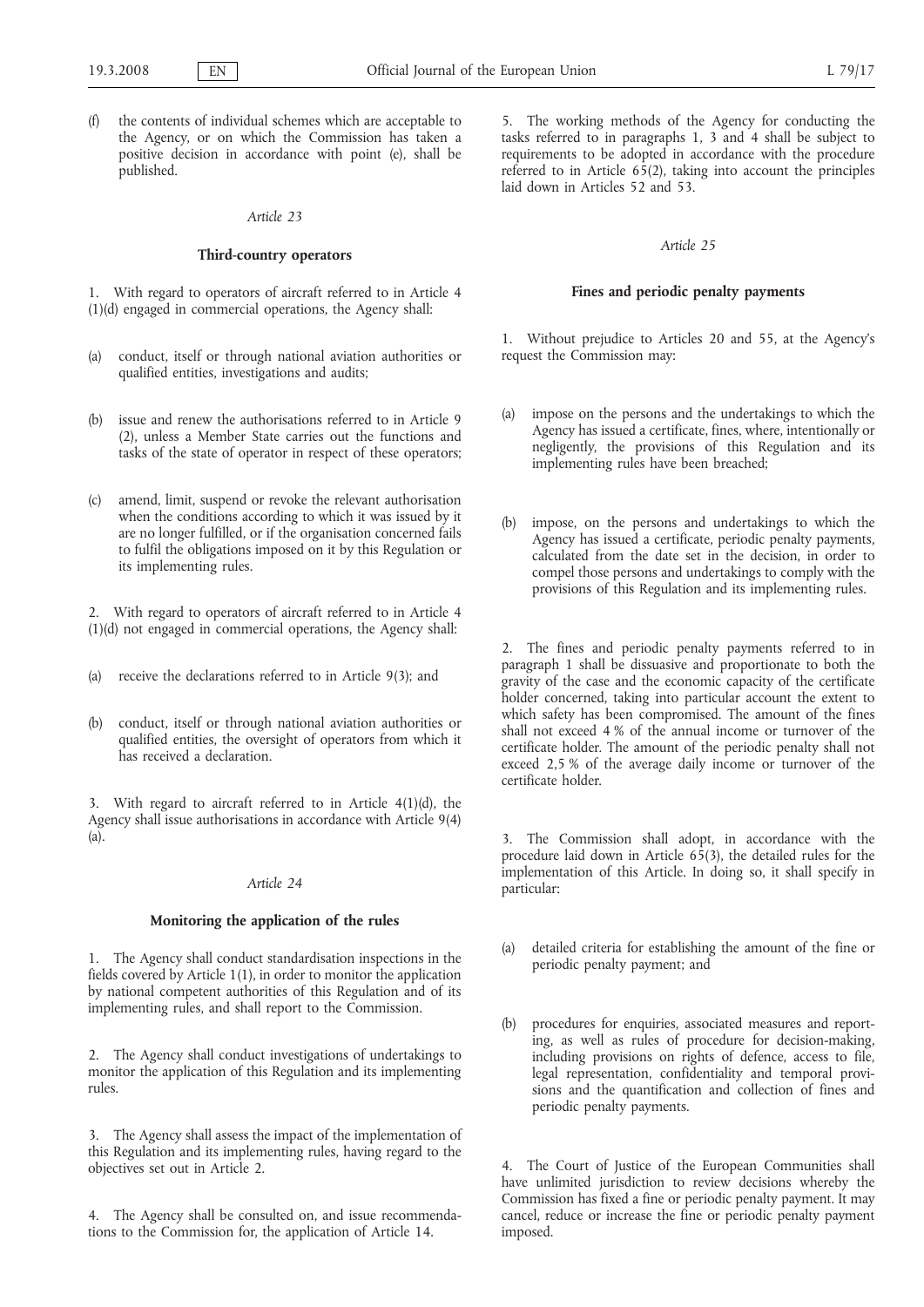5. Decisions taken pursuant to paragraph 1 shall not be of a criminal law nature.

## *Article 26*

## **Research**

1. The Agency may develop and finance research in so far as is strictly related to the improvement of activities in its field of competence, without prejudice to Community law.

2. The Agency shall coordinate its research and development activities with those of the Commission and the Member States so as to ensure that policies and actions are mutually consistent.

3. The results of research funded by the Agency shall be published, provided the Agency does not classify them as confidential.

### *Article 27*

## **International relations**

1. The Agency shall assist the Community and the Member States in their relations with third countries in accordance with the relevant Community law. It shall, in particular, assist in the harmonising of rules and mutual recognition regarding approvals attesting the satisfactory application of rules.

2. The Agency may cooperate with the aeronautical authorities of third countries and the international organisations competent in matters covered by this Regulation in the framework of working arrangements concluded with those bodies, in accordance with the relevant provisions of the Treaty. Such arrangements shall have received the Commission's prior approval.

3. The Agency shall assist Member States to respect their international obligations, in particular those under the Chicago Convention.

#### *SECTION II*

## *Internal structure*

#### *Article 28*

# **Legal status, location, local offices**

1. The Agency shall be a body of the Community. It shall have legal personality.

2. In each of the Member States, the Agency shall enjoy the most extensive legal capacity accorded to legal persons under their laws. It may, in particular, acquire or dispose of movable and immovable property and may be a party to legal proceedings.

3. The Agency may establish its own local offices in the Member States, subject to their consent.

4. The Agency shall be represented by its Executive Director.

## *Article 29*

## **Staff**

1. The Staff Regulations of Officials of the European Communities, the Conditions of Employment of Other Servants of the European Communities and the rules adopted jointly by the institutions of the European Communities for purposes of the application of those Staff Regulations and Conditions of Employment shall apply to the staff of the Agency, without prejudice to the application of Article 39 of this Regulation to the members of the Board of Appeal.

2. Without prejudice to Article 42, the powers conferred on the appointing authority by the Staff Regulations and the Conditions of Employment shall be exercised by the Agency in respect of its own staff.

3. The Agency's staff shall consist of a strictly limited number of officials assigned or seconded by the Commission or Member States to carry out management duties. The remaining staff shall consist of other employees recruited by the Agency as necessary to carry out its tasks.

## *Article 30*

#### **Privileges and immunities**

The Protocol on the Privileges and Immunities of the European Communities annexed to the Treaties establishing the European Community and the European Atomic Energy Community shall apply to the Agency.

## *Article 31*

### **Liability**

1. The contractual liability of the Agency shall be governed by the law applicable to the contract in question.

2. The Court of Justice of the European Communities shall have jurisdiction to give judgment pursuant to any arbitration clause contained in a contract concluded by the Agency.

3. In the case of non-contractual liability, the Agency shall, in accordance with the general principles common to the laws of the Member States, make good any damage caused by its services or by its servants in the performance of their duties.

4. The Court of Justice of the European Communities shall have jurisdiction in disputes relating to compensation for any damage as referred to in paragraph 3.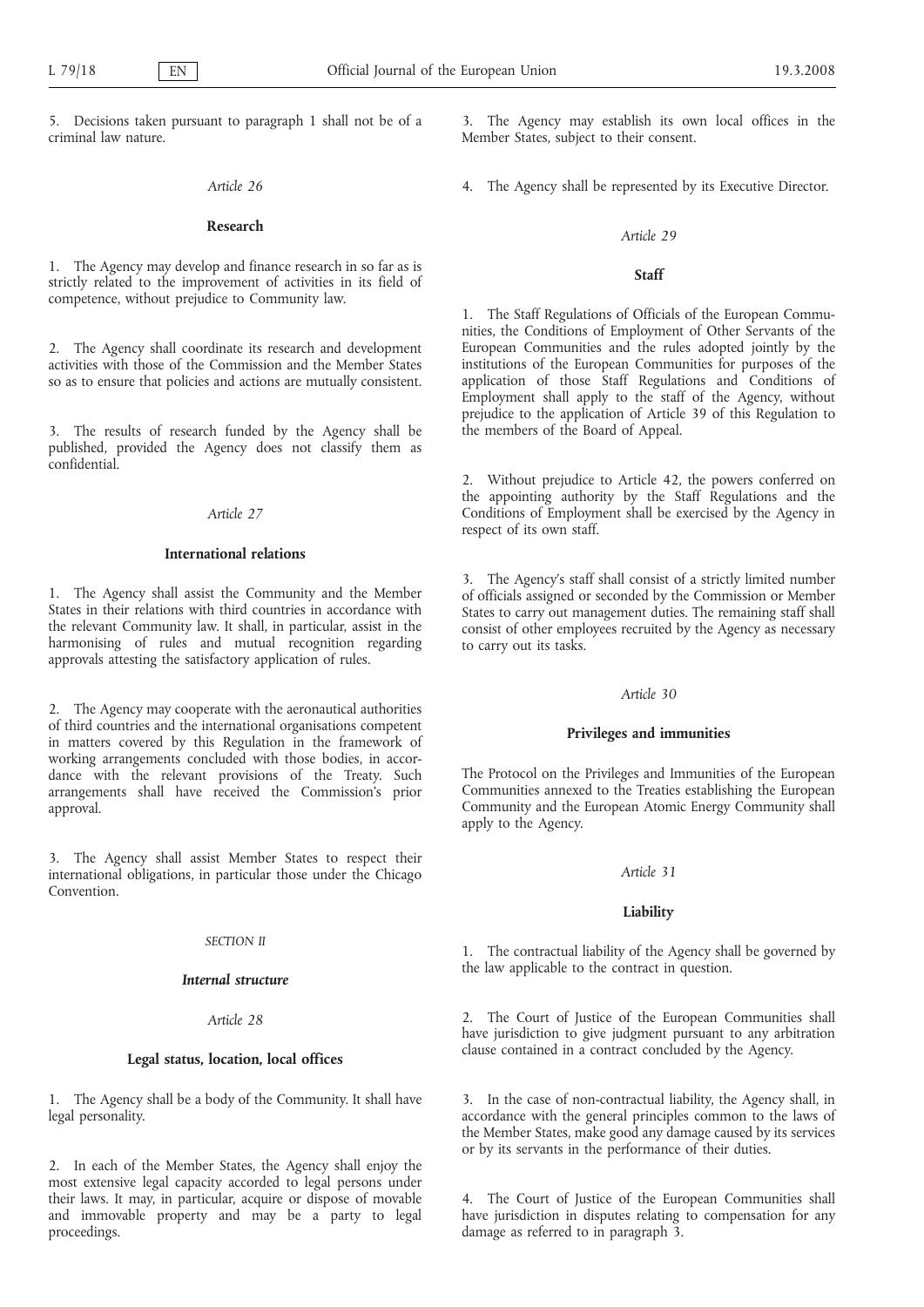5. The personal liability of its servants towards the Agency shall be governed by the provisions laid down in the Staff Regulations or Conditions of Employment applicable to them.

#### *Article 32*

### **Publication of documents**

1. Without prejudice to decisions taken on the basis of Article 290 of the Treaty, the following documents shall be produced in all official languages of the Community:

- (a) the safety review referred to in Article 15(4);
- (b) opinions addressed to the Commission pursuant to Article 19(1);
- (c) the annual general report and programme of work referred to in Article  $33(2)(b)$  and (c) respectively.

2. The translation services required for the functioning of the Agency shall be provided by the Translation Centre for bodies of the European Union.

### *Article 33*

### **Powers of the Management Board**

- 1. The Agency shall have a Management Board.
- 2. The Management Board shall:
- (a) appoint the Executive Director, and the Directors on a proposal from the Executive Director, in accordance with Article 39;
- (b) adopt the annual general report on the Agency's activities and forward it by 15 June at the latest to the European Parliament, the Council, the Commission, the Court of Auditors and the Member States; acting on behalf of the Agency, it shall forward annually to the European Parliament and the Council (hereinafter referred to as budgetary authority) any information relevant to the outcome of the evaluation procedures, in particular, information concerning the effects or consequences of changes in the tasks assigned to the Agency;
- (c) before 30 September each year, and after receiving the opinion of the Commission, adopt the Agency's programme of work for the coming year and forward it to the European Parliament, the Council, the Commission and the Member States; this programme of work shall be adopted without prejudice to the annual Community budgetary procedure and the Community legislative programme in relevant areas of aviation safety; the opinion of the Commission shall be attached to the programme of work;
- adopt guidelines for the allocation of certification tasks to national aviation authorities and qualified entities in agreement with the Commission;
- (e) establish procedures for making decisions by the Executive Director as referred to in Articles 52 and 53:
- (f) carry out its functions relating to the Agency's budget pursuant to Articles 59, 60 and 63;
- (g) appoint the members of the Board of Appeal pursuant to Article 41;
- (h) exercise disciplinary authority over the Executive Director and over the Directors in agreement with the Executive Director;
- (i) give its opinion on the measures relating to fees and charges as referred to in Article 64(1);
- (j) establish its Rules of Procedure;
- (k) decide on the linguistic arrangements for the Agency;
- (l) complement, where appropriate, the list of documents referred to in Article  $32(1)$ ;
- (m) establish the organisational structure of the Agency and adopt the Agency's staffing policy.

3. The Management Board may advise the Executive Director on any matter strictly related to the strategic development of aviation safety, including research as defined in Article 26.

4. The Management Board shall establish an advisory body of interested parties, which it shall consult prior to making decisions in the fields referred to in paragraph  $2(c)$ , (e), (f) and (i). The Management Board may also decide to consult the advisory body on other issues referred to in paragraphs 2 and 3. The Management Board shall not be bound by the opinion of the advisory body.

5. The Management Board may establish working bodies to assist in carrying out its functions, including the preparation of its decisions and monitoring the implementation thereof.

## *Article 34*

# **Composition of the Management Board**

1. The Management Board shall be composed of one representative of each Member State and one representative of the Commission. Members shall be selected on the basis of their recognised experience and commitment in the field of civil aviation, their managerial capabilities and their expertise, which are to be used to further the objectives of this Regulation. The competent committee of the European Parliament shall be fully informed accordingly.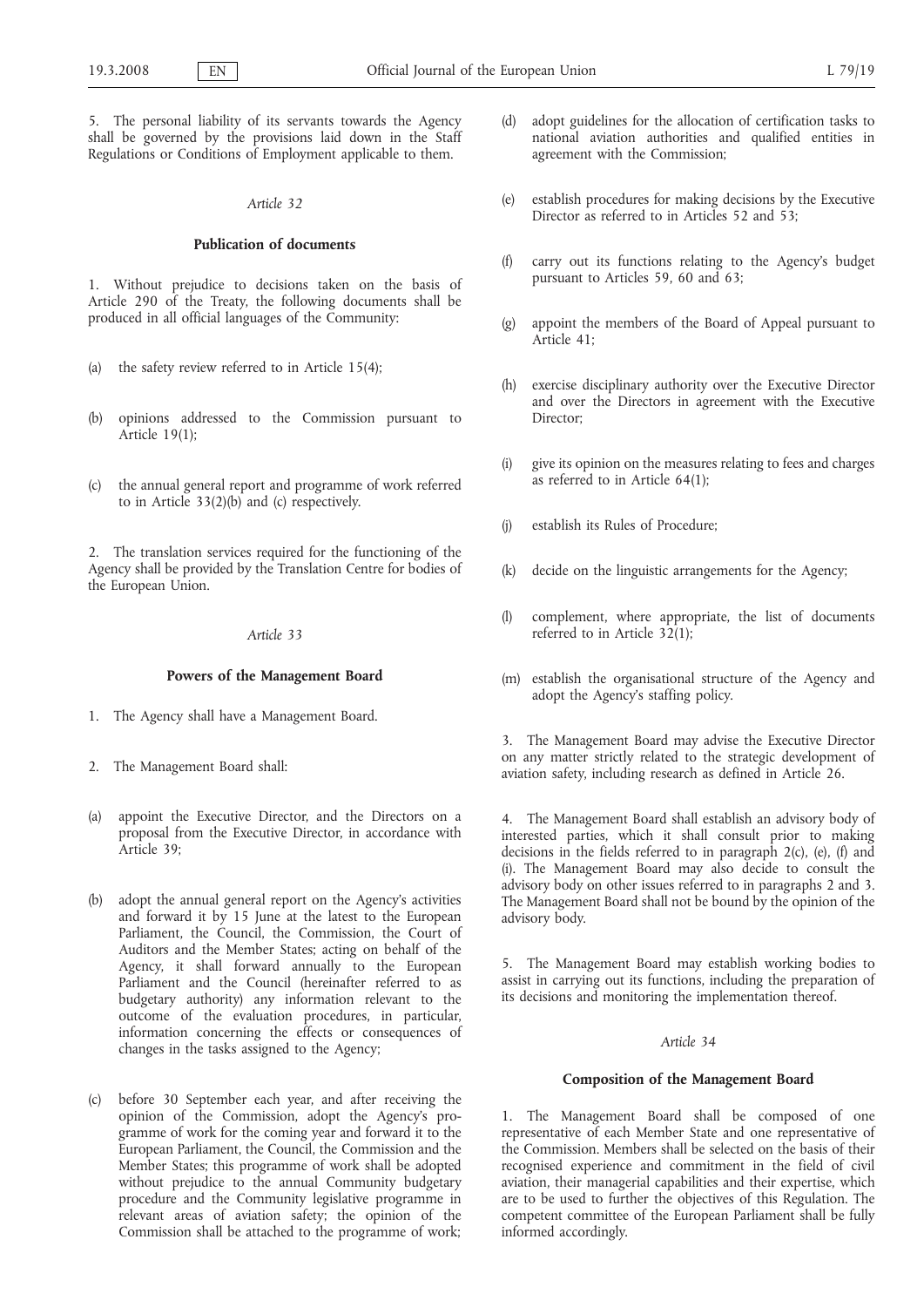Each Member State shall appoint a member of the Management Board as well as an alternate who will represent the member in his/her absence. The Commission shall also designate its representative and alternate. The duration of the terms of office shall be five years. This term of office shall be renewable.

2. Where appropriate, the participation of representatives of European third countries and the conditions of such participation shall be established in the arrangements referred to in Article 66.

3. The advisory body referred to in Article 33(4) shall appoint four of its members to participate as observers in the Management Board. They shall represent, as broadly as possible, the different views represented in the advisory body. The duration of their term of office shall be 30 months, renewable once.

## *Article 35*

### **Chairmanship of the Management Board**

1. The Management Board shall elect a Chairperson and a Deputy Chairperson from among its members. The Deputy Chairperson shall ex officio replace the Chairperson in the event of his/her being prevented from attending to his/her duties.

2. The terms of office of the Chairperson and Deputy Chairperson shall expire when their membership of the Management Board ceases. Subject to this, the duration of the terms of office of the Chairperson and Deputy Chairperson shall be three years. These terms of office shall be renewable once.

## *Article 36*

#### **Meetings**

1. Meetings of the Management Board shall be convened by its Chairperson.

2. The Executive Director of the Agency shall take part in the deliberations.

3. The Management Board shall hold at least two ordinary meetings a year. In addition it shall meet at the instance of the Chairperson or at the request of at least one third of its members.

4. The Management Board may invite any person whose opinion might be of interest to attend its meetings as an observer.

5. The members of the Management Board may, subject to the provisions of its Rules of Procedure, be assisted by advisers or experts.

6. The secretariat of the Management Board shall be provided by the Agency.

## *Article 37*

#### **Voting**

1. Without prejudice to Article 39(1), the Management Board shall take its decisions by a two-thirds majority of its members. At the request of a member of the Management Board, the decision referred to in Article 33(2)(k) shall be taken by unanimity.

2. Each member designated pursuant to Article 34(1) shall have one vote. In the absence of a Member, his/her alternate shall be entitled to exercise his/her right to vote. Neither observers nor the Executive Director of the Agency shall vote.

3. The Rules of Procedure shall establish more detailed voting arrangements, in particular the conditions under which a member may act on behalf of another member as well as any quorum requirements, where appropriate.

## *Article 38*

### **Functions and powers of the Executive Director**

1. The Agency shall be managed by its Executive Director, who shall be completely independent in the performance of his/her duties. Without prejudice to the competencies of the Commission and the Management Board, the Executive Director shall neither seek nor take instructions from any government or from any other body.

2. The European Parliament or the Council may invite the Executive Director to report on the carrying out of his/her tasks.

3. The Executive Director shall have the following functions and powers:

- (a) to approve the measures of the Agency as defined in Article 18 within the limits specified by this Regulation, its implementing rules and any applicable law;
- (b) to decide on inspections and investigations as provided for in Articles 54 and 55;
- (c) to allocate certification tasks to national aviation authorities or qualified entities according to guidelines set by the Management Board;
- (d) to undertake any international functions and technical cooperation with third countries pursuant to Article 27;
- (e) to take all necessary steps, including the adoption of internal administrative instructions and the publication of notices, to ensure the functioning of the Agency in accordance with the provisions of this Regulation;
- (f) to prepare each year a draft general report and submit it to the Management Board;
- (g) to exercise in respect of the Agency's staff the powers laid down in Article  $29(2)$ ;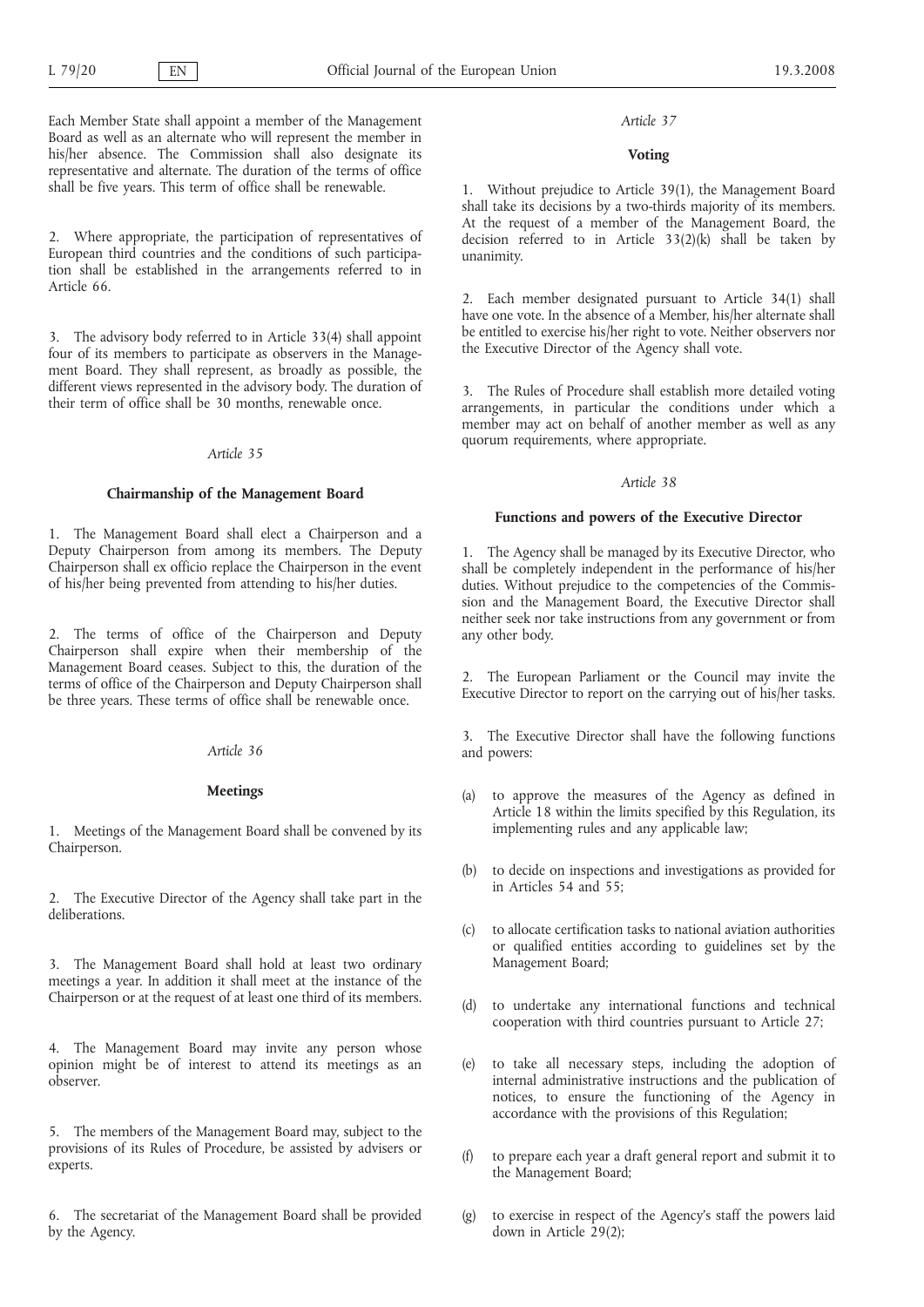- (h) to draw up estimates of the revenues and expenditure of the Agency pursuant to Article 59, and to implement the budget pursuant to Article 60;
- to delegate his/her powers to other members of the Agency's staff subject to rules to be adopted in accordance with the procedure referred to in Article 65(2);
- (j) with the consent of the Management Board, to take decisions regarding the establishment of local offices in the Member States in accordance with Article 28(3);
- (k) to prepare and to implement the annual programme of work;
- (l) to respond to requests for assistance from the Commission.

#### *Article 39*

### **Appointment of senior officials**

1. The Executive Director shall be appointed on grounds of merit and of documented competence and experience relevant for civil aviation. The Executive Director shall be appointed or dismissed by the Management Board on a proposal from the Commission. The Management Board shall take its decision by a three-quarters majority of its members. Before being appointed, the candidate selected by the Management Board may be asked to make a declaration before the competent committee or committees of the European Parliament and answer questions from its, or their, members.

2. The Executive Director may be assisted by one or more Directors. If the Executive Director is absent or indisposed, one of the Directors shall take his/her place.

3. The Directors of the Agency shall be appointed on grounds of professional competence relevant for civil aviation. The Directors shall be appointed or dismissed by the Management Board on a proposal from the Executive Director.

4. The terms of office of the Executive Director and the Directors shall be five years. The term of office of the Directors shall be renewable and the term of office of the Executive Director shall be renewable only once.

### *Article 40*

### **Powers of the Boards of Appeal**

1. One or more Boards of Appeal shall be established within the Agency.

2. The Board or Boards of Appeal shall be responsible for deciding on appeals against the decisions referred to in Article 44.

## *Article 41*

## **Composition of the Boards of Appeal**

1. A Board of Appeal shall consist of a Chairperson and two other members.

2. The Chairperson and the other members shall have alternates to represent them in their absence.

3. The Chairperson, the other members and their alternates shall be appointed by the Management Board from a list of qualified candidates adopted by the Commission.

4. Where the Board of Appeal considers that the nature of the appeal so requires, it may call up to two further members from the list referred to in paragraph 3.

5. The qualifications required for the members of each Board of Appeal, the powers of individual members in the preparatory phase of decisions and the voting conditions shall be determined by the Commission acting in accordance with the procedure referred to in Article 65(3).

#### *Article 42*

## **Members of the Board of Appeal**

1. The term of office of the members of a Board of Appeal, including the Chairperson and any alternates, shall be five years. This term shall be renewable.

2. The members of a Board of Appeal shall be independent. In making their decisions they shall not be bound by any instructions.

3. The members of a Board of Appeal may not perform any other duties within the Agency. The members of a Board of Appeal may work on a part-time basis.

4. The members of a Board of Appeal may not be removed from office or from the list of qualified candidates during their term of office, unless there are serious grounds for such removal and the Commission, after obtaining the opinion of the Management Board, takes a decision to that effect.

## *Article 43*

### **Exclusion and objection**

1. The members of a Board of Appeal may not take part in any appeal proceedings if they have any personal interest therein, if they have previously been involved as representatives of one of the parties to the proceedings, or if they participated in the decision under appeal.

2. If, for one of the reasons listed in paragraph 1 or for any other reason, a member of a Board of Appeal considers that he/ she should not take part in any appeal proceeding, he/she shall inform the Board of Appeal accordingly.

<sup>3.</sup> The Board or Boards of Appeal shall be convened as necessary. The number of boards of Appeal and the work allocated to it or them shall be determined by the Commission acting in accordance with the procedure referred to in Article 65 (3).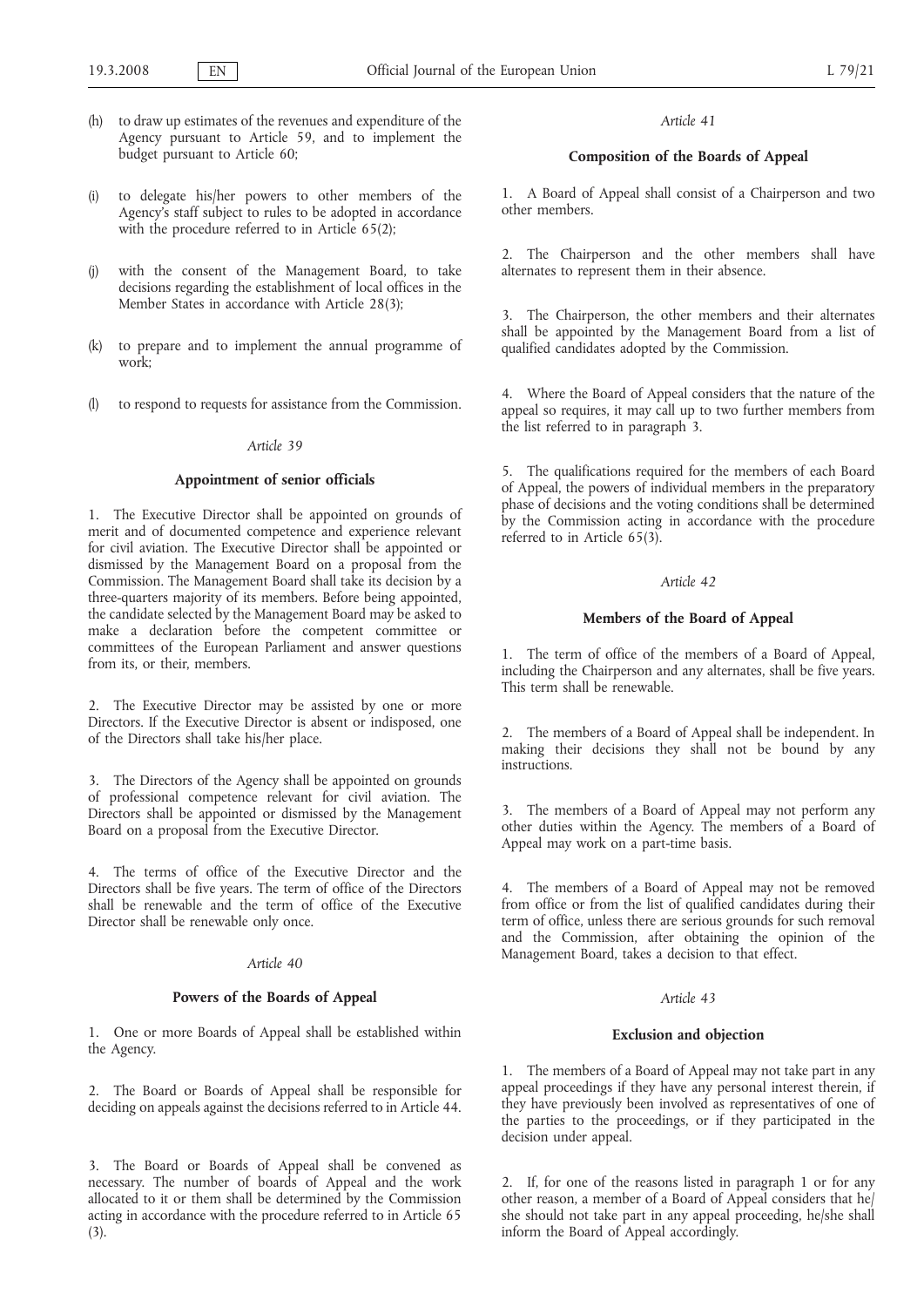3. Members of a Board of Appeal may be objected to by any party to the appeal proceedings on any of the grounds given in paragraph 1, or if any such member is suspected of partiality. Any such objection shall not be admissible if, while being aware of a reason for objecting, the party to the appeal proceedings has taken a procedural step. No objection may be based on the nationality of members.

4. The Boards of Appeal shall decide as to the action to be taken in the cases specified in paragraphs 2 and 3 without the participation of the member concerned. For the purposes of taking this decision, the member concerned shall be replaced on the Board of Appeal by his/her alternate.

## *Article 44*

## **Decisions subject to appeal**

1. An appeal may be brought against decisions of the Agency taken pursuant to Articles 20, 21, 22, 23, 55 or 64.

2. An appeal lodged pursuant to paragraph 1 shall not have suspensory effect. The Agency may, however, if it considers that circumstances so permit, suspend the application of the decision appealed against.

3. An appeal against a decision which does not terminate proceedings as regards one of the parties may only be made in conjunction with an appeal against the final decision, unless the decision provides for separate appeal.

## *Article 45*

## **Persons entitled to appeal**

Any natural or legal person may appeal against a decision addressed to that person, or against a decision which, although in the form of a decision addressed to another person, is of direct and individual concern to the former. The parties to proceedings may be party to the appeal proceedings.

### *Article 46*

## **Time limit and form**

The appeal, together with the statement of grounds thereof, shall be filed in writing at the Agency within two months of the notification of the measure to the person concerned, or, in the absence thereof, of the day on which it came to the knowledge of the latter, as the case may be.

# *Article 47*

## **Interlocutory revision**

1. If the Executive Director considers the appeal to be admissible and well founded, he/she shall rectify the decision. This shall not apply where the appellant is opposed to another party to the appeal proceedings.

2. If the decision is not rectified within one month after receipt of the statement of grounds for the appeal, the Agency shall forthwith decide whether or not to suspend the application of the decision pursuant to the second sentence of Article 44(2), and shall remit the appeal to the Board of Appeal.

## *Article 48*

## **Examination of appeals**

1. If the appeal is admissible, the Board of Appeal shall examine whether it is well founded.

2. When examining the appeal pursuant to paragraph 1, the Board of Appeal shall act expeditiously. It shall as often as necessary invite the parties to the appeal proceedings to file, within specified time limits, observations on notifications issued by itself or on communications from other parties to the appeal proceedings. Parties to the appeal proceedings shall be entitled to make oral presentations.

#### *Article 49*

### **Decisions on appeal**

The Board of Appeal may exercise any power which lies within the competence of the Agency or may remit the case to the competent body of the Agency. The latter shall be bound by the decision of the Board of Appeal.

### *Article 50*

### **Actions before the Court of Justice**

1. Actions may be brought before the Court of Justice of the European Communities for the annulment of acts of the Agency which are legally binding on third parties, for failure to act and for damages caused by the Agency in the course of its activities.

2. Actions for the annulment of decisions of the Agency taken pursuant to Articles 20, 21, 22, 23, 55 or 64 may be brought before the Court of Justice of the European Communities only after all appeal procedures within the Agency have been exhausted.

3. The Agency shall take all necessary measures to comply with the judgment of the Court of Justice of the European Communities.

## *Article 51*

### **Direct appeal**

Member States and the Community institutions may lodge a direct appeal before the Court of Justice of the European Communities against decisions of the Agency.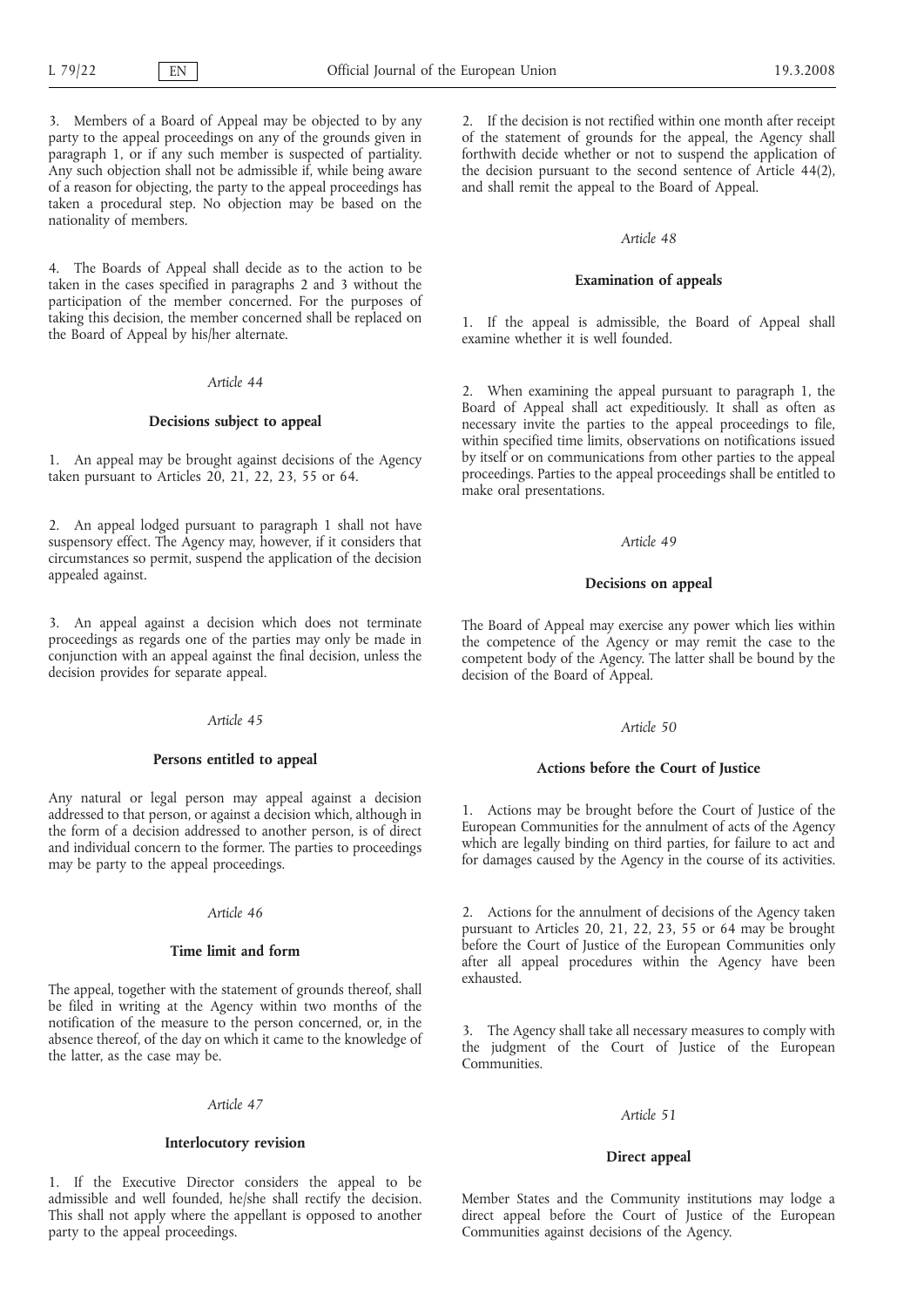#### *SECTION III*

## *Working methods*

## *Article 52*

## **Procedures for the development of opinions, certification specifications and guidance material**

1. As soon as possible after the entry into force of this Regulation, the Management Board shall establish transparent procedures for issuing opinions, certification specifications and guidance material referred to in Article 18(a) and (c).

Those procedures shall:

- draw on expertise available in the aviation regulatory authorities of Member States;
- (b) whenever necessary, involve appropriate experts from relevant interested parties;
- (c) ensure that the Agency publishes documents and consults widely with interested parties, according to a timetable and a procedure which includes an obligation on the Agency to make a written response to the consultation process.

2. When the Agency, pursuant to Article 19, develops opinions, certification specifications and guidance material to be applied by Member States, it shall establish a procedure for consulting the Member States. To this effect, it may create a working group in which each Member State is entitled to designate an expert.

3. Measures referred to in Article 18(a) and (c) and the procedures established pursuant to paragraph 1 of this Article shall be published in an official publication of the Agency.

4. Special procedures shall be established to address immediate action to be taken by the Agency to react to a safety problem and to inform the relevant interested parties of the action they are to take.

#### *Article 53*

### **Procedures for taking decisions**

1. The Management Board shall establish transparent procedures for taking individual decisions as provided for in Article 18 (d).

Those procedures shall:

- (a) ensure the hearing of the natural or legal person to be addressed in the decision and of any other party with a direct and individual concern;
- (b) provide for notification of the decision to natural or legal persons and for its publication;
- (c) provide for the natural or legal person to whom the decision is addressed, and any other parties to proceedings,

to be informed of the legal remedies available to that person under this Regulation;

(d) ensure that the decision contains reasons.

2. The Management Board shall establish procedures specifying the conditions under which decisions are notified while taking due account of the appeal procedure.

3. Special procedures shall be established to address immediate action to be taken by the Agency to react to a safety problem and to inform the relevant interested parties of the action they are to take.

## *Article 54*

## **Inspections of Member States**

1. Without prejudice to the enforcement powers conferred by the Treaty on the Commission, the Agency shall assist the Commission in monitoring the application of this Regulation and its implementing rules by conducting standardisation inspections of Member States competent authorities as specified in Article 24(1). The officials authorised under this Regulation, and those seconded by the national authorities participating in such inspections, are thus empowered, in compliance with the legal provisions of the Member State concerned:

- (a) to examine the relevant records, data, procedures and any other material relevant to the achievement of aviation safety levels in accordance with this Regulation;
- (b) to take copies of or extracts from such records, data, procedures and other material;
- (c) to ask for an oral explanation on the spot;
- (d) to enter any relevant premises, land or means of transport.

2. The officials of the Agency authorised for the purpose of the inspections referred to in paragraph 1 shall exercise their powers upon production of an authorisation in writing specifying the subject matter, the purpose of the inspection and the date on which it is to begin. In good time before the inspection, the Agency shall inform the Member State concerned of the inspection and of the identity of the authorised officials.

3. The Member State concerned shall submit to the inspections and shall ensure that bodies or persons concerned also submit to them.

4. When an inspection carried out pursuant to this Article entails an inspection of an undertaking or an association of undertakings, the provisions of Article 55 shall apply. Where an undertaking opposes the inspection, the Member State concerned shall afford the necessary assistance to officials authorised by the Agency to enable them to carry out the inspection.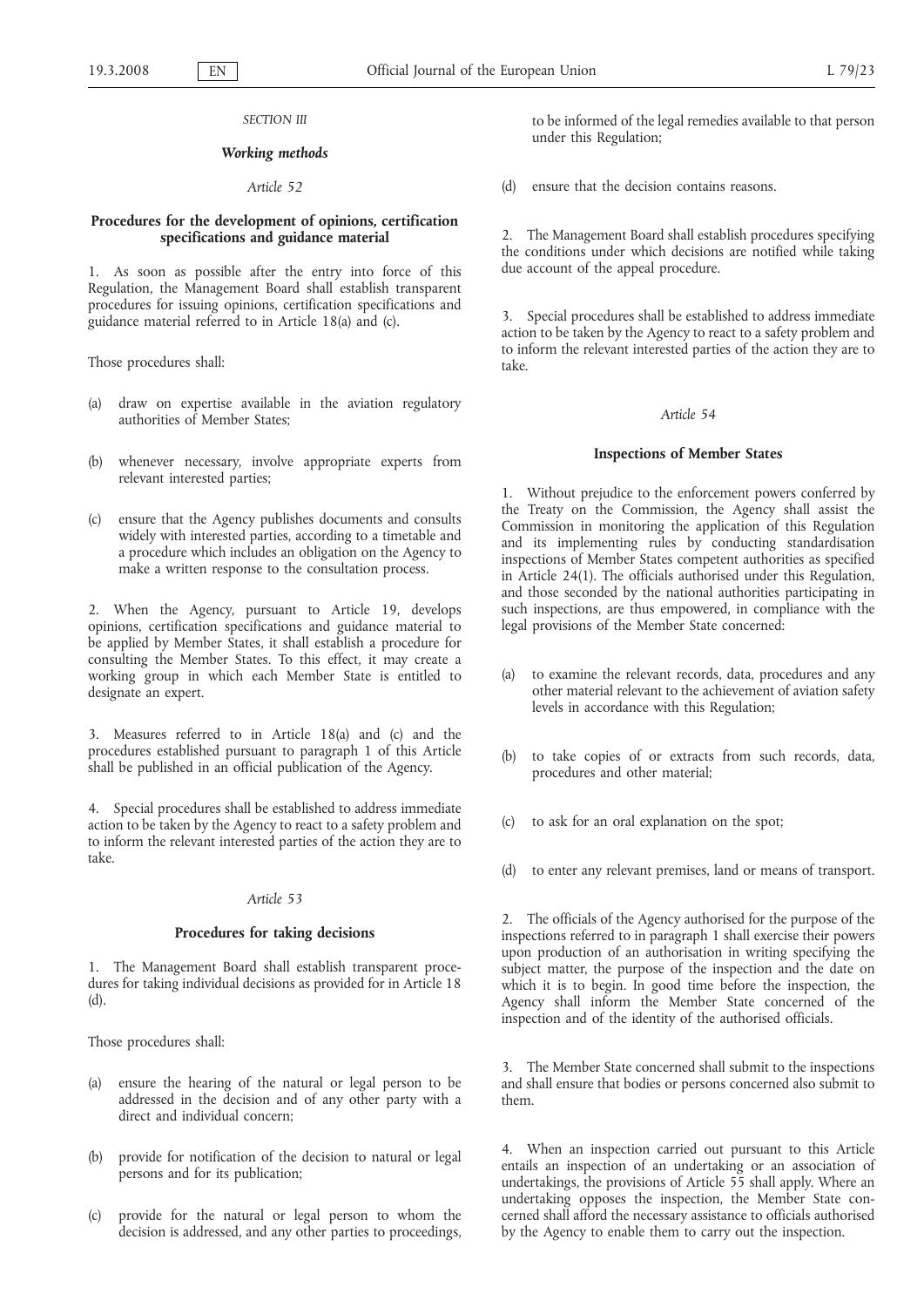5. Reports drawn up in application of this Article shall be made available in the official language or languages of the Member State where the inspection took place.

## *Article 55*

#### **Investigation of undertakings**

1. The Agency may itself conduct or assign to national aviation authorities or qualified entities all necessary investigations of undertakings in application of Articles 7, 20, 21, 22, 23 and 24 (2). These investigations shall be carried out in compliance with the legal provisions of the Member States in which they are to be undertaken. To that end, the persons authorised under this Regulation are empowered:

- (a) to examine the relevant records, data, procedures and any other material relevant to the execution of the tasks of the Agency;
- (b) to take copies of or extracts from such records, data, procedures and other material;
- (c) to ask for an oral explanation on site;
- (d) to enter relevant premises, lands or means of transport of undertakings;
- (e) to conduct inspections of aircraft in cooperation with Member States.

2. The persons authorised for the purpose of the investigations referred to in paragraph 1 shall exercise their powers upon production of an authorisation in writing specifying the subject matter and purpose of the investigation.

3. In good time before the investigation, the Agency shall inform the Member State in whose territory the investigation is to be carried out of the investigation and of the identity of the authorised persons. Officials of the Member State concerned shall, at the request of the Agency, assist those authorised persons to carry out their duties.

#### *Article 56*

## **Annual programme of work**

The annual programme of work shall aim to promote the continuous improvement of European aviation safety and comply with the objectives, mandates and tasks of the Agency, as set out in this Regulation. It shall clearly indicate which of the mandates and tasks of the Agency have been added, changed or deleted in comparison with the previous year.

The presentation of the annual programme of work shall be based on the methodology used by the Commission as part of Activity-Based Management.

## *Article 57*

## **Annual general report**

The annual general report shall describe the way in which the Agency has implemented its annual programme of work. It shall clearly indicate which of the mandates and tasks of the Agency have been added, changed or deleted in comparison with the previous year.

The report shall outline the activities carried out by the Agency and evaluate the results thereof with respect to the objectives and timetable set, the risks associated with those activities, the use of resources and the general operations of the Agency.

## *Article 58*

#### **Transparency and communication**

1. Regulation (EC) No 1049/2001 shall apply to documents held by the Agency.

2. The Agency may communicate on its own initiative in the fields within its mission. It shall ensure in particular that, in addition to the publication specified in Article 52(3), the public and any interested party are rapidly given objective, reliable and easily understandable information with regard to its work.

3. Any natural or legal person shall be entitled to address himself/herself in writing to the Agency in any of the languages referred to in Article 314 of the Treaty. That person shall have the right to receive an answer in the same language.

4. The information gathered by the Agency in accordance with this Regulation shall be subject to Regulation (EC) No 45/2001 of the European Parliament and of the Council of 18 December 2000 on the protection of individuals with regard to the processing of personal data by the Community institutions and bodies and on the free movement of such data (1).

## *SECTION IV*

### *Financial requirements*

## *Article 59*

## **Budget**

- 1. The revenues of the Agency shall consist of:
- (a) a contribution from the Community;
- (b) a contribution from any European third country with which the Community has concluded agreements as referred to in Article 66;
- (c) the fees paid by applicants for, and holders of, certificates and approvals issued by the Agency;
- (d) charges for publications, training and any other services provided by the Agency; and

<sup>(</sup> 1) OJ L 8, 12.1.2001, p. 1.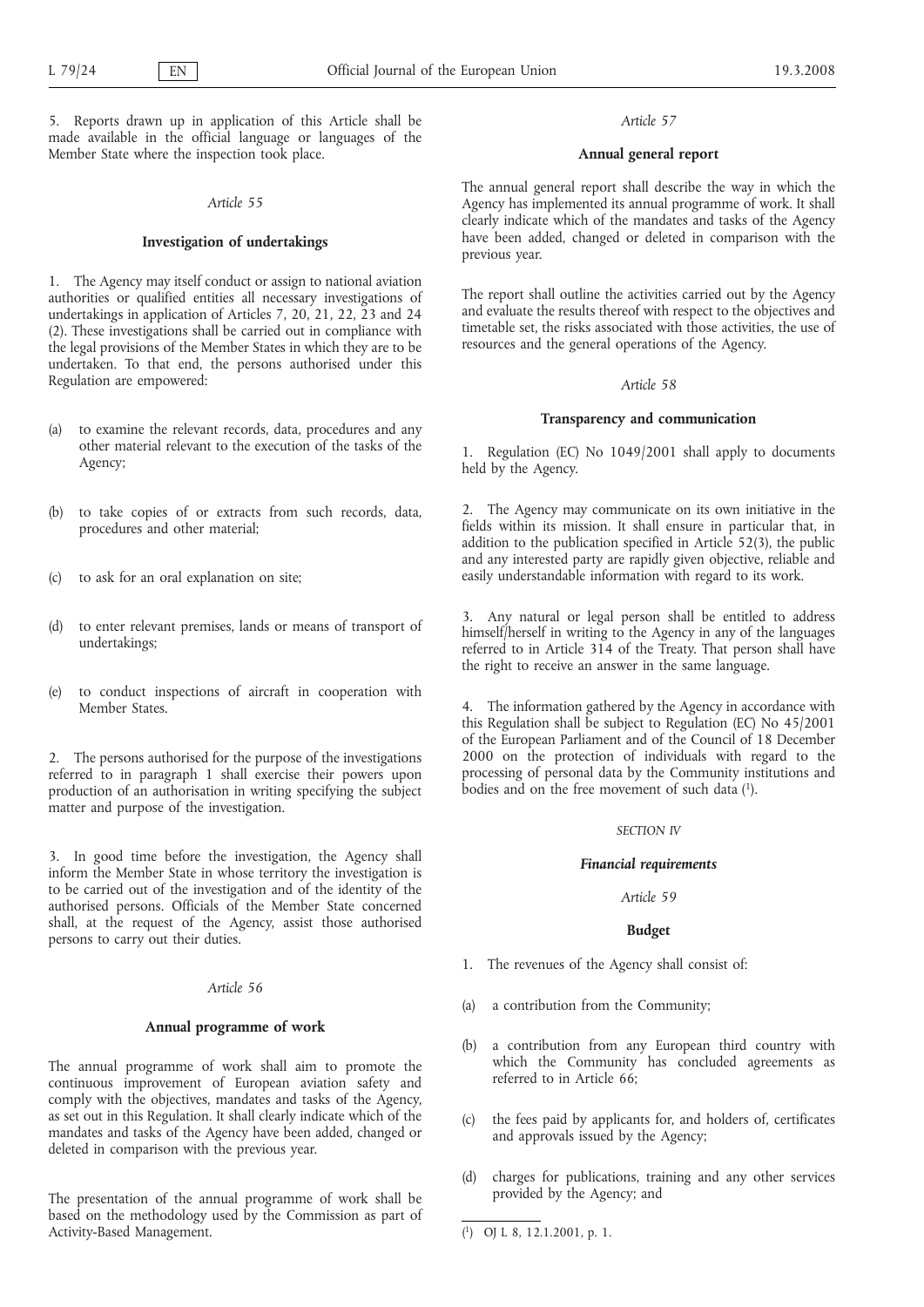(e) any voluntary financial contribution from Member States, third countries or other entities, provided such a contribution does not compromise the independence and impartiality of the Agency.

2. The expenditure of the Agency shall include staff, administrative, infrastructure and operational expenses.

3. Revenue and expenditure shall be in balance.

4. Regulatory budgets and the fees set and collected for certification activities shall be dealt with separately in the Agency's budget.

5. Each year the Management Board, on the basis of a draft statement of estimates of revenue and expenditure, shall produce a statement of estimates of revenue and expenditure of the Agency for the following financial year.

6. The statement of estimates referred to in paragraph 4, which shall include a draft establishment plan together with the provisional work programme, shall by 31 March at the latest be forwarded by the Management Board to the Commission and to the states with which the Community has concluded agreements as referred to in Article 66.

7. The statement of estimates shall be forwarded by the Commission to the budgetary authority together with the preliminary draft general budget of the European Union.

8. On the basis of the statement of estimates, the Commission shall enter in the preliminary draft general budget of the European Union the estimates it deems necessary for the establishment plan and the amount of the subsidy to be charged to the general budget, which it shall place before the budgetary authority in accordance with Article 272 of the Treaty.

9. The budgetary authority shall authorise appropriations for the subsidy to the Agency. The budgetary authority shall adopt the establishment plan of the Agency.

10. The budget shall be adopted by the Management Board. It shall become final following final adoption of the general budget of the European Union. Where appropriate, it shall be adjusted accordingly.

11. The Management Board shall, as soon as possible, notify the budgetary authority of its intention to implement any project which may have significant financial implications for the funding of the budget, in particular any projects relating to property such as the rental or purchase of buildings. It shall inform the Commission thereof.

Where a branch of the budgetary authority has notified its intention to deliver an opinion, it shall forward its opinion to the Management Board within a period of six weeks from the date of notification of the project.

#### *Article 60*

## **Implementation and control of the budget**

1. The Executive Director shall implement the budget of the Agency.

2. By 1 March at the latest following each financial year, the Agency's accounting officer shall communicate the provisional accounts to the Commission's accounting officer, together with a report on the budgetary and financial management for that financial year. The Commission's accounting officer shall consolidate the provisional accounts of the institutions and decentralised bodies in accordance with Article 128 of Council Regulation (EC, Euratom) No 1605/2002 of 25 June 2002 on the Financial Regulation applicable to the general budget of the European Communities  $(1)$ .

3. By 31 March at the latest following each financial year, the Commission's accounting officer shall forward the Agency's provisional accounts to the Court of Auditors, together with a report on the budgetary and financial management for that financial year. The report on the budgetary and financial management for that financial year shall also be forwarded to the European Parliament and the Council.

4. Pursuant to Article 129 of Regulation (EC, Euratom) No 1605/2002, on receipt of the Court of Auditors' observations on the Agency's provisional accounts, the Executive Director shall draw up the Agency's final accounts under his own responsibility and submit them to the Management Board for an opinion.

5. The Management Board shall deliver an opinion on the Agency's final accounts.

6. The Executive Director shall, by 1 July at the latest following each financial year, forward the final accounts to the European Parliament, the Council, the Commission and the Court of Auditors, together with the Management Board's opinion.

7. The final accounts shall be published.

8. The Executive Director shall send the Court of Auditors a reply to its observations by 30 September at the latest. He shall also send this reply to the Management Board.

9. The Executive Director shall submit to the European Parliament, at the latter's request, any information necessary for the smooth application of the discharge procedure for the financial year in question, as provided for by Article 146(3) of Regulation (EC, Euratom) No 1605/2002.

10. The European Parliament, on a recommendation from the Council acting by a qualified majority, shall, before 30 April of year  $N + 2$ , give a discharge to the Executive Director in respect of the implementation of the budget for year N.

 $(1)$ 1) OJ L 248, 16.9.2002, p. 1. Regulation as amended by Regulation (EC) No 1525/2007(OJ L 343, 27.12.2007, p. 9).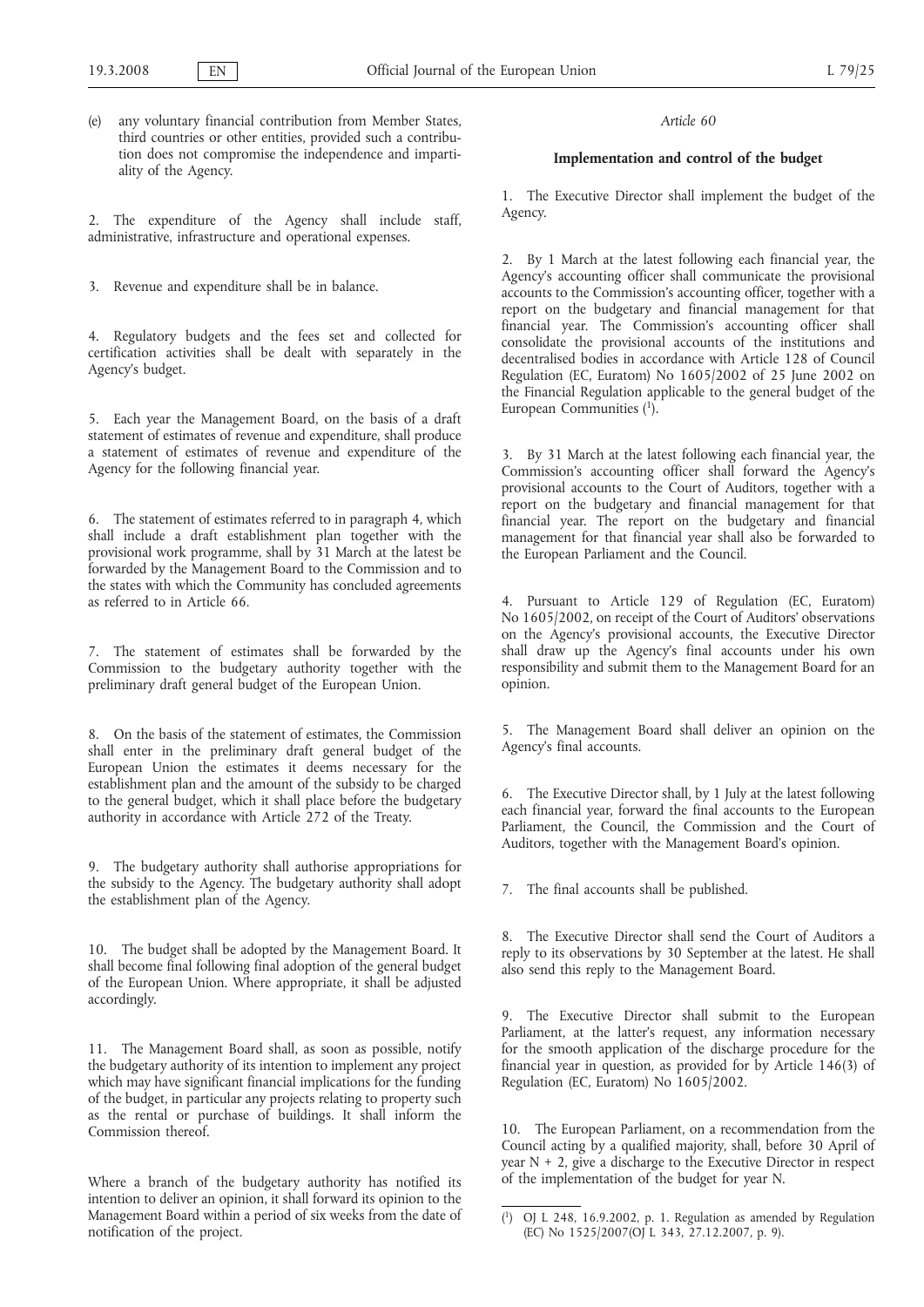## *Article 61*

## **Combating fraud**

1. In order to combat fraud, corruption and other unlawful activities, the provisions of Regulation (EC) No 1073/1999 of the European Parliament and of the Council of 25 May 1999 concerning investigations conducted by the European Anti-Fraud Office (OLAF)  $(1)$  shall apply without restriction.

2. The Agency shall accede to the Interinstitutional Agreement of 25 May 1999 between the European Parliament, the Council of the European Union and the Commission of the European Communities concerning internal investigations by the European Anti-fraud Office (OLAF) (2) and shall issue, without delay, the appropriate provisions applicable to its staff.

3. Decisions concerning funding and the implementing agreements and instruments resulting therefrom shall explicitly state that the Court of Auditors and OLAF may carry out, if necessary, on-the-spot checks of the recipients of the Agency's funding and the agents responsible for its allocation.

## *Article 62*

#### **Evaluation**

1. Within three years from the date of the Agency having taken up its duties, and every five years thereafter, the Management Board shall commission an independent external evaluation on the implementation of this Regulation.

2. The evaluation shall examine how effectively the Agency is fulfilling its mission. It shall also assess the impact of this Regulation, the Agency and its working practices in establishing a high level of civil aviation safety. The evaluation shall take into account the views of stakeholders at both European and national level.

3. The Management Board shall receive the findings of the evaluation and issue recommendations regarding changes to this Regulation, the Agency and its working practices to the Commission, which may forward them, together with its own opinion as well as appropriate proposals, to the European Parliament and to the Council. An action plan with a timetable shall be included, if appropriate. Both the findings and the recommendations of the evaluation shall be made public.

## *Article 63*

### **Financial provisions**

The financial rules applicable to the Agency shall be adopted by the Management Board after consultation of the Commission. They may not depart from Commission Regulation (EC, Euratom) No 2343/2002 of 19 November 2002 on the framework Financial Regulation for the bodies referred to in

Article 185 of Council Regulation (EC, Euratom) No 1605/2002 on the Financial Regulation applicable to the general budget of the European Communities  $\binom{3}{2}$  unless such departure is specifically required for the Agency's operation and the Commission has given its prior consent.

### *Article 64*

### **Fees and charges regulation**

1. The measures designed to amend non-essential elements of this Regulation, by supplementing it, relating to fees and charges shall be adopted in accordance with the regulatory procedure with scrutiny referred to in Article 65(4).

2. The Commission shall consult the Management Board on the draft of the measures referred to in paragraph 1.

3. The measures referred to in paragraph 1 shall determine in particular the matters for which fees and charges pursuant to Article 59(1)(c) and (d) are due, the amount of the fees and charges and the way in which they are to be paid.

- 4. Fees and charges shall be levied for:
- (a) the issuing and renewal of certificates, as well as the related continuing oversight functions;
- (b) the provision of services; they shall reflect the actual cost of each individual provision;
- (c) the processing of appeals.

All fees and charges shall be expressed, and payable, in euro.

5. The amount of the fees and charges shall be fixed at such a level as to ensure that the revenue in respect thereof is in principle sufficient to cover the full cost of the services delivered. These fees and charges, including those collected in 2007, shall be assigned revenues for the Agency.

#### CHAPTER IV

### **FINAL PROVISIONS**

### *Article 65*

#### **Committee**

1. The Commission shall be assisted by a committee.

2. Where reference is made to this paragraph, Articles 3 and 7 of Decision 1999/468/EC shall apply, having regard to the provisions of Article 8 thereof.

3. Where reference is made to this paragraph, Articles 5 and 7 of Decision 1999/468/EC shall apply, having regard to the provisions of Article 8 thereof.

<sup>(</sup> 1) OJ L 136, 31.5.1999, p. 1.

<sup>(</sup> 2) OJ L 136, 31.5.1999, p. 15. (

<sup>3)</sup> OJ L 357, 31.12.2002, p. 72.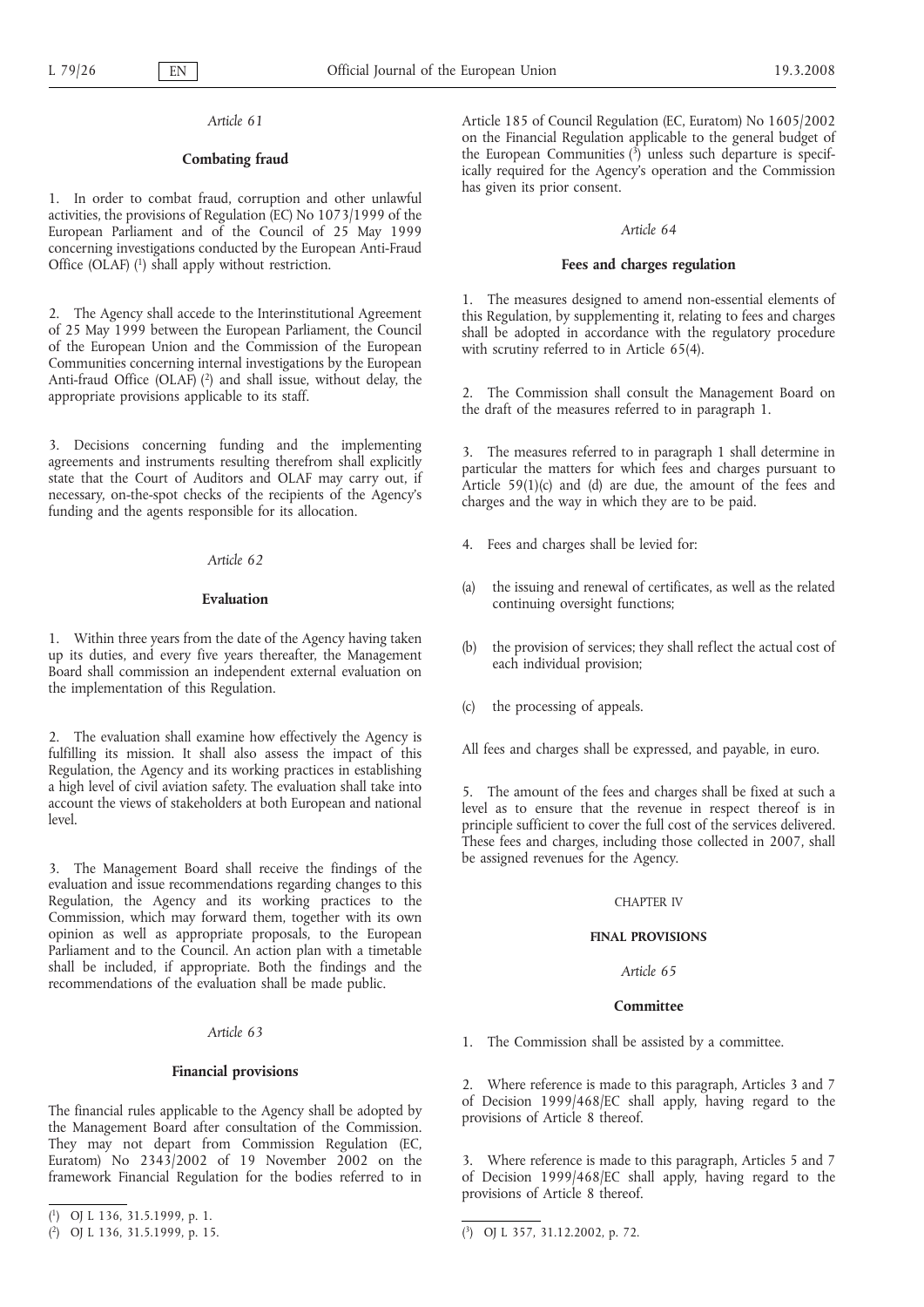The period laid down in Article 5(6) of Decision 1999/468/EC shall be set at one month.

4. Where reference is made to this paragraph, Article 5a(1) to (4), and Article 7 of Decision 1999/468/EC shall apply, having regard to the provisions of Article 8 thereof.

5. Where reference is made to this paragraph, Article 5a(1) to (4) and (5)(b), and Article 7 of Decision 1999/468/EC shall apply, having regard to the provisions of Article 8 thereof.

The time limits laid down in Article 5a(3)(c), (4)(b) and (4)(e) of Decision 1999/468/EC shall be set at 20 days.

6. Where reference is made to this paragraph, Article 5a(1), (2), (4), (5)(b) and (6), and Article 7 of Decision 1999/468/EC shall apply, having regard to the provisions of Article 8 thereof.

7. Where reference is made to this paragraph, Article 6 of Decision 1999/468/EC shall apply.

Before adopting its decision, the Commission shall consult the committee referred to in paragraph 1 of this Article.

The period provided for in Article 6(b) of Decision 1999/468/EC shall be set at three months.

When a Commission decision is referred to the Council by a Member State, the Council, acting by a qualified majority, may take a different decision within a period of three months.

#### *Article 66*

### **Participation of European third countries**

The Agency shall be open to the participation of European third countries which are contracting parties to the Chicago Convention and which have entered into agreements with the European Community whereby they adopted and apply Community law in the field covered by this Regulation and its implementing rules.

Under the relevant provisions of these agreements, arrangements will be developed which shall, *inter alia*, specify the nature and extent of, and the detailed rules for, the participation by these countries in the work of the Agency, including provisions on financial contributions and staff.

## *Article 67*

## **Commencement of the Agency's operation**

1. The Agency shall undertake the certification tasks incumbent upon it pursuant to Article 20 as from 28 September 2003. Until that date, Member States shall continue to implement applicable legislation and regulations.

2. During an additional transition period of 42 months from the date referred to in paragraph 1, Member States may continue to issue certificates and approvals by way of derogation from the provisions of Articles 5, 6, 12 and 20 under the conditions specified by the Commission in the measures adopted for their application. When in that context Member States issue certificates on the basis of certificates issued by third countries, the measures adopted by the Commission shall give due consideration to the principles laid down in Article 12(2)(b) and (c).

#### *Article 68*

### **Penalties**

Member States shall lay down penalties for infringement of this Regulation and its implementing rules. The penalties shall be effective, proportionate and dissuasive.

### *Article 69*

#### **Repeals**

1. Regulation (EC) No 1592/2002 is hereby repealed, without prejudice to the provisions of the second subparagraph.

References made to the repealed Regulation shall be construed as being made to this Regulation and should be read in accordance with the correlation table set out in Annex VI.

2. Council Directive 91/670/EEC is hereby repealed as from the entry into force of the measures referred to in Article 7(6).

3. Annex III to Regulation (EEC) No 3922/91 shall be deleted as from the entry into force of the corresponding measures referred to in Article 8(5).

4. The provisions of Article 11 shall apply to products, parts and appliances, organisations and persons whose certification has been performed, or recognised, in accordance with the provisions of the acts referred to in paragraph 1, 2 and 3 of this Article.

5. Directive 2004/36/EC is hereby repealed as from the entry into force of the measures referred to in Article 10(5) of this Regulation, and without prejudice to the implementing rules referred to in Article 8(2) of that Directive.

## *Article 70*

## **Entry into force**

This Regulation shall enter into force on the 20th day following its publication in the *Official Journal of the European Union*.

Articles 5, 6, 7, 8, 9 and 10 shall apply as from the dates specified in their respective implementing rules, but not later than 8 April 2012.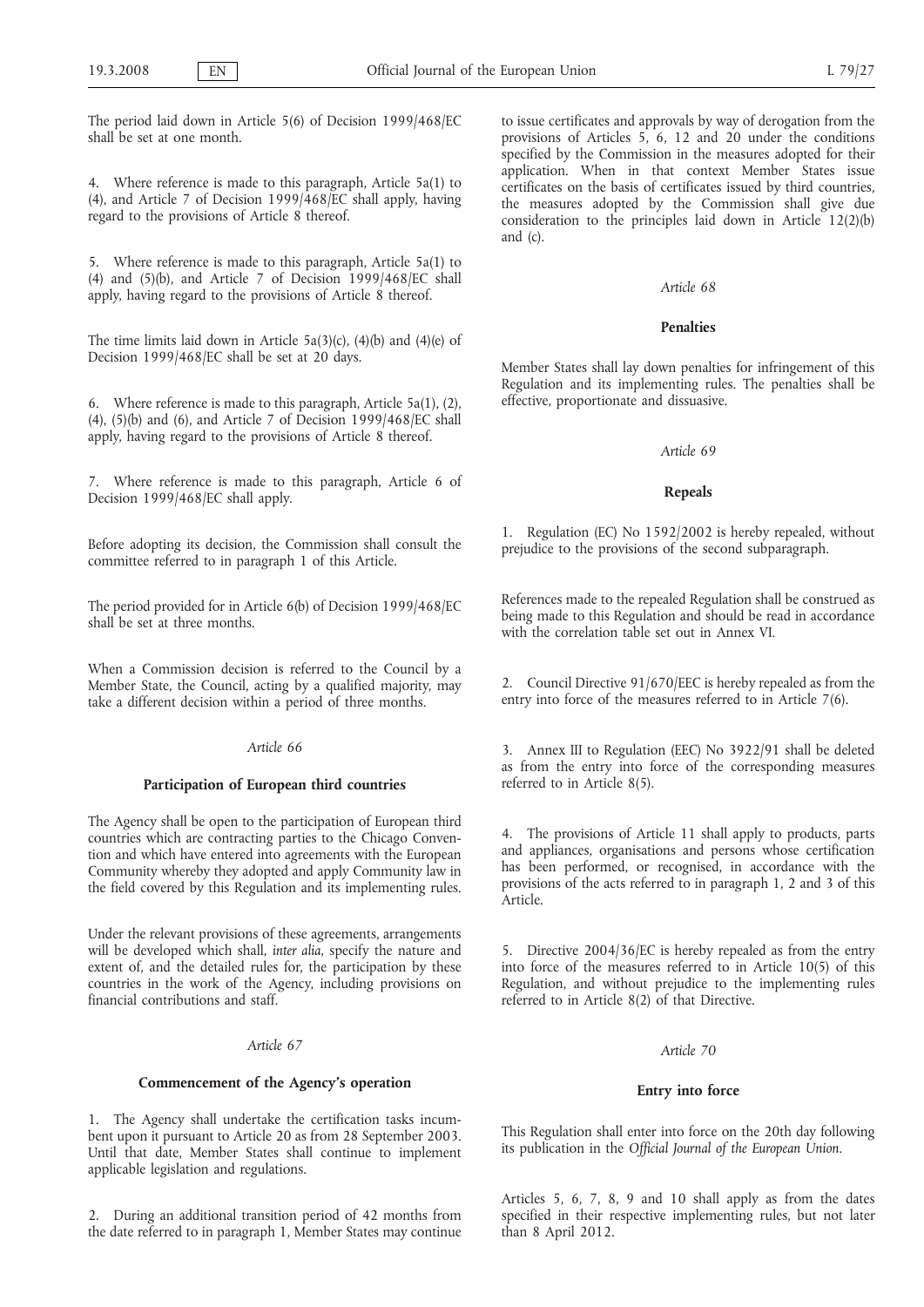This Regulation shall be binding in its entirety and directly applicable in all Member States.

Done at Strasbourg, 20 February 2008.

*For the European Parliament The President* H.-G. PÖTTERING *For the Council The President* J. LENARČIČ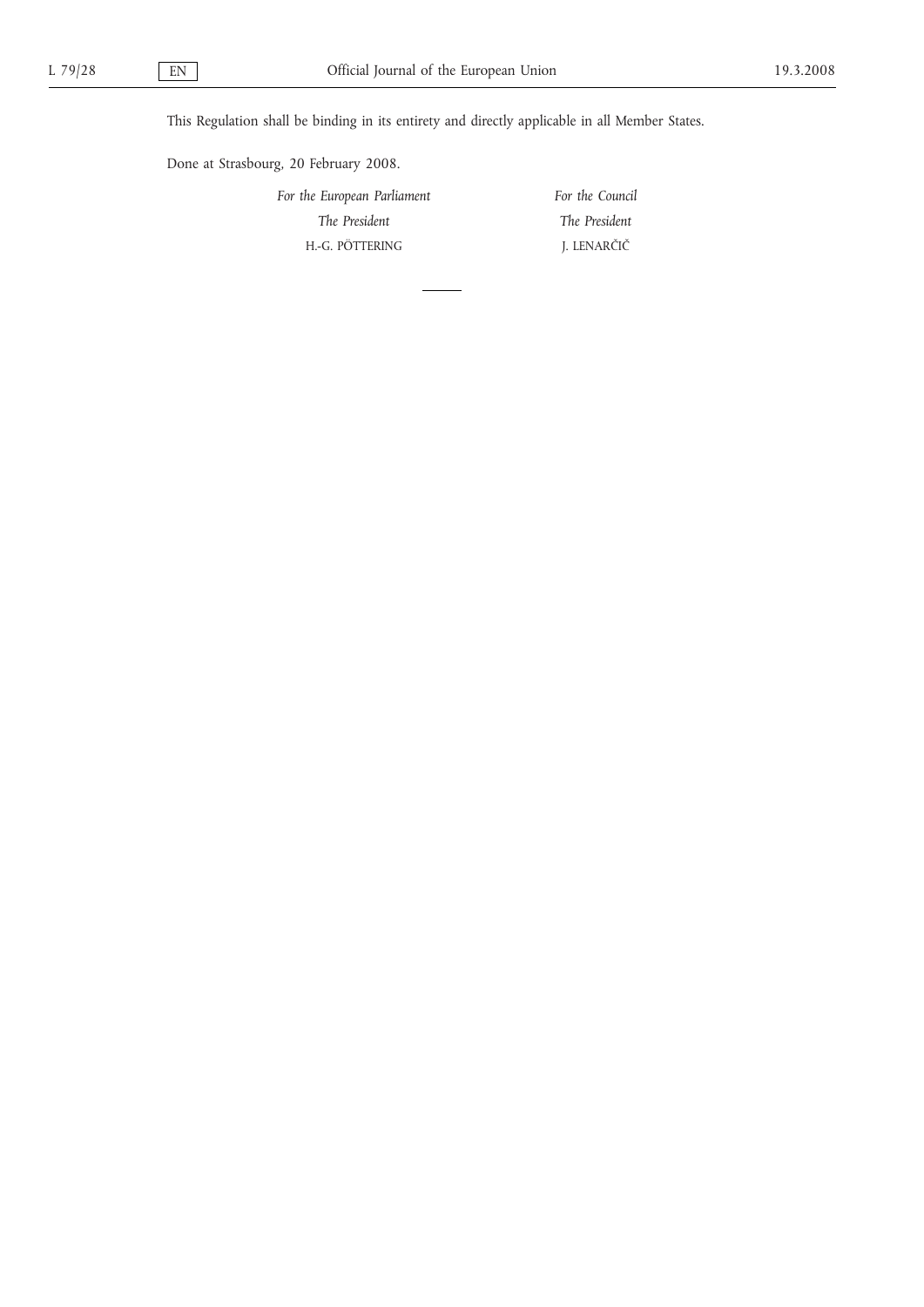#### *ANNEX I*

#### **Essential requirements for airworthiness referred to in Article 5**

- 1. *Product integrity: product integrity must be assured for all anticipated flight conditions for the operational life of the aircraft. Compliance with all requirements must be shown by assessment or analysis, supported, where necessary, by tests.*
- 1.a. Structures and materials: the integrity of the structure must be ensured throughout, and sufficiently beyond, the operational envelope for the aircraft, including its propulsion system, and maintained for the operational life of the aircraft.
- 1.a.1. All parts of the aircraft, the failure of which could reduce the structural integrity, must comply with the following conditions without detrimental deformation or failure. This includes all items of significant mass and their means of restraint.
- 1.a.1.a. All combinations of load reasonably expected to occur within, and sufficiently beyond, the weights, centre of gravity range, operational envelope and life of the aircraft must be considered. This includes loads due to gusts, manoeuvres, pressurisation, movable surfaces, control and propulsion systems both in flight and on the ground.
- 1.a.1.b. Consideration must be given to the loads and likely failures induced by emergency landings either on land or water.
- 1.a.1.c. Dynamic effects must be covered in the structural response to these loads.
- 1.a.2. The aircraft must be free from any aeroelastic instability and excessive vibration.
- 1.a.3. The manufacturing processes and materials used in the construction of the aircraft must result in known and reproducible structural properties. Any changes in material performance related to the operational environment must be accounted for.
- 1.a.4. The effects of cyclic loading, environmental degradation, accidental and discrete source damage must not reduce the structural integrity below an acceptable residual strength level. All necessary instructions for ensuring continued airworthiness in this regard must be promulgated.
- 1.b. Propulsion: the integrity of the propulsion system (i.e. engine and, where appropriate, propeller) must be demonstrated throughout, and sufficiently beyond, the operational envelope of the propulsion system and must be maintained for the operational life of the propulsion system.
- 1.b.1. The propulsion system must produce, within its stated limits, the thrust or power demanded of it at all required flight conditions, taking into account environmental effects and conditions.
- 1.b.2. The fabrication process and materials used in the construction of the propulsion system must result in known and reproducible structural behaviour. Any changes in material performance related to the operational environment must be accounted for.
- 1.b.3. The effects of cyclic loading, environmental and operational degradation and likely subsequent part failures must not reduce the integrity of the propulsion system below acceptable levels. All necessary instructions for ensuring continued airworthiness in this regard must be promulgated.
- 1.b.4. All necessary instructions, information and requirements for the safe and correct interface between the propulsion system and the aircraft must be promulgated.
- 1.c. Systems and equipment
- 1.c.1. The aircraft must not have design features or details that experience has shown to be hazardous.
- 1.c.2. The aircraft, including those systems, equipment and appliances required for type-certification, or by operating rules, must function as intended under any foreseeable operating conditions, throughout, and sufficiently beyond, the operational envelope of the aircraft, taking due account of the system, equipment or appliance operating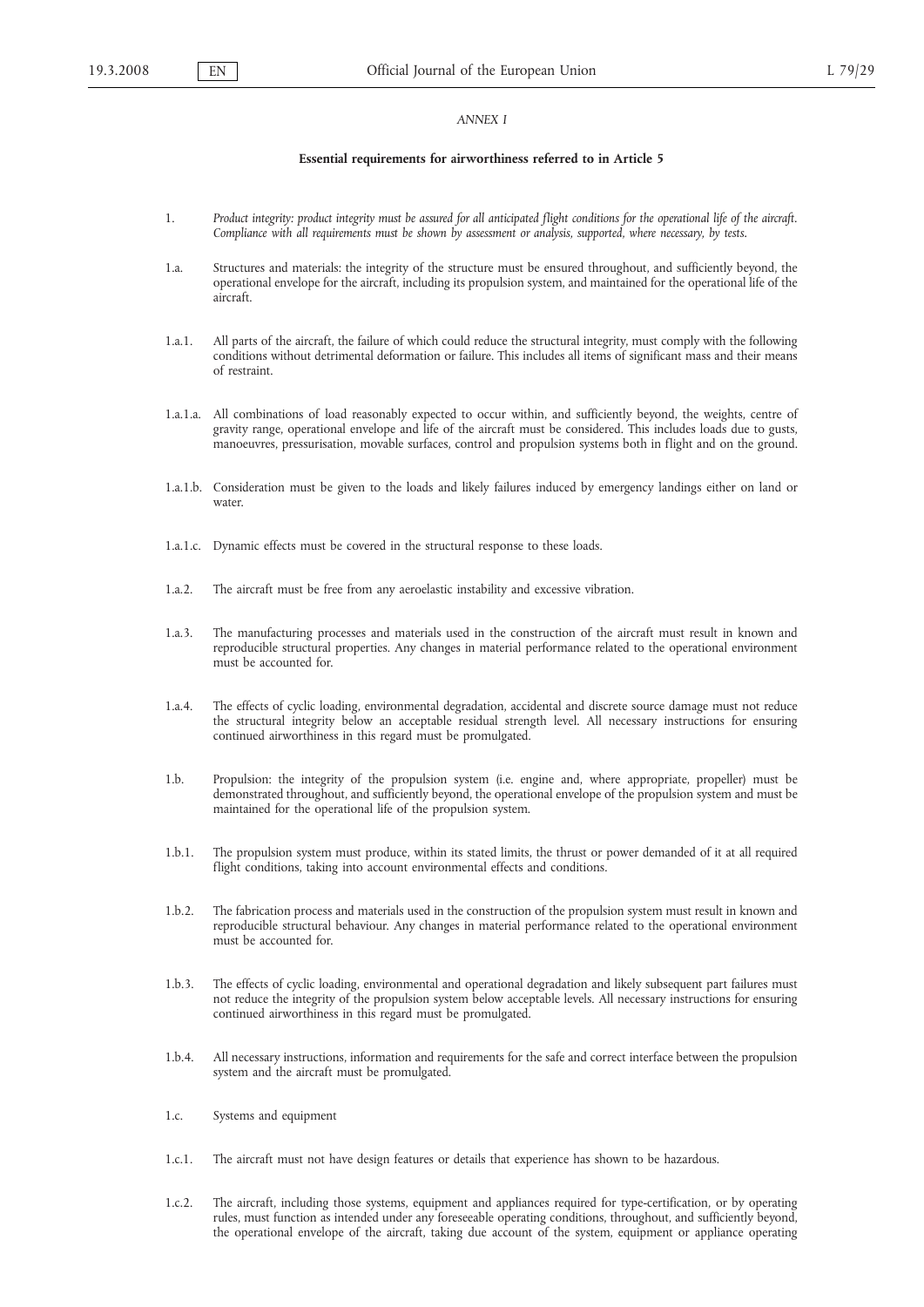environment. Other systems, equipment and appliance not required for type-certification, or by operating rules, whether functioning properly or improperly, must not reduce safety and must not adversely affect the proper functioning of any other system, equipment or appliance. Systems, equipment and appliances must be operable without needing exceptional skill or strength.

- 1.c.3. The aircraft systems, equipment and associated appliances, considered separately and in relation to each other, must be designed such that any catastrophic failure condition does not result from a single failure not shown to be extremely improbable and an inverse relationship must exist between the probability of a failure condition and the severity of its effect on the aircraft and its occupants. With respect to the single failure criterion above, it is accepted that due allowance must be made for the size and broad configuration of the aircraft and that this may prevent this single failure criterion from being met for some parts and some systems on helicopters and small aeroplanes.
- 1.c.4. Information needed for the safe conduct of the flight and information concerning unsafe conditions must be provided to the crew, or maintenance personnel, as appropriate, in a clear, consistent and unambiguous manner. Systems, equipment and controls, including signs and announcements must be designed and located to minimise errors which could contribute to the creation of hazards.
- 1.c.5. Design precautions must be taken to minimise the hazards to the aircraft and occupants from reasonably probable threats, both inside and external to the aircraft, including protecting against the possibility of a significant failure in, or disruption of, any aircraft appliance.
- 1.d. Continuing airworthiness
- 1.d.1. Instructions for continuing airworthiness must be established to ensure that the aircraft type certification airworthiness standard is maintained throughout the operational life of the aircraft.
- 1.d.2. Means must be provided to allow inspection, adjustment, lubrication, removal or replacement of parts and appliances as necessary for continuing airworthiness.
- 1.d.3. The instructions for continuing airworthiness must be in the form of a manual, or manuals, as appropriate for the quantity of data to be provided. The manuals must cover maintenance and repair instructions, servicing information, trouble-shooting and inspection procedures, in a format that provides for a practical arrangement.
- 1.d.4. The instructions for continuing airworthiness must contain airworthiness limitations that set forth each mandatory replacement time, inspection interval and related inspection procedure.

### 2. *Airworthiness aspects of product operation*

- 2.a. The following must be shown to have been addressed to ensure a satisfactory level of safety for those onboard or on the ground during the operation of the product:
- 2.a.1. The kinds of operation for which the aircraft is approved must be established and limitations and information necessary for safe operation, including environmental limitations and performance, must be established.
- 2.a.2. The aircraft must be safely controllable and manoeuvrable under all anticipated operating conditions including following the failure of one or, if appropriate, more propulsion systems. Due account must be taken of pilot strength, flight deck environment, pilot workload and other human-factor considerations and of the phase of flight and its duration.
- 2.a.3. It must be possible to make a smooth transition from one flight phase to another without requiring exceptional piloting skill, alertness, strength or workload under any probable operating condition.
- 2.a.4. The aircraft must have such stability as to ensure that the demands made on the pilot are not excessive taking into account the phase of flight and its duration.
- 2.a.5. Procedures for normal operations, failure and emergency conditions must be established.
- 2.a.6. Warnings, or other deterrents intended to prevent exceedance of the normal flight envelope, must be provided, as appropriate to type.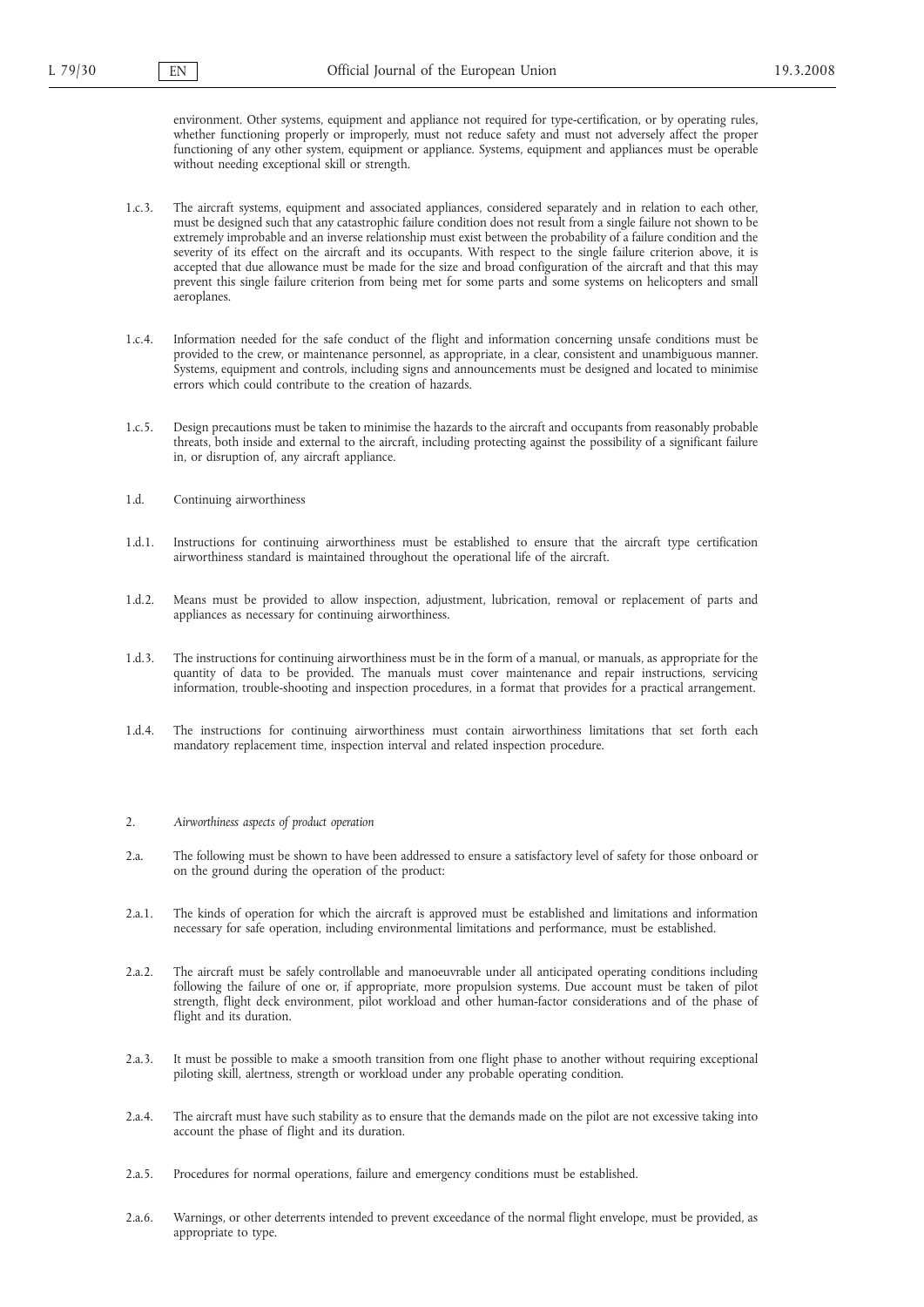- 2.a.7. The characteristics of the aircraft and its systems must allow a safe return from extremes of the flight envelope that may be encountered.
- 2.b. The operating limitations and other information necessary for safe operation must be made available to the crew members.
- 2.c. Product operations must be protected from hazards resulting from adverse external and internal conditions, including environmental conditions.
- 2.c.1. In particular, no unsafe condition must occur from exposure to phenomena such as, but not limited to, adverse weather, lightning, bird strike, high frequency radiated fields, ozone, etc., reasonably expected to occur during product operation.
- 2.c.2. Cabin compartments must provide passengers with suitable transport conditions and adequate protection from any expected hazard arising in flight operations or resulting in emergency situations, including fire, smoke, toxic gases and rapid decompression hazards. Provisions must be made to give occupants every reasonable chance of avoiding serious injury and quickly evacuating the aircraft and to protect them from the effect of the deceleration forces in the event of an emergency landing on land or water. Clear and unambiguous signs or announcements must be provided, as necessary, to instruct occupants in appropriate safe behaviour and the location and correct use of safety equipment. Required safety equipment must be readily accessible.
- 2.c.3. Crew compartments must be arranged in order to facilitate flight operations, including means providing situational awareness, and management of any expected situation and emergencies. The environment of crew compartments must not jeopardise the crew's ability to perform their tasks and its design must be such as to avoid interference during operation and misuse of the controls.
- 3. *Organisations (including natural persons undertaking design, manufacture or maintenance)*
- 3.a. Organisation approvals must be issued when the following conditions are met:
- 3.a.1. the organisation must have all the means necessary for the scope of work. These means comprise, but are not limited to, the following: facilities, personnel, equipment, tools and material, documentation of tasks, responsibilities and procedures, access to relevant data and record-keeping;
- 3.a.2. the organisation must implement and maintain a management system to ensure compliance with these essential requirements for airworthiness, and aim for continuous improvement of this system;
- 3.a.3. the organisation must establish arrangements with other relevant organisations, as necessary, to ensure continuing compliance with these essential requirements for airworthiness;
- 3.a.4. the organisation must establish an occurrence reporting and/or handling system, which must be used by the management system under point 3.a.2 and the arrangements under point 3.a.3, in order to contribute to the aim of continuous improvement of the safety of products.
- 3.b. In the case of maintenance training organisations, the conditions under points 3.a.3 and 3.a.4 do not apply.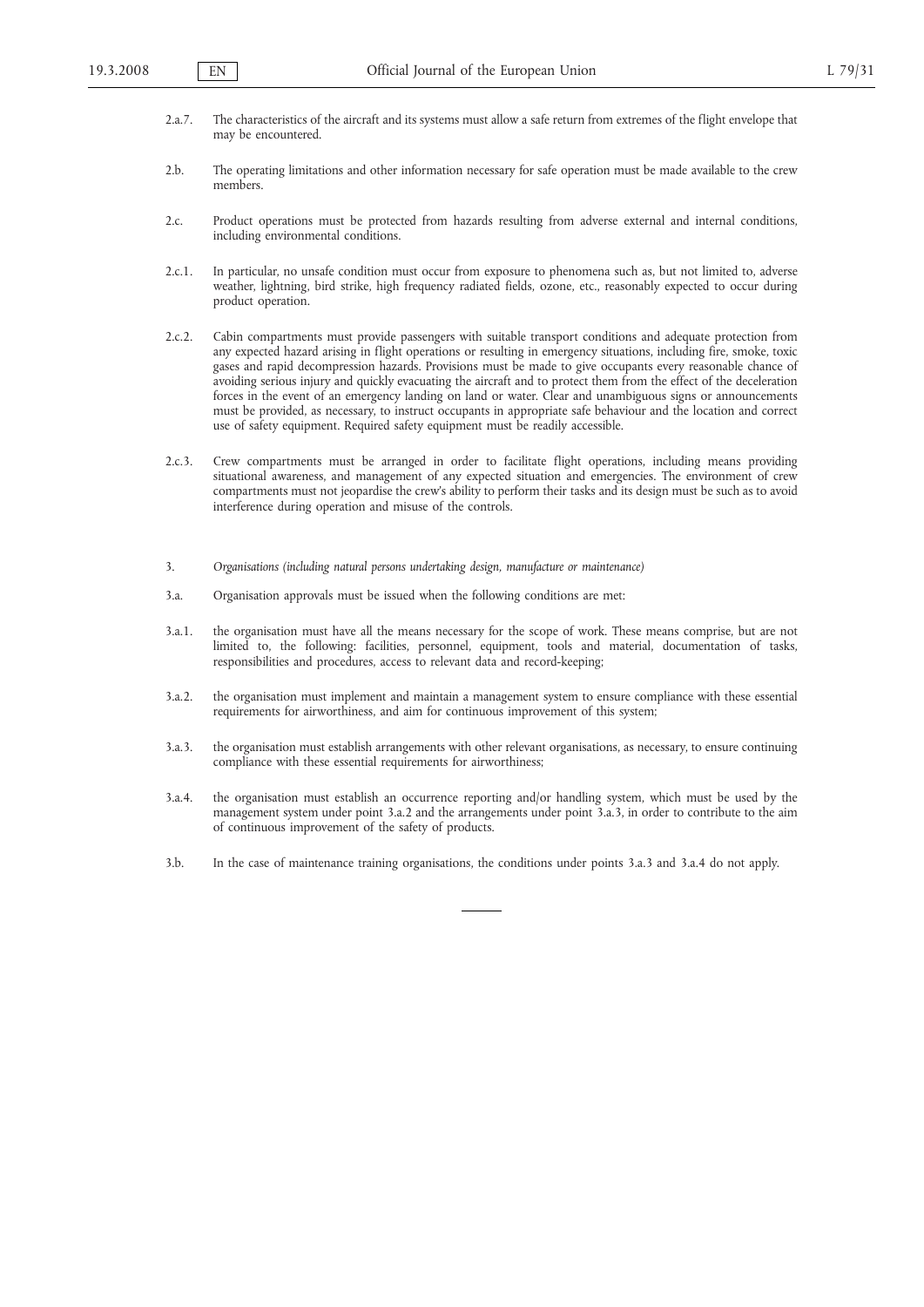#### *ANNEX II*

### **Aircraft referred to in Article 4(4)**

Article 4(1), (2) and (3) do not apply to aircraft falling in one or more of the categories set out below:

- (a) historic aircraft meeting the criteria below:
	- (i) non-complex aircraft whose:
		- initial design was established before 1 January 1955, and
		- production has been stopped before 1 January 1975;

or

- (ii) aircraft having a clear historical relevance, related to:
	- a participation in a noteworthy historical event, or
	- a major step in the development of aviation, or
	- a major role played into the armed forces of a Member State;
- (b) aircraft specifically designed or modified for research, experimental or scientific purposes, and likely to be produced in very limited numbers;
- (c) aircraft of which at least 51 % is built by an amateur, or a non-profit making association of amateurs, for their own purposes and without any commercial objective;
- (d) aircraft that have been in the service of military forces, unless the aircraft is of a type for which a design standard has been adopted by the Agency;
- (e) aeroplanes, helicopters and powered parachutes having no more than two seats, a maximum take-off mass (MTOM), as recorded by the Member States, of no more than:
	- (i) 300 kg for a land plane/helicopter, single-seater; or
	- (ii) 450 kg for a land plane/helicopter, two-seater; or
	- (iii) 330 kg for an amphibian or floatplane/helicopter single-seater; or
	- (iv) 495 kg for an amphibian or floatplane/helicopter two-seater, provided that, where operating both as a floatplane/helicopter and as a land plane/helicopter, it falls below both MTOM limits, as appropriate;
	- (v) 472,5 kg for a land plane, two-seater equipped with an airframe mounted total recovery parachute system;
	- (vi) 315 kg for a land plane single-seater equipped with an airframe mounted total recovery parachute system;

and, for aeroplanes, having the stall speed or the minimum steady flight speed in landing configuration not exceeding 35 knots calibrated air speed (CAS);

(f) single and two-seater gyroplanes with a maximum take off mass not exceeding 560 kg;

(g) gliders with a maximum empty mass, of no more than 80 kg when single-seater or 100 kg when two-seater, including those which are foot launched;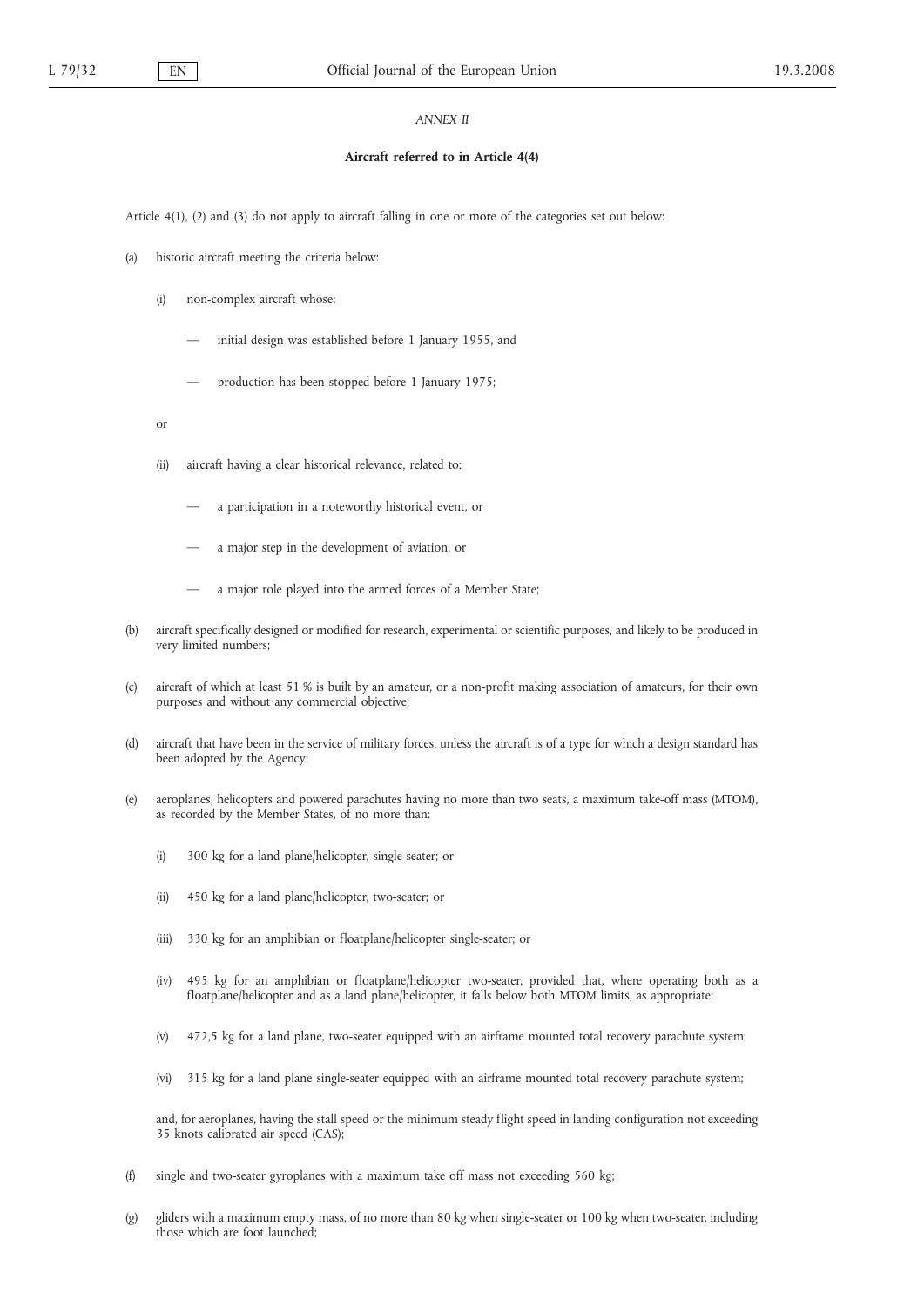- (h) replicas of aircraft meeting the criteria of (a) or (d) above, for which the structural design is similar to the original aircraft;
- (i) unmanned aircraft with an operating mass of no more than 150 kg;
- (j) any other aircraft which has a maximum empty mass, including fuel, of no more than 70 kg.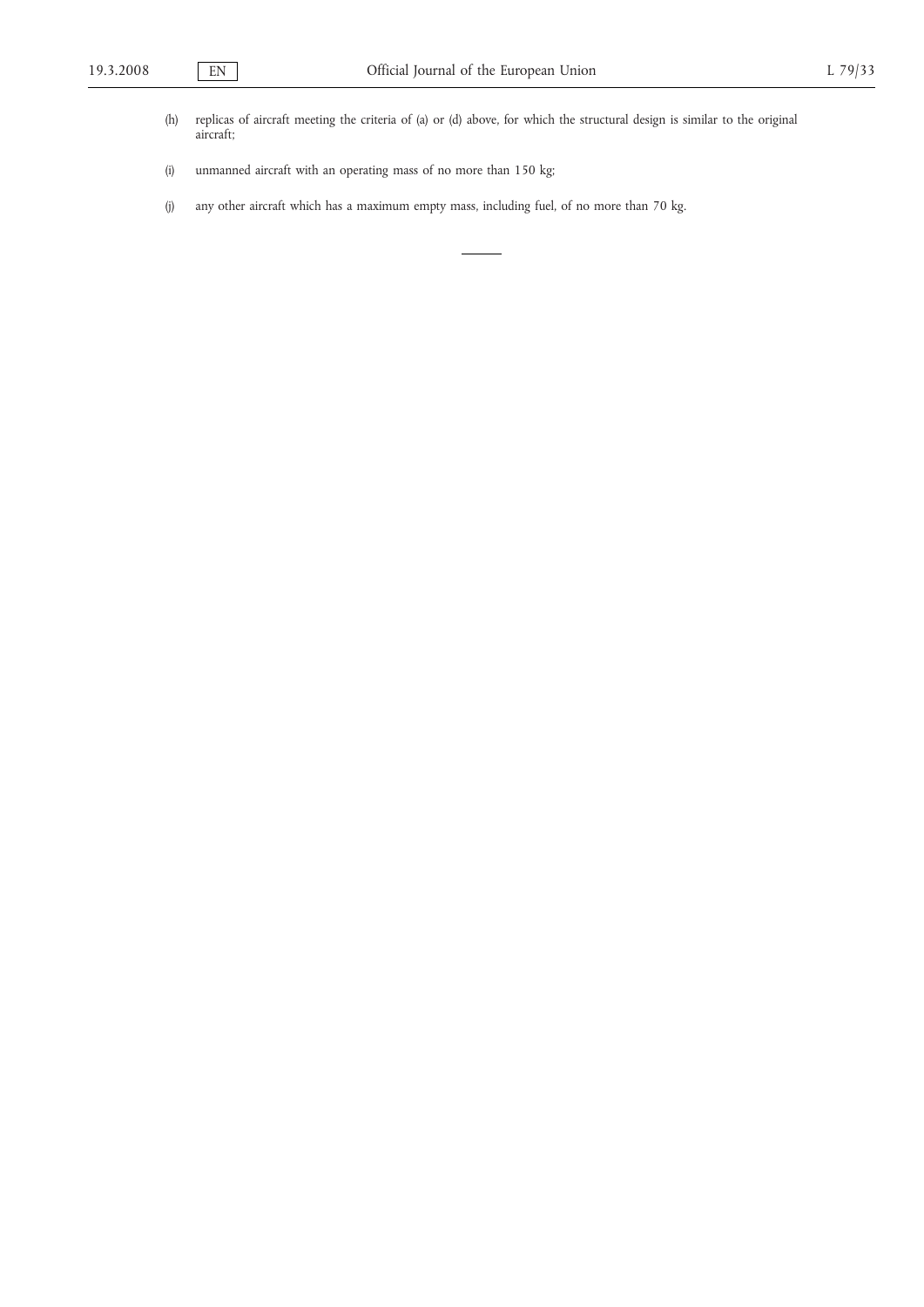#### *ANNEX III*

## **Essential requirements for pilot licensing referred to in Article 7**

- 1. *Training*
- 1.a. General
- 1.a.1. A person undertaking training to fly an aircraft must be sufficiently mature educationally, physically and mentally to acquire, retain and demonstrate the relevant theoretical knowledge and practical skill.
- 1.b. Theoretical knowledge
- 1.b.1. A pilot must acquire and maintain a level of knowledge appropriate to the functions exercised on the aircraft and proportionate to the risks associated to the type of activity. Such knowledge must include at least the following:
	- (i) air law;
	- (ii) aircraft general knowledge;
	- (iii) technical matters related to the category of the aircraft;
	- (iv) flight performance and planning;
	- (v) human performance and limitations;
	- (vi) meteorology;
	- (vii) navigation;
	- (viii) operational procedures, including resource management;
	- (ix) principles of flight;
	- (x) communications; and
	- (xi) non-technical skills, including the recognition and management of threats and errors.
- 1.c. Demonstration and maintenance of theoretical knowledge
- 1.c.1. The acquisition and retention of theoretical knowledge must be demonstrated by continuous assessment during training, and where appropriate, by examinations.
- 1.c.2. An appropriate level of competence in theoretical knowledge must be maintained. Compliance must be demonstrated by regular assessments, examinations, tests or checks. The frequency of examinations, tests or checks must be proportionate to the level of risk associated with the activity.

## 1.d. Practical skill

- 1.d.1. A pilot must acquire and maintain the practical skills as appropriate to exercise his/her functions on the aircraft. Such skills must be proportionate to the risks associated to the type of activity and must cover, if appropriate to the functions exercised on the aircraft, the following:
	- (i) pre-flight and in-flight activities, including aircraft performance, mass and balance determination, aircraft inspection and servicing, fuel planning, weather appreciation, route planning, airspace restrictions and runway availability;
	- (ii) aerodrome and traffic-pattern operations;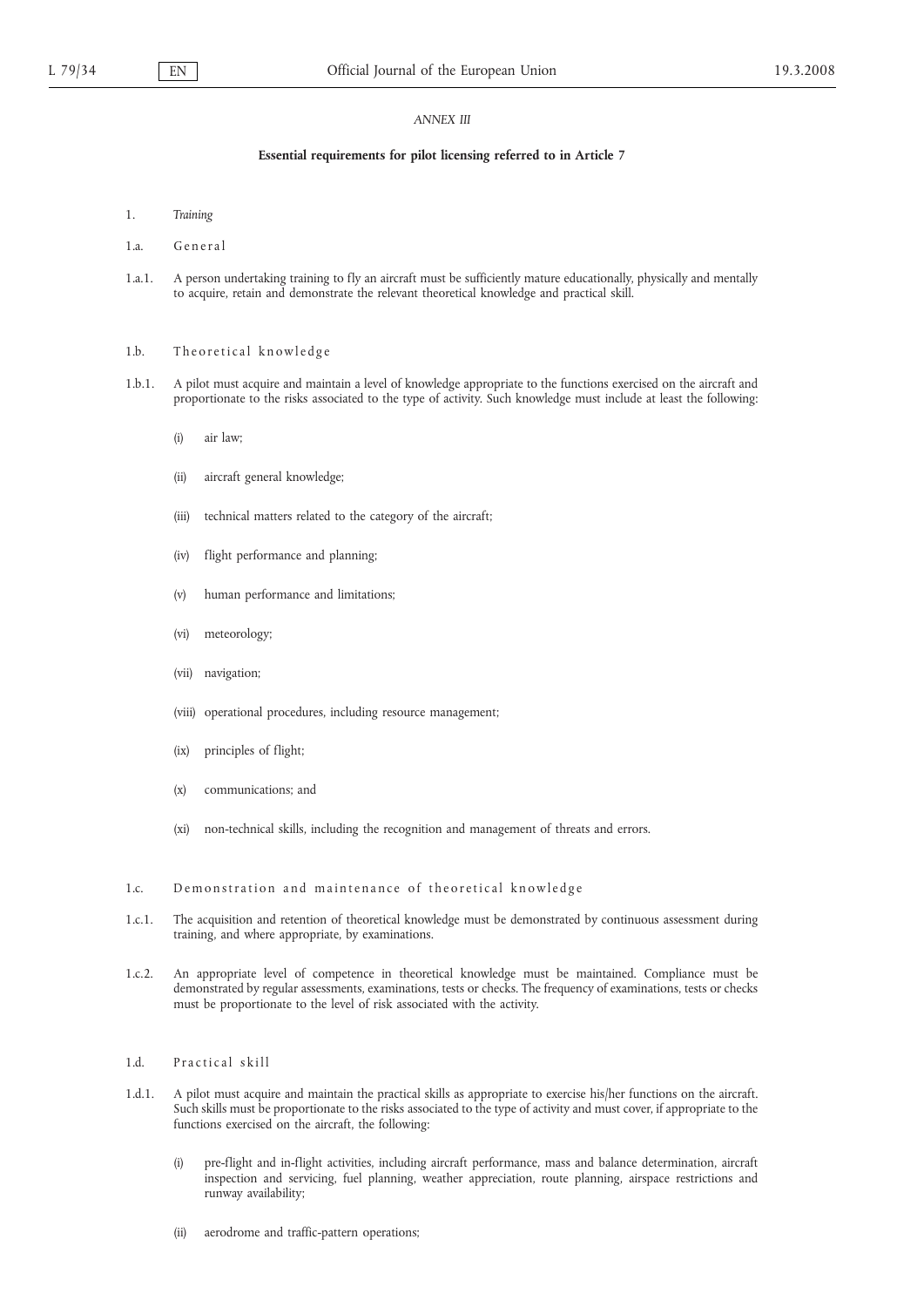- (iii) collision avoidance precautions and procedures;
- (iv) control of the aircraft by external visual reference;
- (v) flight manoeuvres, including in critical situations, and associated 'upset' manoeuvres, as technically achievable;
- (vi) normal and cross-wind take-offs and landings;
- (vii) flight by reference solely to instruments, as appropriate to the type of activity;
- (viii) operational procedures, including team skills and resource management, as appropriate to the type of operation, whether single or multi-crew;
- (ix) navigation and implementation of rules of the air and related procedures, using as appropriate, visual reference or navigation aids;
- (x) abnormal and emergency operations, including simulated aircraft equipment malfunctions;
- (xi) compliance with air traffic services and communications procedures;
- (xii) aircraft type or class specific aspects;
- (xiii) additional practical skill training that may be required to mitigate risks associated with specific activities; and
- (xiv) non-technical skills, including the recognition and management of threats and errors, using an adequate assessment methodology in conjunction with the technical skills assessment.
- 1.e. Demonstration and maintenance of practical skill
- 1.e.1. A pilot must demonstrate the ability to perform the procedures and manoeuvres with a degree of competence appropriate to the functions exercised on the aircraft, by:
	- (i) operating the aircraft within its limitations;
	- (ii) completing all manoeuvres with smoothness and accuracy;
	- (iii) exercising good judgement and airmanship;
	- (iv) applying aeronautical knowledge;
	- (v) maintaining control of the aircraft at all times in a manner such that the successful outcome of a procedure or manoeuvre is assured; and
	- (vi) non-technical skills, including the recognition and management of threats and errors, using an adequate assessment methodology in conjunction with the technical skills assessment.
- 1.e.2. An appropriate level of competence in practical skill must be maintained. Compliance must be demonstrated by regular assessments, examinations, tests or checks. The frequency of examinations, tests or checks must be proportionate to the level of risk associated with the activity.

### 1.f. Language Proficiency

A pilot must have demonstrated language proficiency to a degree appropriate to the functions exercised on the aircraft. Such demonstrated proficiency shall include:

(i) the ability to understand weather information documents;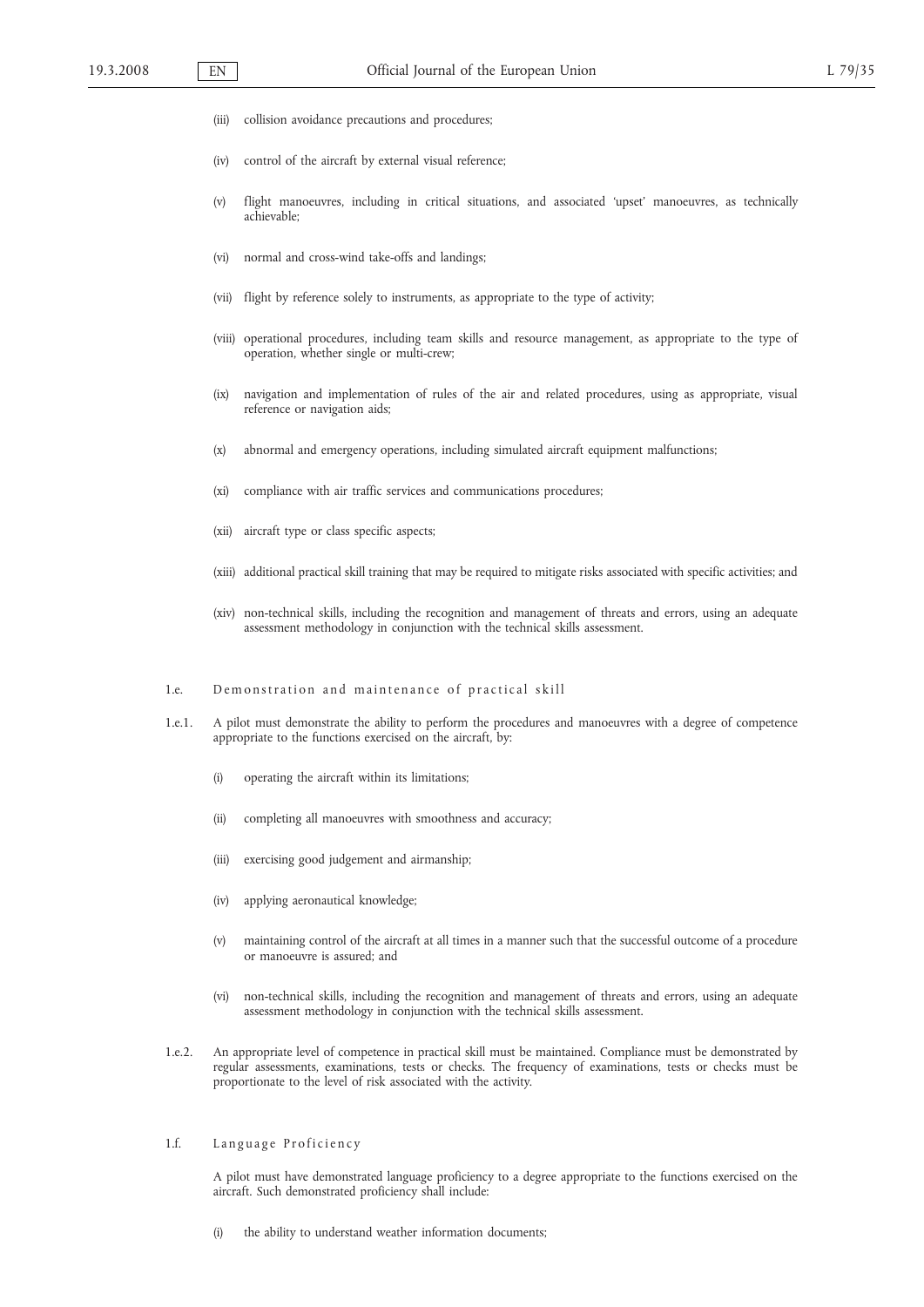- (ii) the use of aeronautical en-route, departure and approach charts and associated aeronautical information documents; and
- (iii) the ability to communicate with other flight crew and air navigation services during all phases of flight, including flight preparation.
- 1.g. Flight simulation training devices

When a flight simulation training device (FSTD) is used for training, or for demonstration that practical skill is acquired or maintained, this FSTD must be qualified to a given level of performance in those areas, which are relevant to completing the related task. In particular, the replication of configuration, handling qualities, aircraft performance, and systems behaviour must adequately represent the aircraft.

- 1.h. Training course
- 1.h.1. Training must be executed through a training course.
- 1.h.2. A training course must meet the following conditions:
	- (i) a syllabus must be developed for each type of course; and
	- (ii) the training course must comprise a breakdown of theoretical knowledge and practical flight instruction (including synthetic training), if applicable.

#### 1.i. Instructors

1.i.1. Theoretical instruction

Theoretical instruction must be given by appropriately qualified instructors. They must:

- (i) have appropriate knowledge in the field where instruction is to be given; and
- (ii) be capable of using appropriate instructional techniques.
- 1.i.2. Flight and flight simulation instruction

Flight and flight simulation instruction must be given by appropriately qualified instructors, who have the following qualifications:

- (i) meet the theoretical knowledge and the experience requirements appropriate for the instruction being given;
- (ii) be capable of using appropriate instructional techniques;
- (iii) have practised instructional techniques in those flight manoeuvres and procedures in which it is intended to provide flight instruction;
- (iv) have demonstrated the ability to instruct in those areas in which flight instruction is to be given, including pre-flight, post-flight and ground instruction; and
- (v) receive regular refresher training to ensure that the instructional standards are maintained up to date.

Flight instructors must also be entitled to act as pilot in command on the aircraft for which instruction is being given, except for training on new aircraft types.

## 1.j. Examiners

- 1.j.1. Persons responsible for assessing the skill of pilots must:
	- (i) meet the requirements for flight or flight simulation instructors;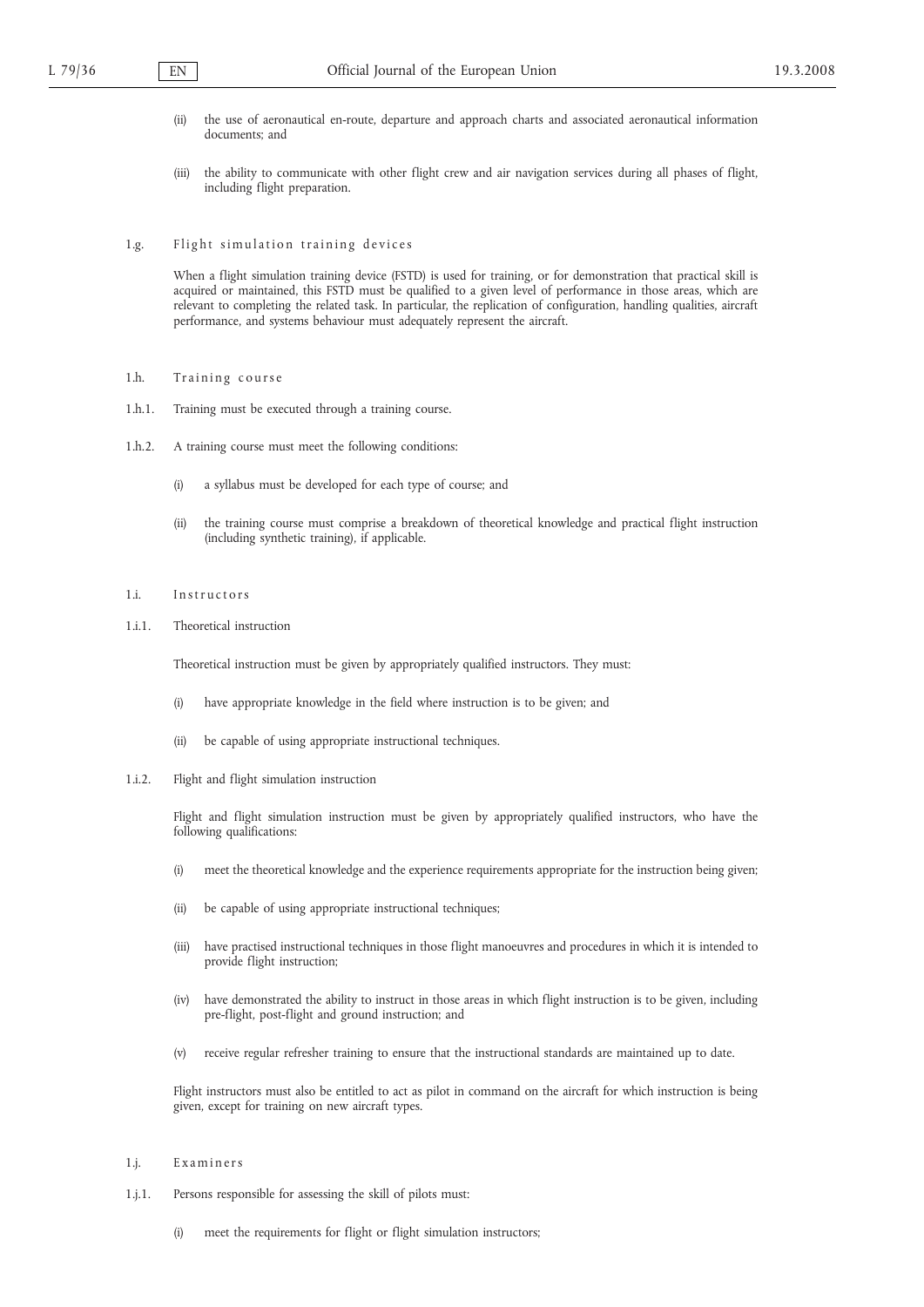- (ii) be capable of assessing pilot performance and conducting flight tests and checks.
- 2. *Experience requirements*
- 2.a.1. A person acting as flight crew member, instructor or examiner must acquire and maintain sufficient experience for the functions being exercised, unless the implementing rules provide for competence to be demonstrated in accordance with point 1.e.
- 3. *Training organisations*
- 3.a. Training organisation requirements
- 3.a.1. A training organisation providing pilot training must meet the following requirements:
	- (i) have all the means necessary for the scope of responsibilities associated with their activity. These means comprise, but are not limited to, the following: facilities, personnel, equipment, tools and material, documentation of tasks, responsibilities and procedures, access to relevant data and record-keeping;
	- (ii) implement and maintain a management system relating to safety and the standard of training, and aim for continuous improvement of this system; and
	- (iii) establish arrangements with other relevant organisations, as necessary, to ensure continuing compliance with the above requirements.
- 4. *Medical fitness*
- 4.a. Medical criteria
- 4.a.1. All pilots must periodically demonstrate medical fitness to satisfactorily execute their functions, taking into account the type of activity. Compliance must be shown by appropriate assessment based on aero-medical best practice, taking into account the type of activity and the possible mental and physical degradation due to age.

Medical fitness, comprising physical and mental fitness, means not suffering from any disease or disability, which makes the pilot unable:

- (i) to execute the tasks necessary to operate an aircraft; or
- (ii) to perform assigned duties at any time; or
- (iii) to perceive correctly his/her environment.
- 4.a.2. Where medical fitness cannot be fully demonstrated, mitigation measures that provide equivalent flight safety may be implemented.

### 4.b. Aero-medical examiners

- 4.b.1. An aero-medical examiner must:
	- (i) be qualified and licensed in the practice of medicine;
	- (ii) have received training in aviation medicine and regular refresher training in aviation medicine to ensure that assessment standards are maintained;
	- (iii) have acquired practical knowledge and experience of the conditions in which pilots carry out their duties.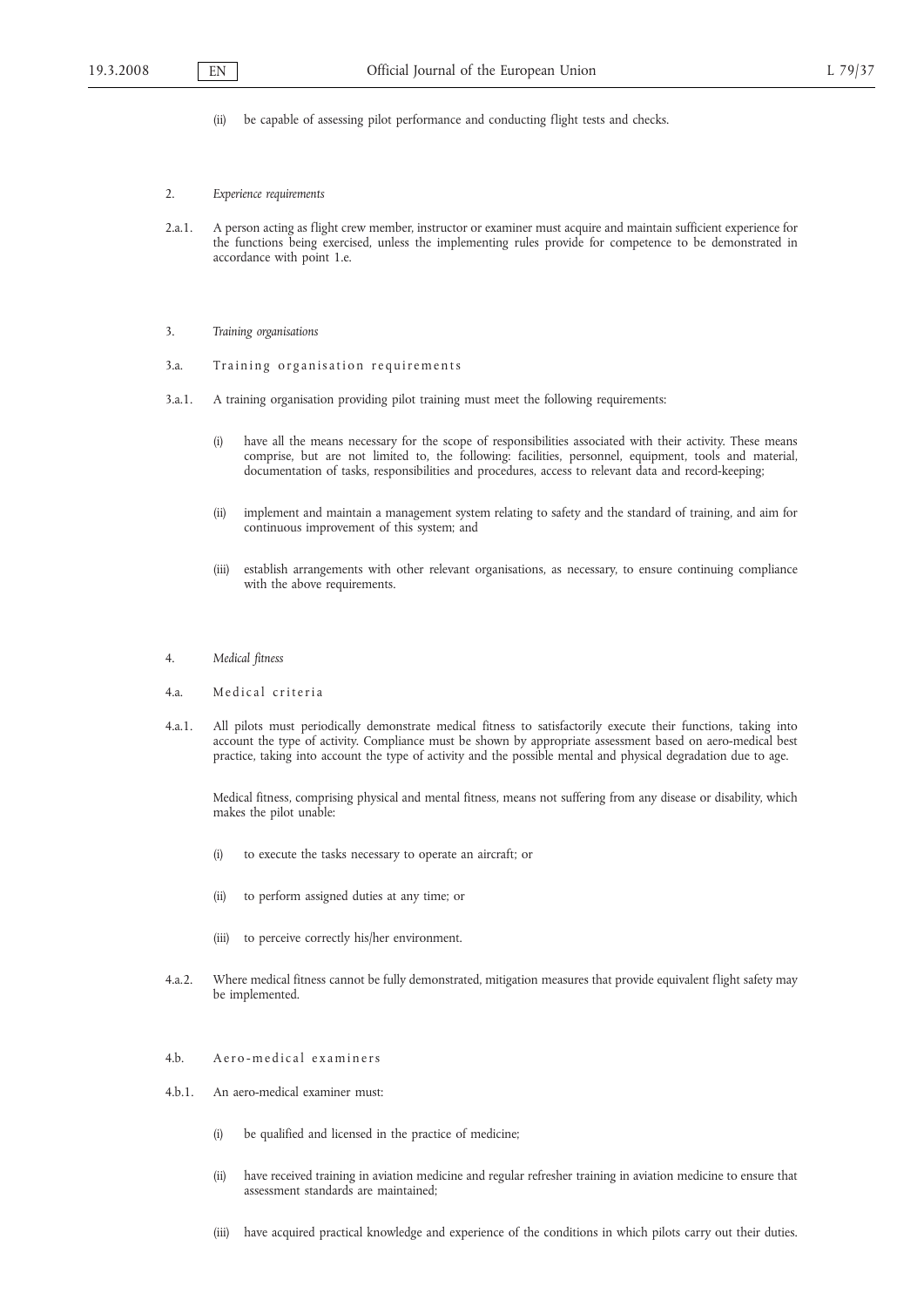- 4.c. Aero-medical centres
- 4.c.1. Aero-medical centres must meet the following conditions:
	- (i) have all the means necessary for the scope of responsibilities associated with their privileges. These means comprise, but are not limited to, the following: facilities, personnel, equipment, tools and material, documentation of tasks, responsibilities and procedures, access to relevant data and record-keeping;
	- (ii) implement and maintain a management system relating to safety and the standard of medical assessment, and aim for continuous improvement of this system;
	- (iii) establish arrangements with other relevant organisations, as necessary, to ensure continuing compliance with these requirements.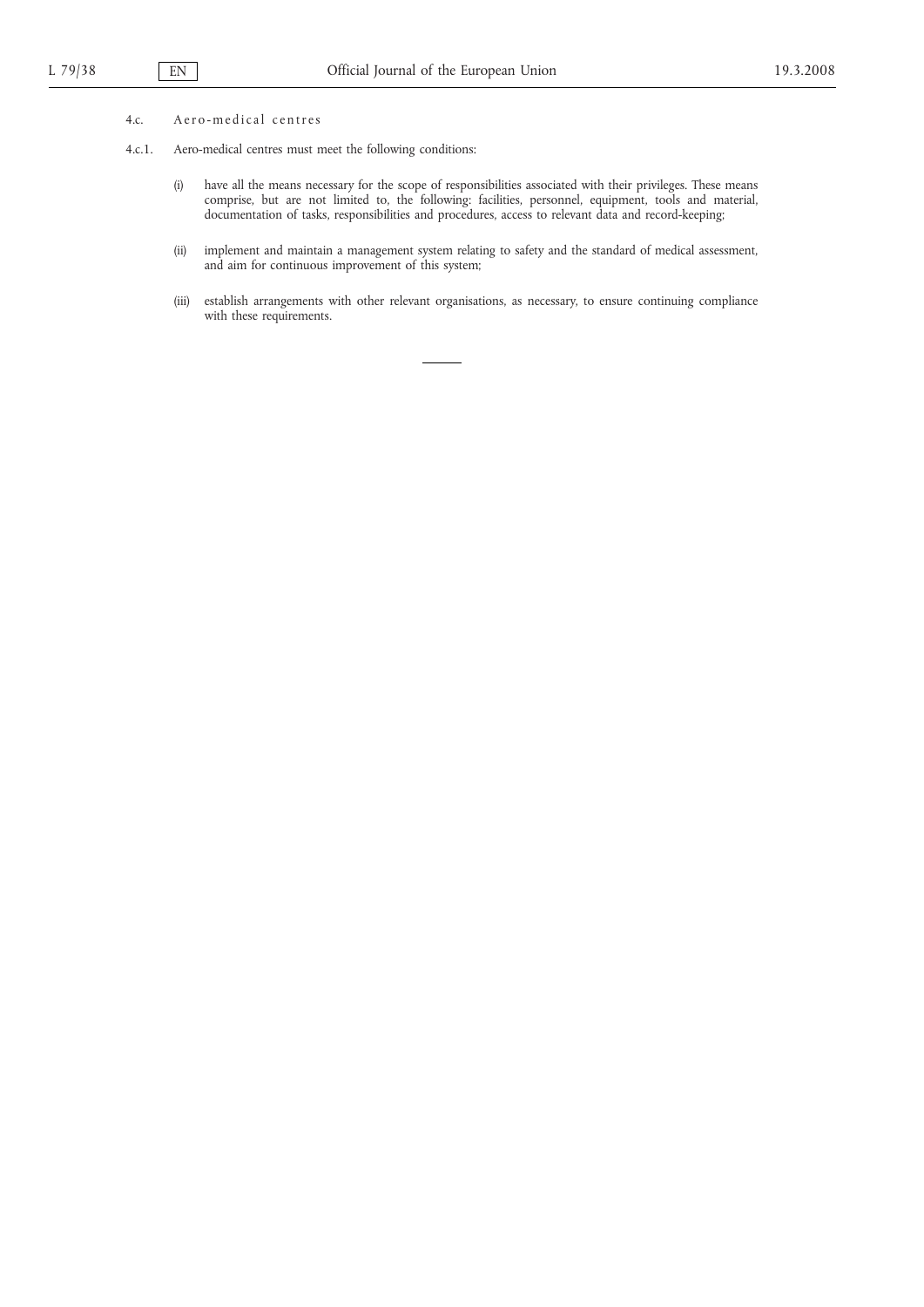#### *ANNEX IV*

### **Essential requirements for air operations referred to in Article 8**

- 1. *General*
- 1.a. A flight must not be performed if the crew members and, as appropriate, all other operations personnel involved in its preparation and execution are not familiar with applicable laws, regulations and procedures, pertinent to the performance of their duties, prescribed for the areas to be traversed, the aerodromes planned to be used and the air navigation facilities relating thereto.
- 1.b. A flight must be performed in such a way that the operating procedures specified in the Flight Manual or, where required the Operations Manual, for the preparation and execution of the flight are followed. To facilitate this, a checklist system must be available for use, as applicable, by crew members in all phases of operation of the aircraft under normal, abnormal and emergency conditions and situations. Procedures must be established for any reasonably foreseeable emergency situation.
- 1.c. Before every flight, the roles and duties of each crew member must be defined. The pilot in command must be responsible for the operation and safety of the aircraft and for the safety of all crew members, passengers and cargo on board.
- 1.d. Articles or substances, which are capable of posing a significant risk to health, safety, property or the environment, such as dangerous goods, weapons and ammunition, must not be carried on any aircraft, unless specific safety procedures and instructions are applied to mitigate the related risks.
- 1.e. All necessary data, documents, records and information to record the respect of the conditions specified in point 5.c must be retained for each flight and kept available for a minimum period of time compatible with the type of operation.

## 2. *Flight preparation*

- 2.a. A flight must not be commenced unless it has been ascertained by every reasonable means available that all the following conditions are complied with:
- 2.a.1. Adequate facilities directly required for the flight and for the safe operation of the aircraft, including communication facilities and navigation aids, are available for the execution of the flight, taking into account available Aeronautical Information Services documentation.
- 2.a.2. The crew must be familiar with and passengers informed of the location and use of relevant emergency equipment. Sufficient related information regarding emergency procedures and use of cabin safety equipment must be made available to crew and passengers using specified information.
- 2.a.3. The pilot in command must be satisfied that:
	- (i) the aircraft is airworthy as specified in point 6;
	- (ii) if required, the aircraft is duly registered and that appropriate certificates with respect thereto are aboard the aircraft;
	- (iii) instruments and equipment as specified in point 5 required for the execution of that flight are installed in the aircraft and are operative, unless waived by the applicable Minimum Equipment List (MEL) or equivalent document;
	- (iv) the mass of the aircraft and centre of gravity location are such that the flight can be conducted within limits prescribed in the airworthiness documentation;
	- (v) all cabin baggage, hold luggage and cargo is properly loaded and secured; and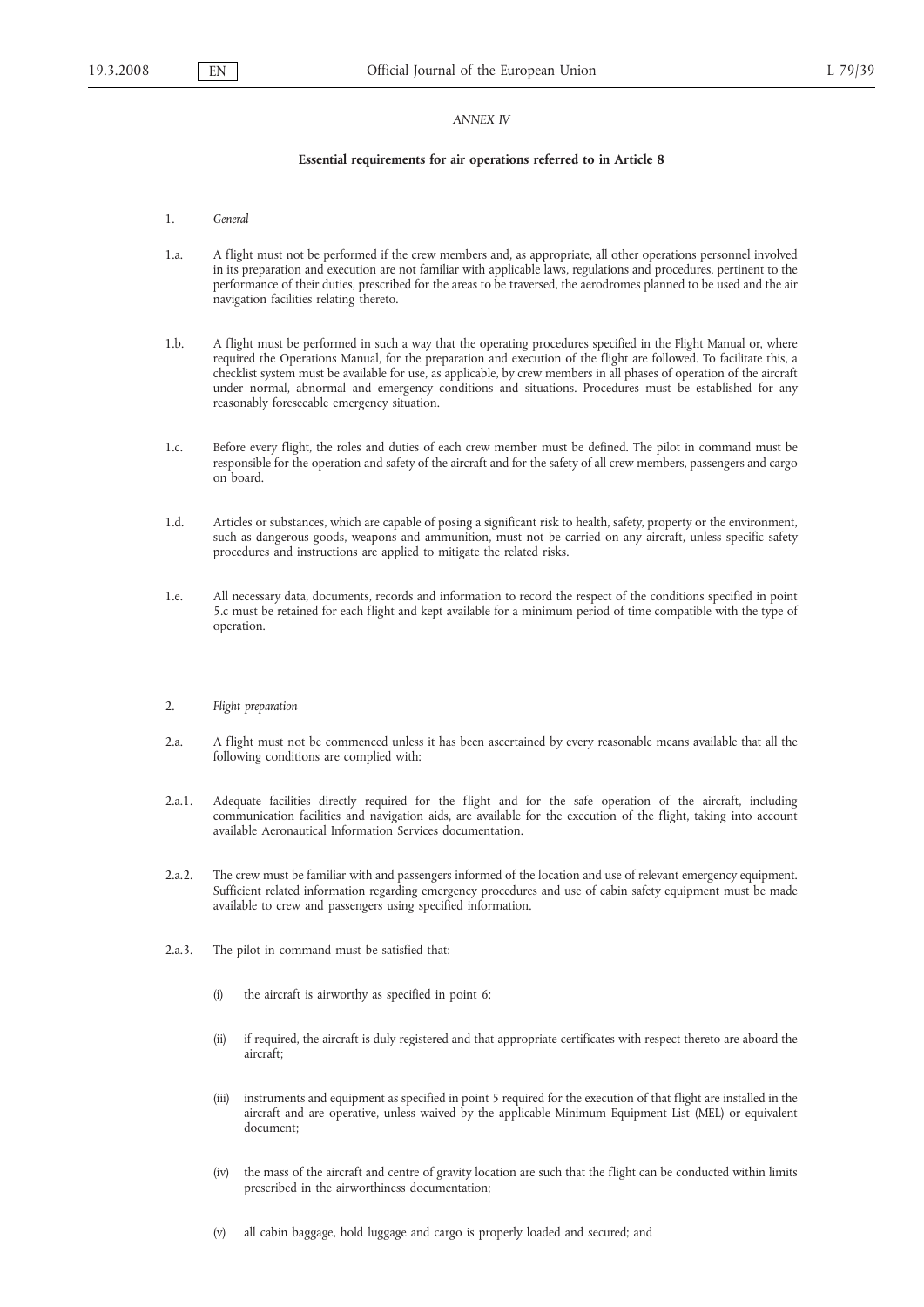- (vi) the aircraft operating limitations as specified in point 4 will not be exceeded at any time during the flight.
- 2.a.4. Information regarding meteorological conditions for departure, destination and, where applicable, alternate aerodromes, as well as en-route conditions, must be available to the flight crew. Special attention must be given to potentially hazardous atmospheric conditions.
- 2.a.5. In case of flight into known or expected icing conditions, the aircraft must be certified, equipped and/or treated to operate safely in such conditions.
- 2.a.6. For a flight based on visual flight rules, meteorological conditions along the route to be flown must be such as to render compliance with these flight rules possible. For a flight based on instrument flight rules a destination and where applicable alternate aerodrome(s) where the aircraft can land must be selected, taking into account in particular the forecasted meteorological conditions, the availability of air navigation services, the availability of ground facilities and the instrument flight procedures approved by the State in which the destination and/or alternate aerodrome is located.
- 2.a.7. The amount of fuel and oil on board must be sufficient to ensure that the intended flight can be completed safely, taking into account the meteorological conditions, any element affecting the performance of the aircraft and any delays that are expected in flight. In addition, a fuel reserve must be carried to provide for contingencies. Procedures for in-flight fuel management must be established when relevant.

## 3. *Flight operations*

- 3.a. With regard to flight operations, all the following conditions must be complied with:
- 3.a.1. where relevant for the type of aircraft, during take-off and landing, and whenever deemed necessary by the pilot in command in the interest of safety, each crew member must be seated at their crew station and must use the provided restraint systems, taking into account the type of aircraft;
- 3.a.2. where relevant for the type of aircraft, all flight crew members required to be on flight deck duty must be and remain at their station, with their seatbelts fastened except en-route for physiological or operational needs;
- 3.a.3. where relevant for the type of aircraft and the type of operation, before take-off and landing, during taxiing and whenever deemed necessary in the interest of safety, the pilot in command must ensure that each passenger is properly seated and secured;
- 3.a.4. a flight must be performed in such a way that appropriate separation from other aircraft is maintained and that adequate obstacle clearance is ensured, during all phases of the flight. Such separation must at least be those required by the applicable rules of the air;
- 3.a.5. a flight must not be continued unless known conditions continue to be at least equivalent to those in point 2. Furthermore, for a flight based on instrument flight rules, an approach toward an aerodrome must not be continued below certain specified heights or beyond a certain position, if prescribed visibility criteria are not met;
- 3.a.6. in an emergency, the pilot in command must ensure that all passengers are instructed in such emergency action as may be appropriate to the circumstances;
- 3.a.7. a pilot in command must take all necessary measures so as to minimise the consequences on the flight of disruptive passenger behaviour;
- 3.a.8. an aircraft must not be taxied on the movement area of an aerodrome, or its rotor must not be turned under power, unless the person at the controls is appropriately competent;
- 3.a.9. the applicable in-flight fuel management procedures must be used, when relevant.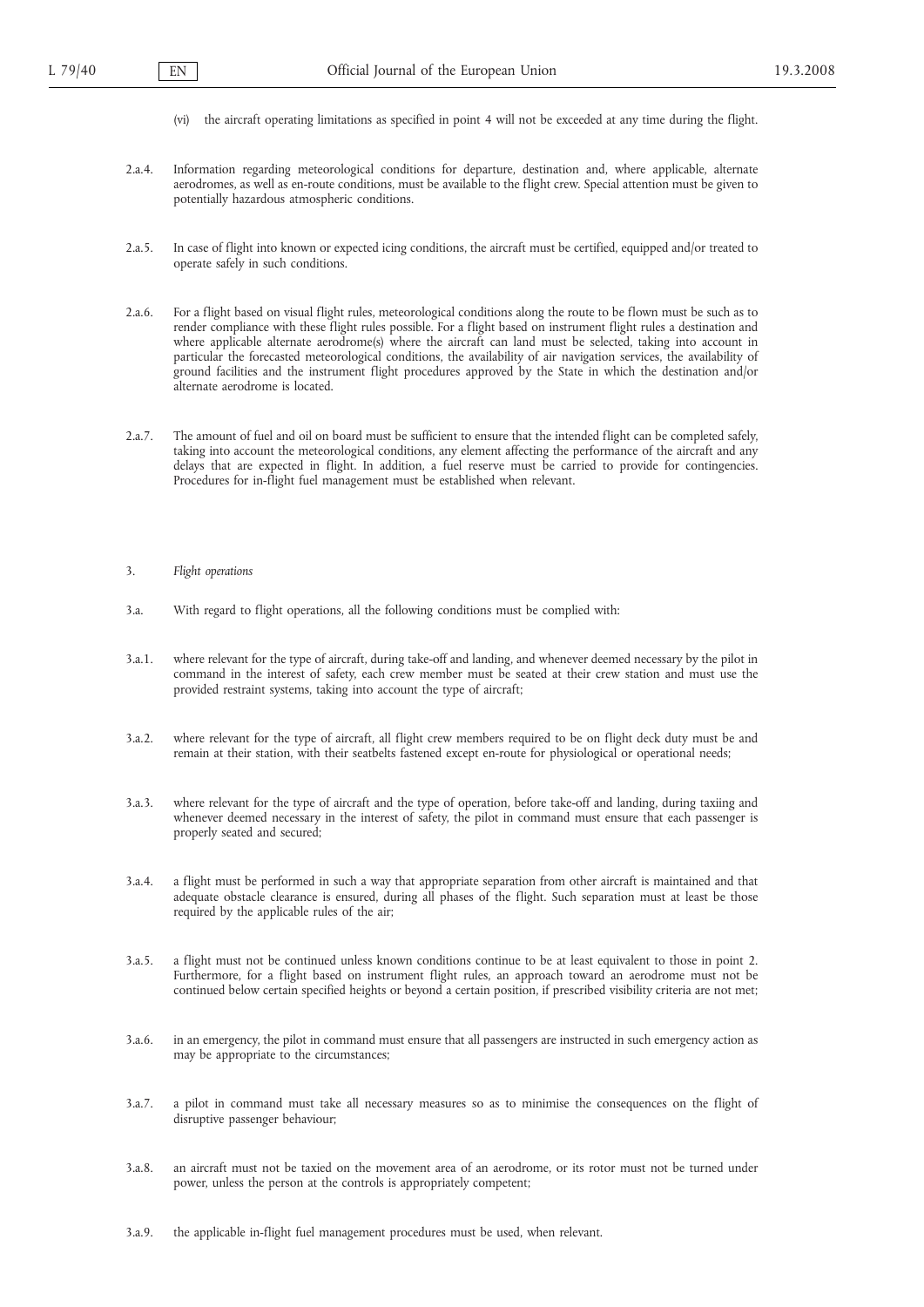- 4. *Aircraft performance and operating limitations*
- 4.a. An aircraft must be operated in accordance with its airworthiness documentation and all related operating procedures and limitations as expressed in its approved flight manual or equivalent documentation, as the case may be. The flight manual or equivalent documentation must be available to the crew and kept up to date for each aircraft.
- 4.b. The aircraft must be operated in accordance with the applicable environmental documentation.
- 4.c. A flight must not be commenced or continued unless the aircraft's scheduled performance, considering all factors which significantly affect its performance level, allows all phases of flight to be executed within the applicable distances/areas and obstacle clearances at the planned operating mass. Performance factors which significantly affect take-off, en-route and approach/landing are, particularly:
	- (i) operating procedures;
	- (ii) pressure altitude of the aerodrome;
	- (iii) temperature;
	- (iv) wind;
	- (v) size, slope and condition of the take-off/landing area; and
	- (vi) the condition of the airframe, the power plant or the systems, taking into account possible deterioration.
- 4.c.1. Such factors must be taken into account directly as operational parameters or indirectly by means of allowances or margins, which may be provided in the scheduling of performance data, as appropriate to the type of operation.

### 5. *Instruments, data and equipment*

- 5.a. An aircraft must be equipped with all navigation, communication and other equipment necessary for the intended flight, taking account of air traffic regulations and rules of the air applicable during any phase of the flight.
- 5.b. When relevant, an aircraft must be equipped with all necessary safety, medical, evacuation and survival equipment, taking account of the risks associated to the areas of operation, the routes to be flown, the flight altitude and the duration of the flight.
- 5.c. All data necessary for the execution of the flight by the crew must be updated and available on board the aircraft taking account of applicable air traffic regulations, rules of the air, flight altitudes and areas of operation.

#### 6. *Continuing airworthiness*

- 6.a. The aircraft must not be operated unless:
	- (i) the aircraft is in an airworthy condition;
	- (ii) the operational and emergency equipment necessary for the intended flight is serviceable;
	- (iii) the airworthiness document of the aircraft is valid; and
	- (iv) the maintenance of the aircraft is performed in accordance with its maintenance programme.
- 6.b. Before each flight or consistent series of consecutive flights, the aircraft must be inspected, through a pre-flight check, to determine whether it is fit for the intended flight.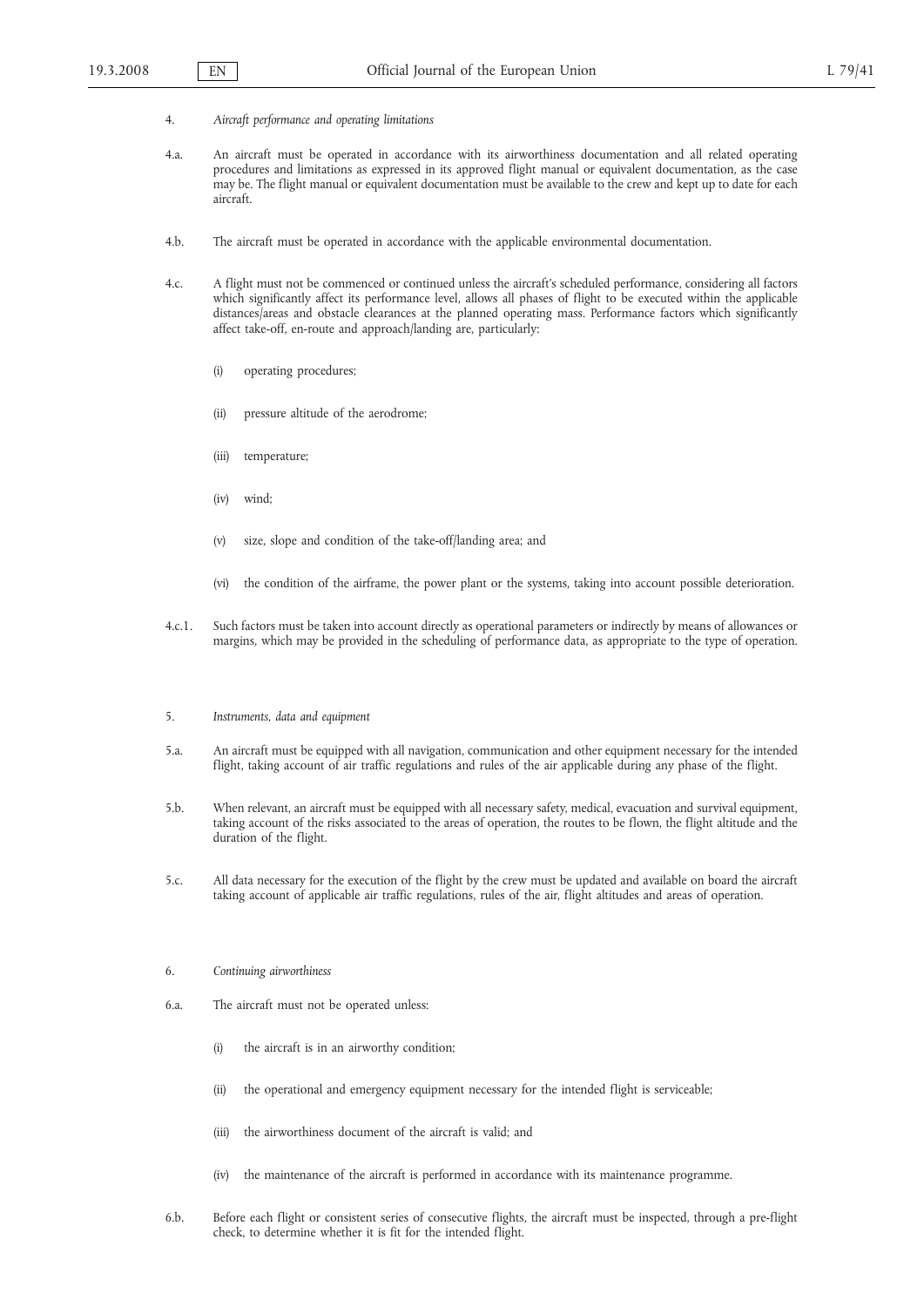- 6.c. The maintenance programme must contain in particular, maintenance tasks and intervals, especially those that have been specified as mandatory in the instructions for continuing airworthiness.
- 6.d. The aircraft must not be operated unless it is released to service by qualified persons or organisations, after maintenance. The signed release to service must contain in particular, the basic details of the maintenance carried out.
- 6.e. All records demonstrating the airworthiness of the aircraft must be kept until the information contained has been superseded by new information equivalent in scope and detail but not less than 24 months in the case of detailed maintenance records. When the aircraft is leased, all records demonstrating the airworthiness of the aircraft must be kept at least for the length of the lease.
- 6.f. All modifications and repairs must comply with the essential requirements for airworthiness. The substantiating data supporting compliance with the airworthiness requirements must be retained.
- 7. *Crew members*
- 7.a. The number and composition of the crew must be determined taking into account:
	- (i) the certification limitations of the aircraft, including if applicable, the relevant emergency evacuation demonstration;
	- (ii) the aircraft configuration; and
	- (iii) the type and duration of operations.
- 7.b. Cabin crew members must:
	- (i) be trained and checked on a regular basis to attain and maintain an adequate level of competency in order to perform their assigned safety duties; and
	- (ii) be periodically assessed for medical fitness to safely exercise their assigned safety duties. Compliance must be shown by appropriate assessment based on aero-medical best practice.
- 7.c. The pilot in command must have the authority to give all commands and take any appropriate actions for the purpose of securing the operation and the safety of the aircraft and of persons and/or property carried therein.
- 7.d. In an emergency situation, which endangers the operation or the safety of the aircraft and/or persons on board, the pilot in command must take any action he/she considers necessary in the interest of safety. When such action involves a violation of local regulations or procedures, the pilot in command must be responsible for notifying the appropriate local authority without delay.
- 7.e. Emergency abnormal situations must not be simulated when passengers or cargo are being carried.
- 7.f. No crew member must allow their task achievement/decision making to deteriorate to the extent that flight safety is endangered because of the effects of fatigue, taking into account, *inter alia*, fatigue accumulation, sleep deprivation, number of sectors flown, night duties or time zone changes. Rest periods must provide sufficient time to enable crew members to overcome the effects of the previous duties and to be well rested by the start of the following flight duty period.
- 7.g. A crew member must not perform allocated duties on board an aircraft when under the influence of psychoactive substances or alcohol or when unfit due to injury, fatigue, medication, sickness or other similar causes.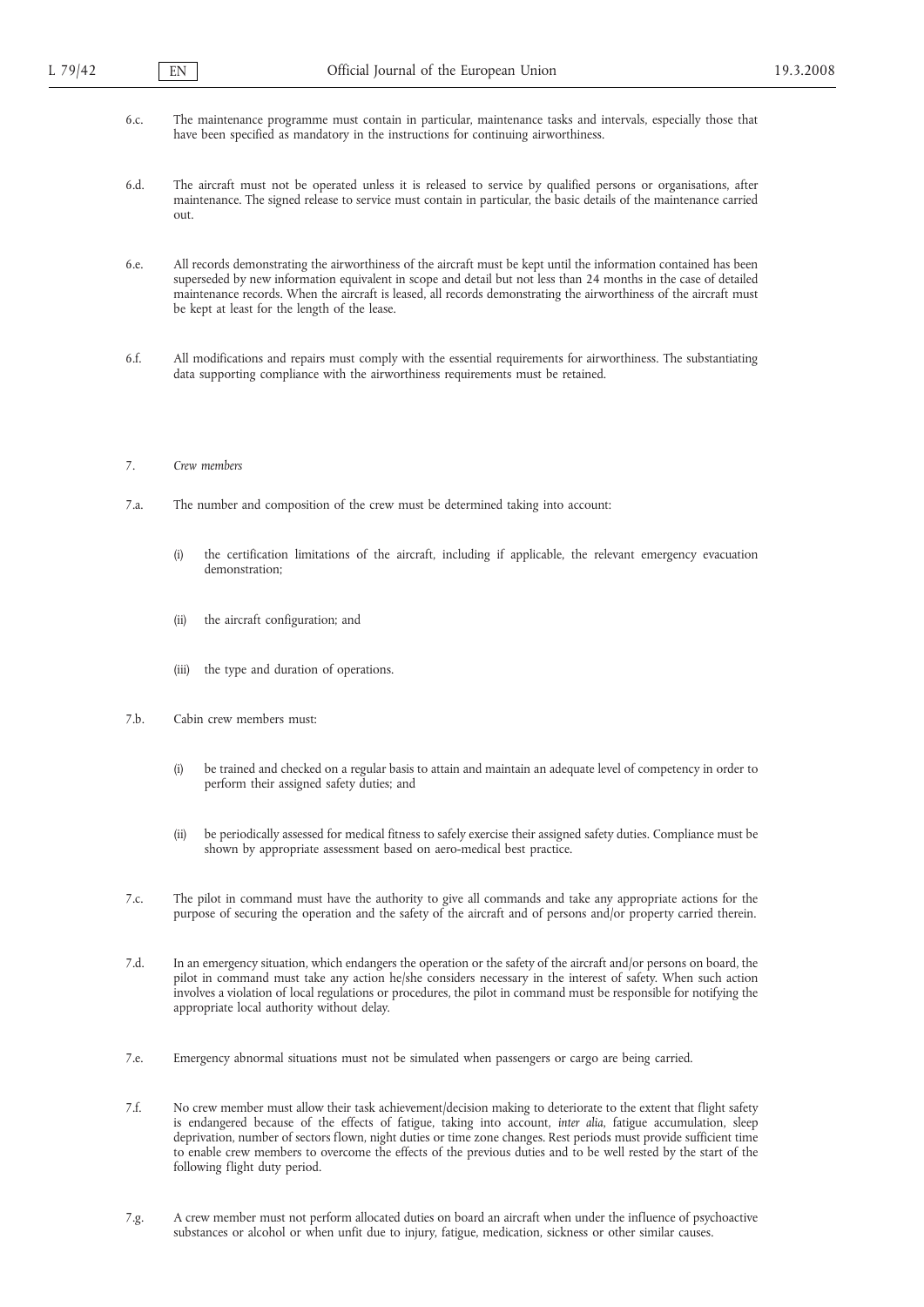- 8. *Additional requirements for operation for commercial purposes and operation of complex motor-powered aircraft*
- 8.a. The operation for commercial purposes and the operation of complex motor-powered aircraft must not be undertaken unless the following conditions are met:
- 8.a.1. the operator must have directly or indirectly through contracts the means necessary for the scale and scope of the operations. These means comprise but are not limited to the following: aircraft, facilities, management structure, personnel, equipment, documentation of tasks, responsibilities and procedures, access to relevant data and record keeping;
- 8.a.2. the operator must use only suitably qualified and trained personnel and implement and maintain training and checking programmes for the crew members and other relevant personnel;
- 8.a.3. the operator must establish a MEL or equivalent document, taking account of the following:
	- (i) the document must provide for the operation of the aircraft, under specified conditions, with particular instruments, items of equipment or functions inoperative at the commencement of the flight;
	- (ii) the document must be prepared for each individual aircraft, taking account of the operator's relevant operational and maintenance conditions; and
	- (iii) the MEL must be based on the Master Minimum Equipment List (MMEL), if available, and must not be less restrictive than the MMEL;
- 8.a.4. the operator must implement and maintain a management system to ensure compliance with these essential requirements for operations and aim for continuous improvement of this system; and
- 8.a.5. the operator must establish and maintain an accident prevention and safety programme, including an occurrence reporting programme, which must be used by the management system in order to contribute to the aim of continuous improvement of the safety of operations.
- 8.b. The operation for commercial purposes and the operation of complex motor-powered aircraft must only be undertaken in accordance with an operator's operations manual. Such manual must contain all necessary instructions, information and procedures for all aircraft operated and for operations personnel to perform their duties. Limitations applicable to flight time, flight duty periods and rest periods for crew members must be specified. The operations manual and its revisions must be compliant with the approved flight manual and be amended as necessary.
- 8.c. The operator must establish procedures, as appropriate, so as to minimise the consequences to safe flight operations of disruptive passenger behaviour.
- 8.d. The operator must develop and maintain security programmes adapted to the aircraft and the type of operation including particularly:
	- (i) security of the flight crew compartment;
	- (ii) aircraft search procedure checklist;
	- (iii) training programmes;
	- (iv) protection of electronic and computer systems to prevent intentional system interference and corruption; and
	- (v) reporting acts of unlawful interference.

When security measures may adversely affect the safety of operations, the risks must be assessed and appropriate procedures developed to mitigate safety risks, this may necessitate the use of specialist equipment.

8.e. The operator must designate one pilot amongst the flight crew as the pilot in command.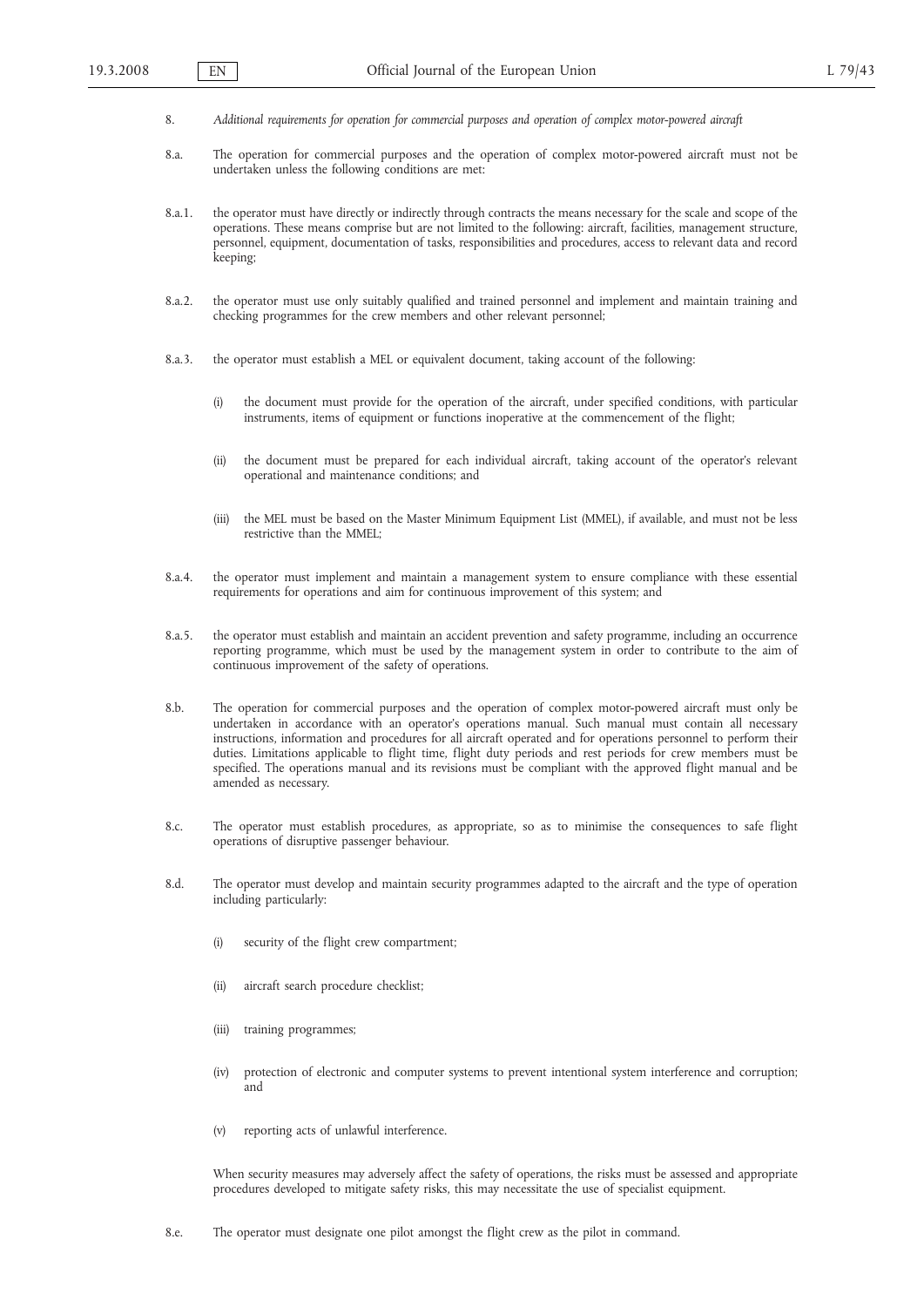- 8.f. The prevention of fatigue must be managed through a rostering system. For a flight, or series of flights, such a rostering system needs to address flight time, flight-duty periods, duty and adapted rest periods. Limitations established within the rostering system must take into account all relevant factors contributing to fatigue such as, in particular, number of sectors flown, time-zone crossing, sleep deprivation, disruption of circadian cycles, night hours, positioning, cumulative duty time for given periods of time, sharing of allocated tasks between crew members, and also the provision of augmented crews.
- 8.g. The tasks specified in point 6.a and those described in points 6.d and 6.e must be controlled by an organisation responsible for the continuing airworthiness management that must meet, in addition to those requirements of Annex I point 3.a, the following conditions:
	- (i) the organisation must be qualified for the maintenance of products, parts and appliances under its responsibility or have established a contract with such a qualified organisation for these products, parts and appliances; and
	- (ii) the organisation must establish an organisation manual providing, for use and guidance of personnel concerned, a description of all continuing airworthiness procedures of the organisation including when applicable a description of administrative arrangements between the organisation and the approved maintenance organisation.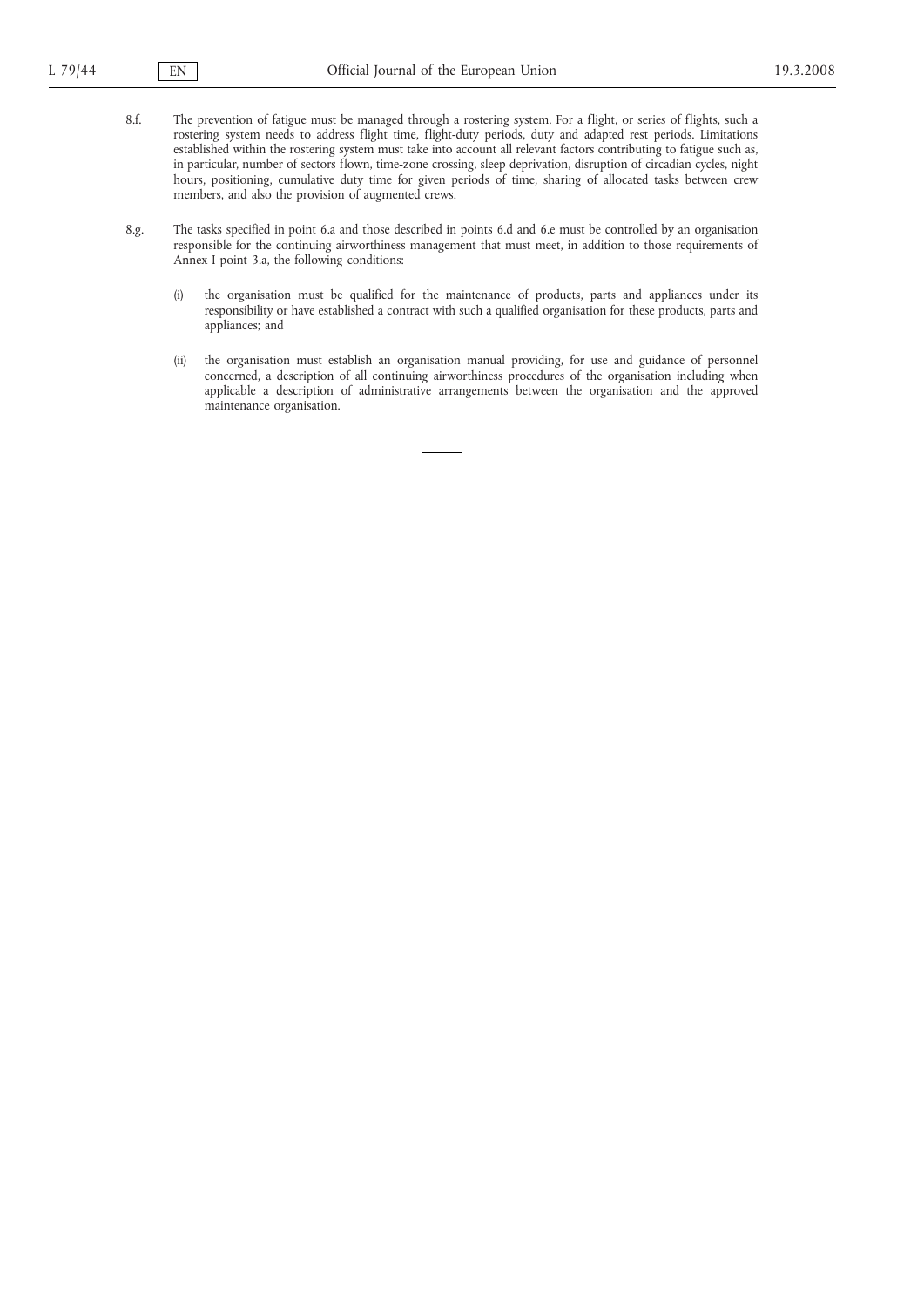#### *ANNEX V*

## **Criteria for qualified entities referred to in Article 13**

- 1. The entity, its Director and the staff responsible for carrying out the checks, may not become involved, either directly or as authorised representatives, in the design, manufacture, marketing or maintenance of the products, parts, appliances, constituents or systems or in their operations, service provision or use. This does not exclude the possibility of an exchange of technical information between the involved organisations and the qualified entity.
- 2. The entity and the staff responsible for the certification tasks must carry out their duties with the greatest possible professional integrity and the greatest possible technical competence and must be free of any pressure and incentive, in particular of a financial type, which could affect their judgment or the results of their investigations, in particular from persons or groups of persons affected by the results of the certification tasks.
- 3. The entity must employ staff and possess the means required to perform adequately the technical and administrative tasks linked with the certification process; it should also have access to the equipment needed for exceptional checks.
- 4. The staff responsible for investigation must have:
	- sound technical and vocational training,
	- satisfactory knowledge of the requirements of the certification tasks they carry out and adequate experience of such processes,
	- the ability required to draw up the declarations, records and reports to demonstrate that the investigations have been carried out.
- 5. The impartiality of the investigation staff must be guaranteed. Their remuneration must not depend on the number of investigations carried out or on the results of such investigations.
- 6. The entity must take out liability insurance unless its liability is assumed by one Member State in accordance with its national law.
- 7. The staff of the entity must observe professional secrecy with regard to all information acquired in carrying out their tasks under this Regulation.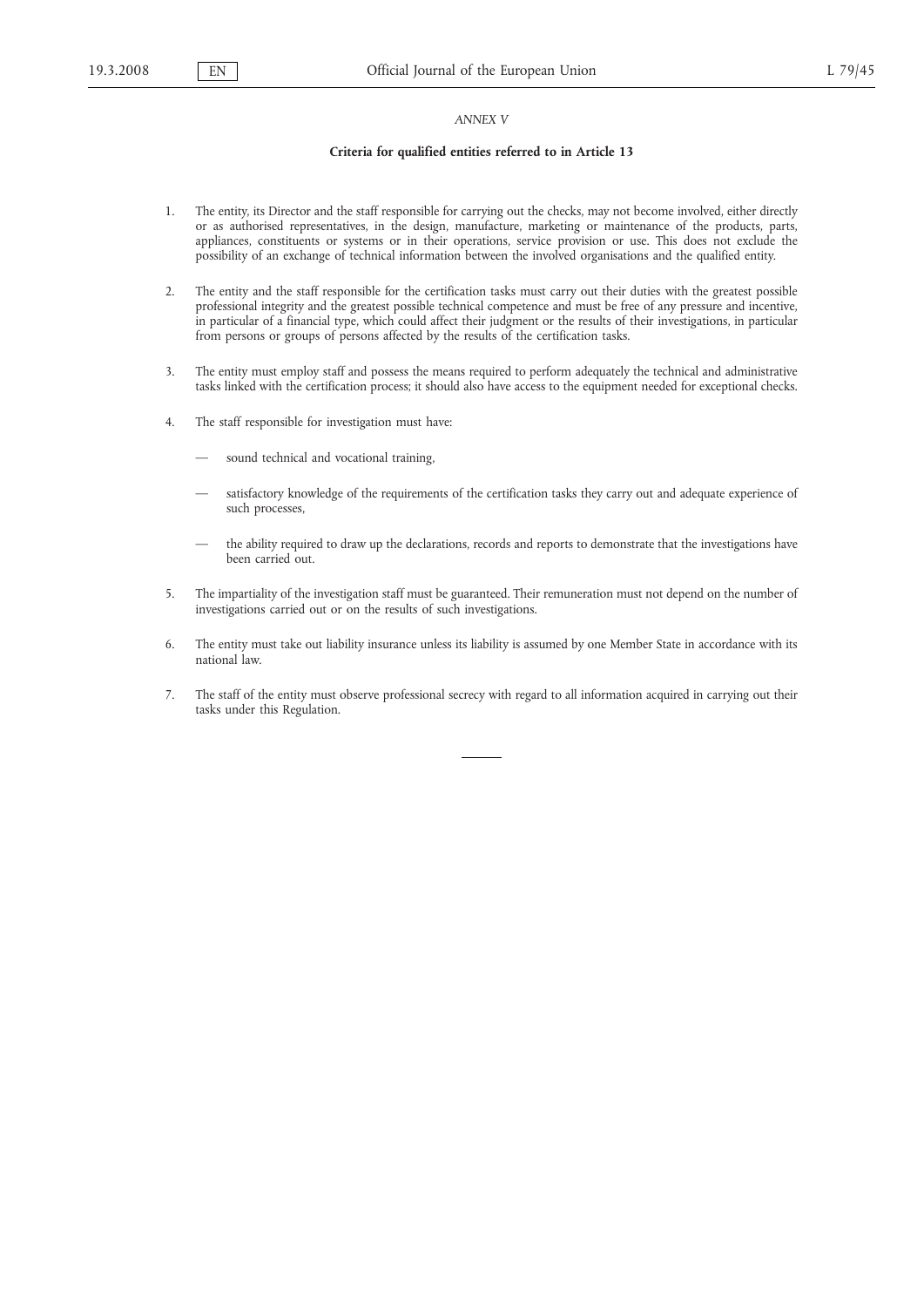# *ANNEX VI*

# **CORRELATION TABLE**

| Regulation (EC) No 1592/2002                              | This Regulation                                           |
|-----------------------------------------------------------|-----------------------------------------------------------|
| Article 1                                                 | Article 1                                                 |
| Article 2(1)                                              | Article $2(1)$                                            |
| Article $2(2)(a)$ to (e)                                  | Article $2(2)(a)$ to (e)                                  |
|                                                           | Article $2(2)(f)$                                         |
| Article $2(3)$                                            | Article $2(3)$                                            |
| Article $3(a)$ to $(g)$                                   | Article $3(a)$ to $(g)$                                   |
|                                                           | Article $3(h)$ to $(l)$                                   |
| Article $4(1)(a)$ to (c)                                  | Article $4(1)(a)$ to (c)                                  |
|                                                           | Article $4(1)(d)$                                         |
|                                                           | Article $4(2)$ and $(3)$                                  |
| Article 4(2)                                              | Article 4(4)                                              |
|                                                           | Article 4(5)                                              |
| Article 4(3)                                              | Article 4(6)                                              |
| Article $5(1)$                                            | Article $5(1)$                                            |
| Article 5(2), first subparagraph, introductory wording    | Article 5(2), first subparagraph, introductory wording    |
| Article 5(2), first subparagraph, points (a) to (c)       | Article 5(2), first subparagraph, points (a) to (c)       |
| Article 5(2), first subparagraph, point (d)               | Article 5(2), first subparagraph, points (d) and (e)      |
| Article 5(2), first subparagraph, points (e) and (f)      | Article 5(2), first subparagraph, points (f) and (g)      |
|                                                           | Article 5(3)                                              |
| Article $5(3)$                                            | Article 5(4)                                              |
| Article 5(4), first subparagraph, introductory wording    | Article 5(5), first subparagraph, introductory wording    |
| Article 5(4), first subparagraph, points (a) to (d)       | Article 5(5), first subparagraph, points (a) to (d)       |
| Article 5(4), first subparagraph, point (e)(i) to (iii)   | Article 5(5), first subparagraph, point(e)(i) to (iii)    |
|                                                           | Article 5(5), first subparagraph, point (e)(iv) to (vi)   |
| Article 5(4), first subparagraph, points (f) to (i)       | Article 5(5), first subparagraph, points (f) to (i)       |
|                                                           | Article 5(5), first subparagraph, point (j)               |
| Article 5(5), first subparagraph, introductory wording    | Article 5(6), first subparagraph, introductory wording    |
| Article 5(5), first subparagraph, points (a), (b) and (c) | Article 5(6), first subparagraph, points (a), (b) and (c) |
|                                                           | Article 5(6), first subparagraph, point (d)               |
| Article 6                                                 | Article 6                                                 |
|                                                           | Article 7                                                 |
|                                                           | Article 8                                                 |
|                                                           | Article 9                                                 |
|                                                           | Article 10                                                |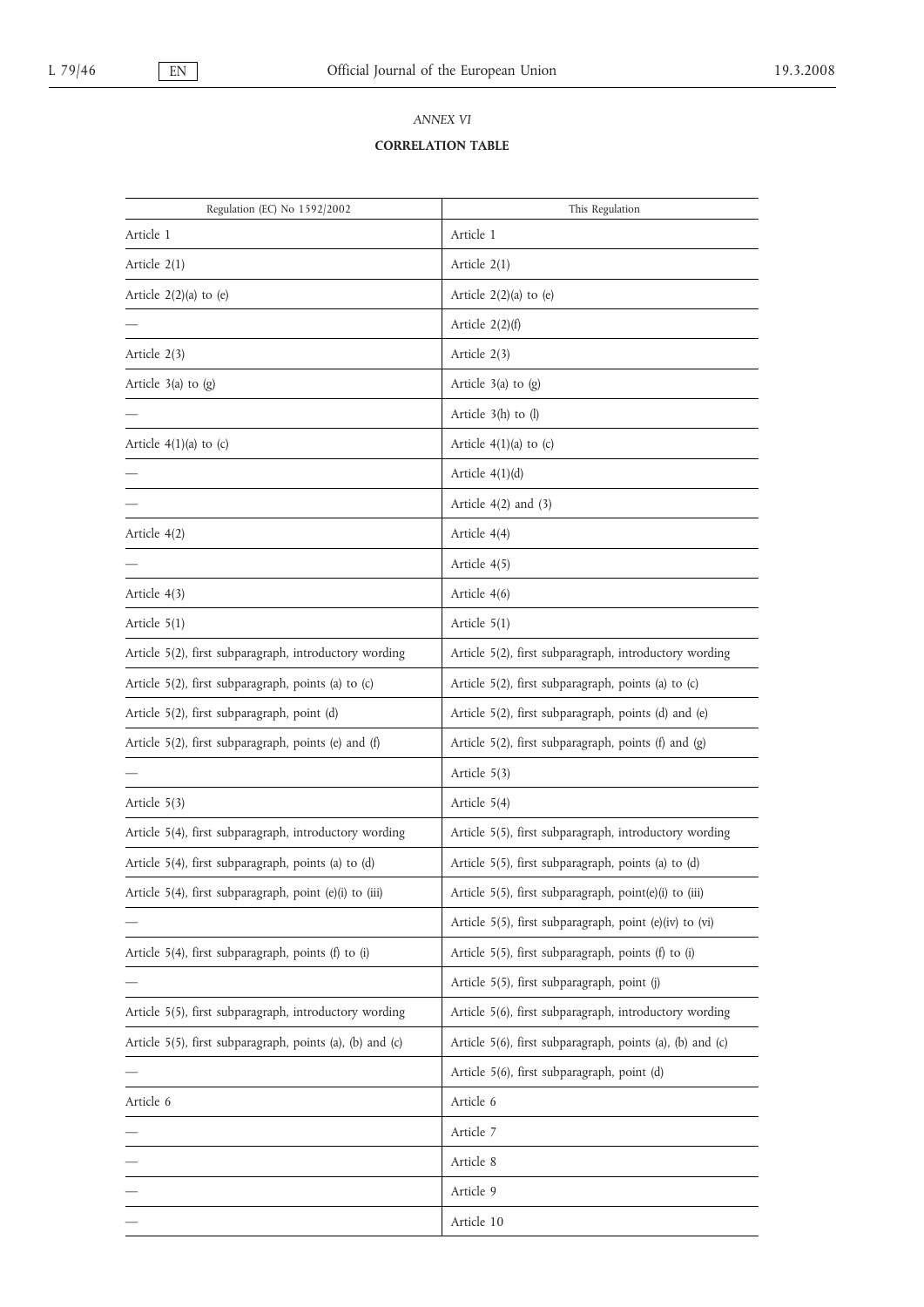| Regulation (EC) No 1592/2002        | This Regulation                     |
|-------------------------------------|-------------------------------------|
| Article $8(1)$                      | Article $11(1)$                     |
|                                     | Article $11(2)$ to $(4)$            |
| Article $8(2)$                      | Article 11(5)                       |
|                                     | Article 11(6)                       |
| Article 9                           | Article 12                          |
|                                     | Article 13                          |
| Article $10(1)$                     | Article $14(1)$                     |
|                                     | Article 14(2)                       |
| Article $10(2)$                     | Article 14(3)                       |
| Article $10(3)$                     | Article 14(4)                       |
| Article $10(4)$                     | Article 14(5)                       |
| Article $10(5)$                     | Article 14(6)                       |
| Article $10(6)$                     | Article 14(7)                       |
| Article 11                          | Article 15                          |
|                                     | Article 16                          |
| Article 12                          | Article 17                          |
| Article 13, introductory wording    | Article 18, introductory wording    |
| Article 13(a)                       | Article 18(a)                       |
|                                     | Article 18(b)                       |
| Article 13(b)                       | Article 18(c)                       |
| Article 13(c)                       | Article 18(d)                       |
|                                     | Article 18(e)                       |
| Article 14                          | Article 19                          |
| Article 15(1), introductory wording | Article 20(1), introductory wording |
| Article $15(1)(a)$ to $(j)$         | Article $20(1)(a)$ to $(j)$         |
|                                     | Article $20(1)(k)$ and $(l)$        |
| Article 15(2)                       | Article 20(2)                       |
|                                     | Article 21                          |
|                                     | Article 22                          |
|                                     | Article 23                          |
| Article $16(1)$ and $(2)$           | Article $24(1)$ and $(2)$           |
|                                     | Article 24(3)                       |
| Article $16(3)$                     | Article 24(4)                       |
| Article 16(4)                       | Article 24(5)                       |
|                                     | Article 25                          |
| Article 17                          | Article 26                          |
| Article 18                          | Article 27                          |
| Article 19                          | Article 28                          |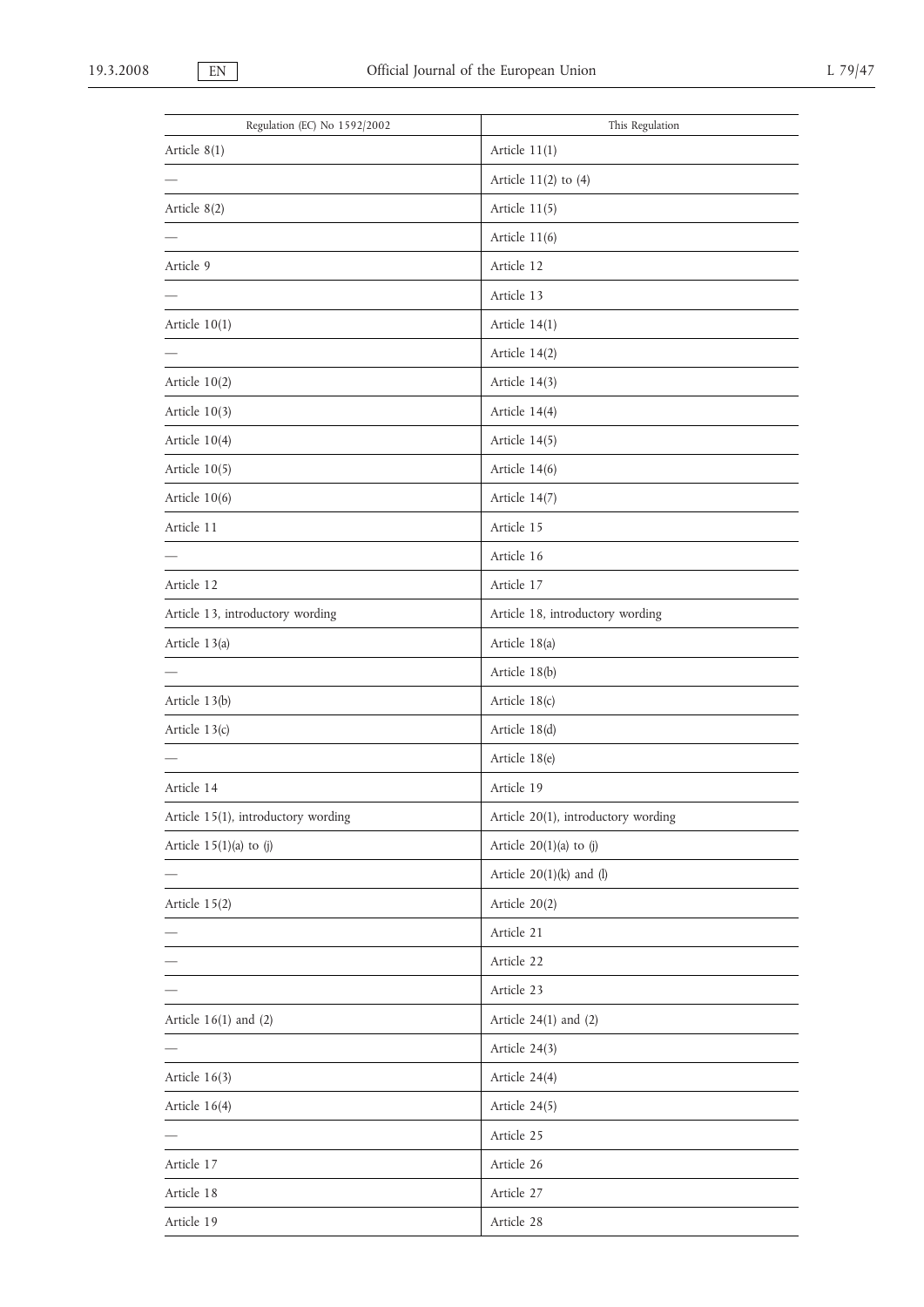| Regulation (EC) No 1592/2002        | This Regulation                     |
|-------------------------------------|-------------------------------------|
| Article 20                          | Article 29                          |
| Article 21                          | Article 30                          |
| Article 22                          | Article 31                          |
| Article 23                          | Article 32                          |
| Article $24(1)$ to $(4)$            | Article $33(1)$ to $(4)$            |
|                                     | Article 33(5)                       |
| Article $25(1)$ and $(2)$           | Article $34(1)$ and $(2)$           |
|                                     | Article 34(3)                       |
| Article 26                          | Article 35                          |
| Article 27                          | Article 36                          |
| Article 28                          | Article 37                          |
| Article $29(1)$ and $(2)$           | Article $38(1)$ and $(2)$           |
| Article $29(3)(a)$ to $(j)$         | Article $38(3)(a)$ to $(j)$         |
|                                     | Article $38(3)(k)$ and (l)          |
| Article 30                          | Article 39                          |
| Article 31                          | Article 40                          |
| Article 32                          | Article 41                          |
| Article 33                          | Article 42                          |
| Article 34                          | Article 43                          |
| Article 35                          | Article 44                          |
| Article 36                          | Article 45                          |
| Article 37                          | Article 46                          |
| Article 38                          | Article 47                          |
| Article 39                          | Article 48                          |
| Article 40                          | Article 49                          |
| Article 41                          | Article 50                          |
| Article 42                          | Article 51                          |
| Article 43                          | Article 52                          |
| Article 44                          | Article 53                          |
| Article 45                          | Article 54                          |
| Article 46(1), introductory wording | Article 55(1), introductory wording |
| Article $46(1)(a)$ to $(d)$         | Article $55(1)(a)$ to (d)           |
|                                     | Article $55(1)(e)$                  |
| Article $46(2)$ and $(3)$           | Article $55(2)$ and $(3)$           |
|                                     | Article 56                          |
|                                     | Article 57                          |
| Article $47(1)$ and $(2)$           | Article $58(1)$ and $(2)$           |
| Article 47(3)                       |                                     |